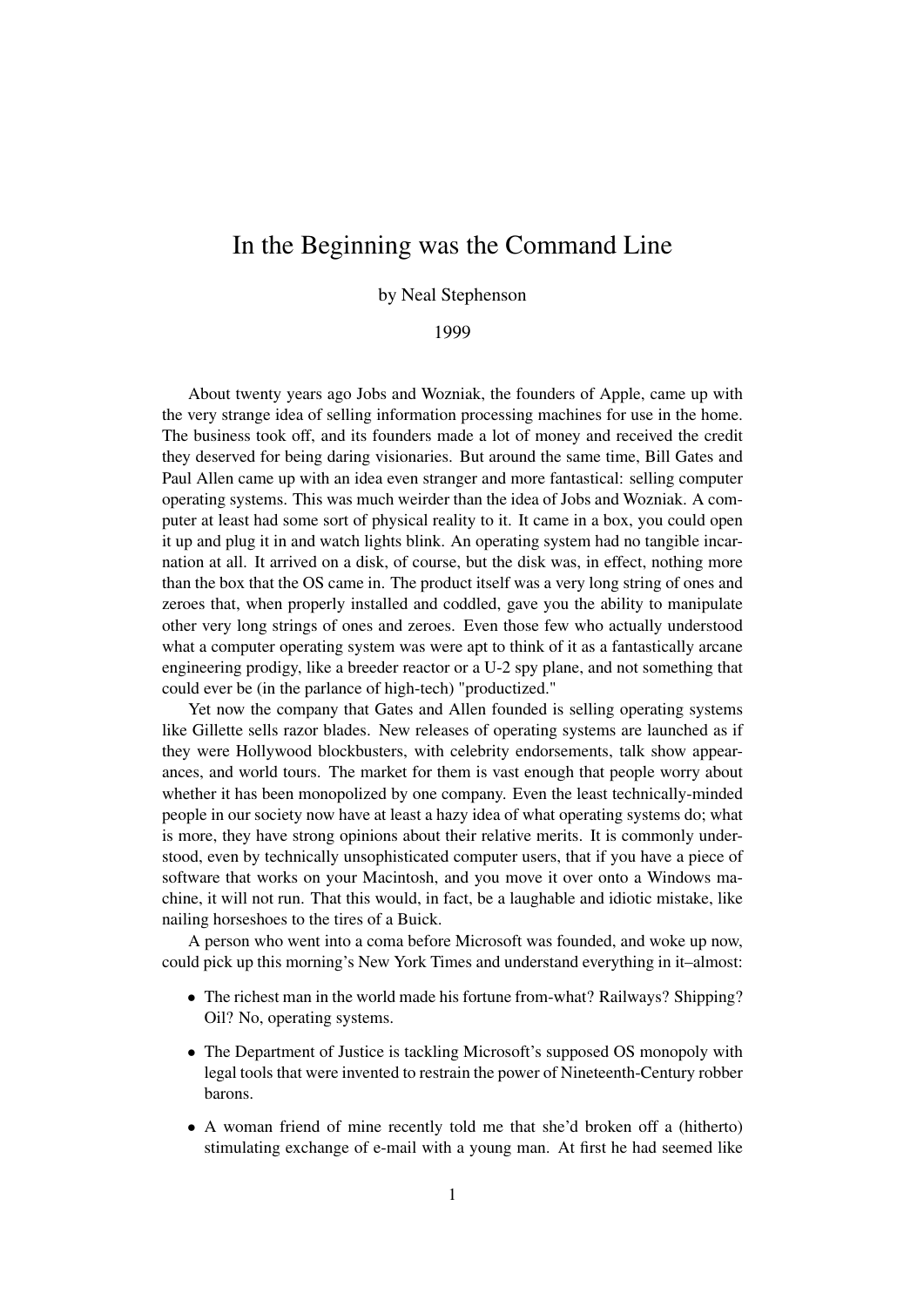such an intelligent and interesting guy, she said, but then "he started going all PC-versus-Mac on me."

What the hell is going on here? And does the operating system business have a future, or only a past? Here is my view, which is entirely subjective; but since I have spent a fair amount of time not only using, but programming, Macintoshes, Windows machines, Linux boxes and the BeOS, perhaps it is not so ill-informed as to be completely worthless. This is a subjective essay, more review than research paper, and so it might seem unfair or biased compared to the technical reviews you can find in PC magazines. But ever since the Mac came out, our operating systems have been based on metaphors, and anything with metaphors in it is fair game as far as I'm concerned.

### 1 MGBs, TANKS, AND BATMOBILES

Around the time that Jobs, Wozniak, Gates, and Allen were dreaming up these unlikely schemes, I was a teenager living in Ames, Iowa. One of my friends' dads had an old MGB sports car rusting away in his garage. Sometimes he would actually manage to get it running and then he would take us for a spin around the block, with a memorable look of wild youthful exhiliration on his face; to his worried passengers, he was a madman, stalling and backfiring around Ames, Iowa and eating the dust of rusty Gremlins and Pintos, but in his own mind he was Dustin Hoffman tooling across the Bay Bridge with the wind in his hair.

In retrospect, this was telling me two things about people's relationship to technology. One was that romance and image go a long way towards shaping their opinions. If you doubt it (and if you have a lot of spare time on your hands) just ask anyone who owns a Macintosh and who, on those grounds, imagines him- or herself to be a member of an oppressed minority group.

The other, somewhat subtler point, was that interface is very important. Sure, the MGB was a lousy car in almost every way that counted: balky, unreliable, underpowered. But it was fun to drive. It was responsive. Every pebble on the road was felt in the bones, every nuance in the pavement transmitted instantly to the driver's hands. He could listen to the engine and tell what was wrong with it. The steering responded immediately to commands from his hands. To us passengers it was a pointless exercise in going nowhere–about as interesting as peering over someone's shoulder while he punches numbers into a spreadsheet. But to the driver it was an experience. For a short time he was extending his body and his senses into a larger realm, and doing things that he couldn't do unassisted.

The analogy between cars and operating systems is not half bad, and so let me run with it for a moment, as a way of giving an executive summary of our situation today.

Imagine a crossroads where four competing auto dealerships are situated. One of them (Microsoft) is much, much bigger than the others. It started out years ago selling three-speed bicycles (MS-DOS); these were not perfect, but they worked, and when they broke you could easily fix them.

There was a competing bicycle dealership next door (Apple) that one day began selling motorized vehicles–expensive but attractively styled cars with their innards hermetically sealed, so that how they worked was something of a mystery.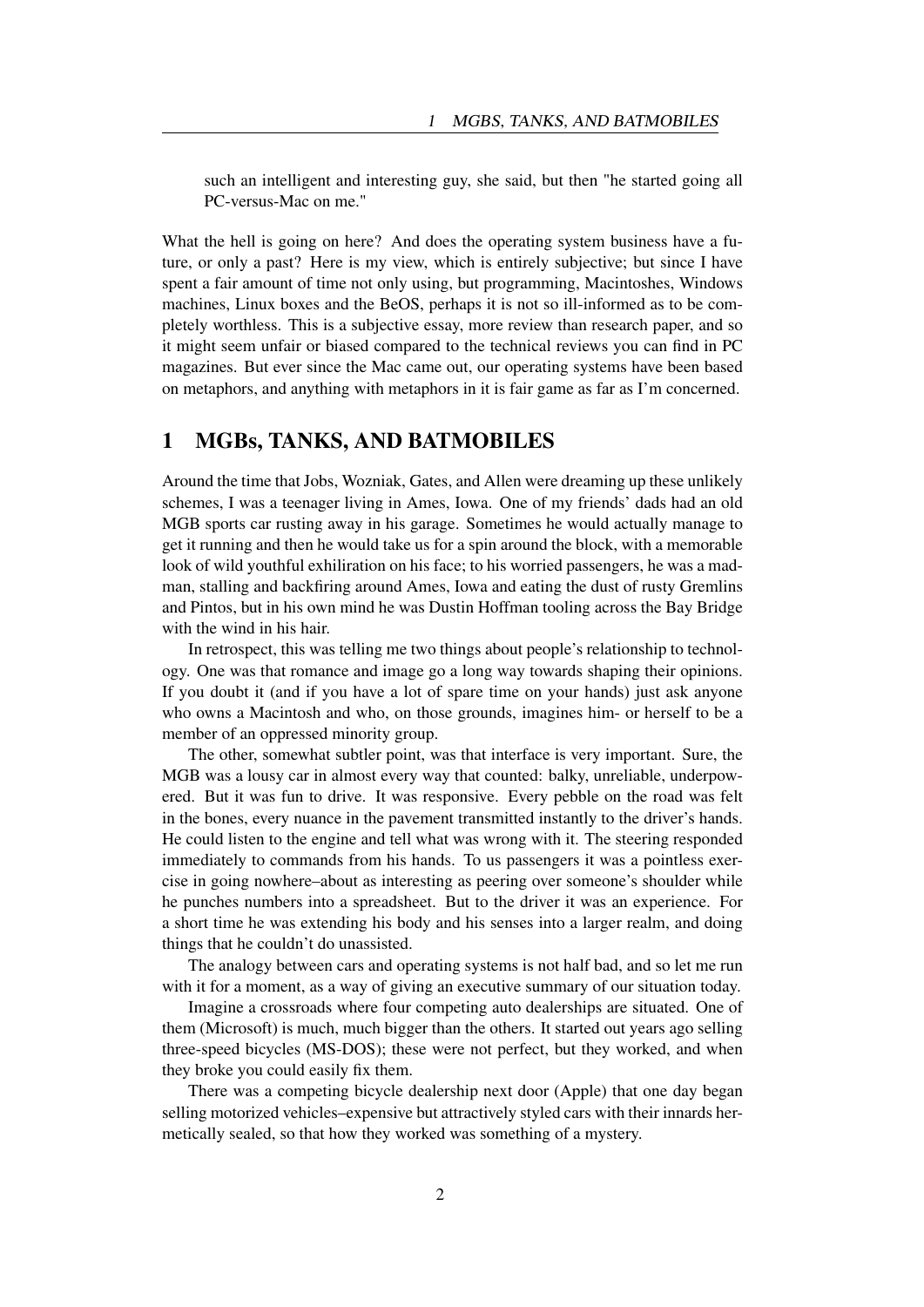The big dealership responded by rushing a moped upgrade kit (the original Windows) onto the market. This was a Rube Goldberg contraption that, when bolted onto a three-speed bicycle, enabled it to keep up, just barely, with Apple-cars. The users had to wear goggles and were always picking bugs out of their teeth while Apple owners sped along in hermetically sealed comfort, sneering out the windows. But the Micromopeds were cheap, and easy to fix compared with the Apple-cars, and their market share waxed.

Eventually the big dealership came out with a full-fledged car: a colossal station wagon (Windows 95). It had all the aesthetic appeal of a Soviet worker housing block, it leaked oil and blew gaskets, and it was an enormous success. A little later, they also came out with a hulking off-road vehicle intended for industrial users (Windows NT) which was no more beautiful than the station wagon, and only a little more reliable.

Since then there has been a lot of noise and shouting, but little has changed. The smaller dealership continues to sell sleek Euro-styled sedans and to spend a lot of money on advertising campaigns. They have had GOING OUT OF BUSINESS! signs taped up in their windows for so long that they have gotten all yellow and curly. The big one keeps making bigger and bigger station wagons and ORVs.

On the other side of the road are two competitors that have come along more recently.

One of them (Be, Inc.) is selling fully operational Batmobiles (the BeOS). They are more beautiful and stylish even than the Euro-sedans, better designed, more technologically advanced, and at least as reliable as anything else on the market–and yet cheaper than the others.

With one exception, that is: Linux, which is right next door, and which is not a business at all. It's a bunch of RVs, yurts, tepees, and geodesic domes set up in a field and organized by consensus. The people who live there are making tanks. These are not old-fashioned, cast-iron Soviet tanks; these are more like the M1 tanks of the U.S. Army, made of space-age materials and jammed with sophisticated technology from one end to the other. But they are better than Army tanks. They've been modified in such a way that they never, ever break down, are light and maneuverable enough to use on ordinary streets, and use no more fuel than a subcompact car. These tanks are being cranked out, on the spot, at a terrific pace, and a vast number of them are lined up along the edge of the road with keys in the ignition. Anyone who wants can simply climb into one and drive it away for free.

Customers come to this crossroads in throngs, day and night. Ninety percent of them go straight to the biggest dealership and buy station wagons or off-road vehicles. They do not even look at the other dealerships.

Of the remaining ten percent, most go and buy a sleek Euro-sedan, pausing only to turn up their noses at the philistines going to buy the station wagons and ORVs. If they even notice the people on the opposite side of the road, selling the cheaper, technically superior vehicles, these customers deride them cranks and half-wits.

The Batmobile outlet sells a few vehicles to the occasional car nut who wants a second vehicle to go with his station wagon, but seems to accept, at least for now, that it's a fringe player.

The group giving away the free tanks only stays alive because it is staffed by volunteers, who are lined up at the edge of the street with bullhorns, trying to draw customers' attention to this incredible situation. A typical conversation goes something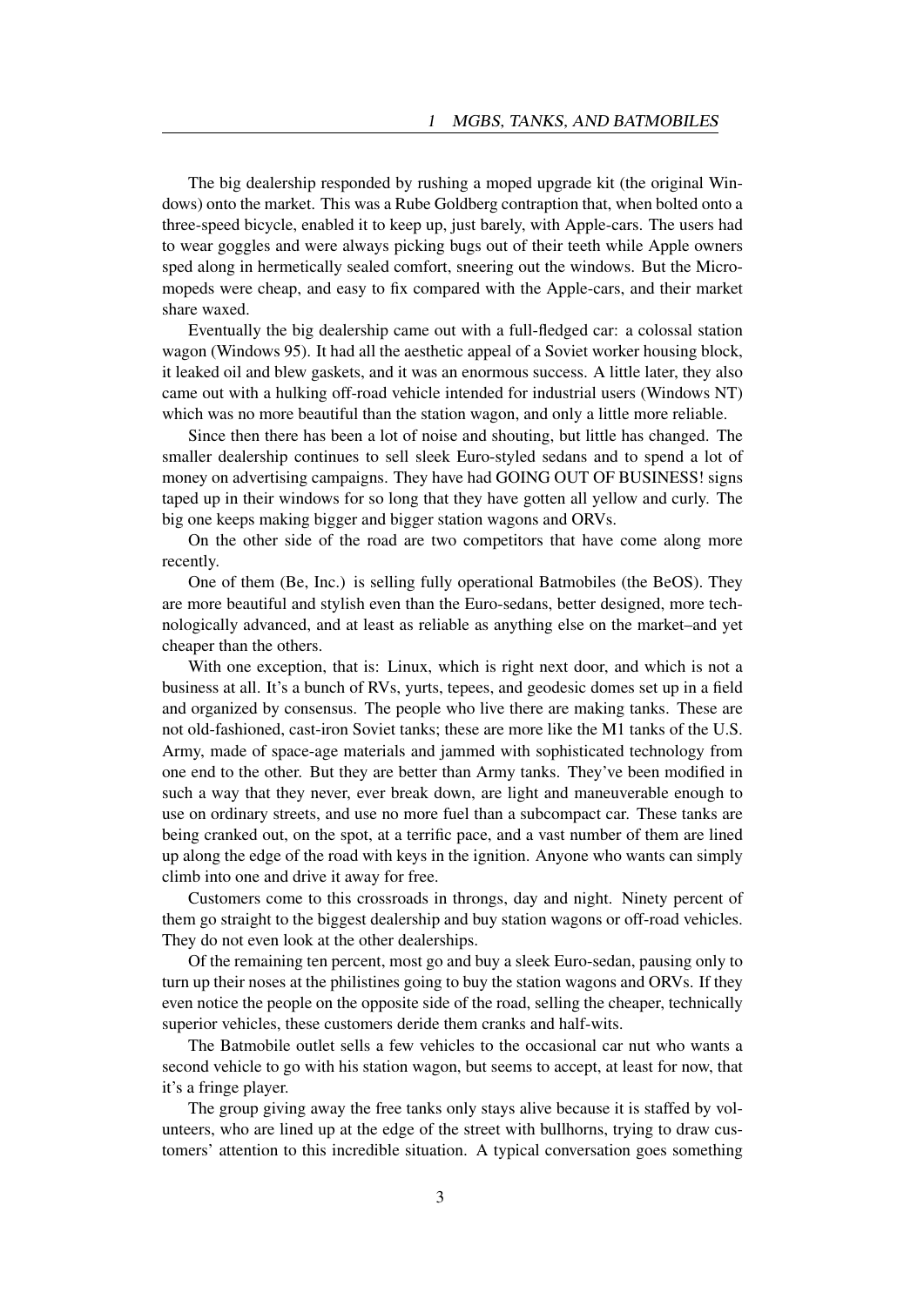like this:

Hacker with bullhorn: "Save your money! Accept one of our free tanks! It is invulnerable, and can drive across rocks and swamps at ninety miles an hour while getting a hundred miles to the gallon!"

Prospective station wagon buyer: "I know what you say is true...but...er...I don't know how to maintain a tank!"

Bullhorn: "You don't know how to maintain a station wagon either!"

Buyer: "But this dealership has mechanics on staff. If something goes wrong with my station wagon, I can take a day off work, bring it here, and pay them to work on it while I sit in the waiting room for hours, listening to elevator music."

Bullhorn: "But if you accept one of our free tanks we will send volunteers to your house to fix it for free while you sleep!"

Buyer: "Stay away from my house, you freak!"

Bullhorn: "But..."

Buyer: "Can't you see that everyone is buying station wagons?"

#### 2 BIT-FLINGER

The connection between cars, and ways of interacting with computers, wouldn't have occurred to me at the time I was being taken for rides in that MGB. I had signed up to take a computer programming class at Ames High School. After a few introductory lectures, we students were granted admission into a tiny room containing a teletype, a telephone, and an old-fashioned modem consisting of a metal box with a pair of rubber cups on the top (note: many readers, making their way through that last sentence, probably felt an initial pang of dread that this essay was about to turn into a tedious, codgerly reminiscence about how tough we had it back in the old days; rest assured that I am actually positioning my pieces on the chessboard, as it were, in preparation to make a point about truly hip and up-to-the minute topics like Open Source Software). The teletype was exactly the same sort of machine that had been used, for decades, to send and receive telegrams. It was basically a loud typewriter that could only produce UPPERCASE LETTERS. Mounted to one side of it was a smaller machine with a long reel of paper tape on it, and a clear plastic hopper underneath.

In order to connect this device (which was not a computer at all) to the Iowa State University mainframe across town, you would pick up the phone, dial the computer's number, listen for strange noises, and then slam the handset down into the rubber cups. If your aim was true, one would wrap its neoprene lips around the earpiece and the other around the mouthpiece, consummating a kind of informational soixante-neuf. The teletype would shudder as it was possessed by the spirit of the distant mainframe, and begin to hammer out cryptic messages.

Since computer time was a scarce resource, we used a sort of batch processing technique. Before dialing the phone, we would turn on the tape puncher (a subsidiary machine bolted to the side of the teletype) and type in our programs. Each time we depressed a key, the teletype would bash out a letter on the paper in front of us, so we could read what we'd typed; but at the same time it would convert the letter into a set of eight binary digits, or bits, and punch a corresponding pattern of holes across the width of a paper tape. The tiny disks of paper knocked out of the tape would flutter down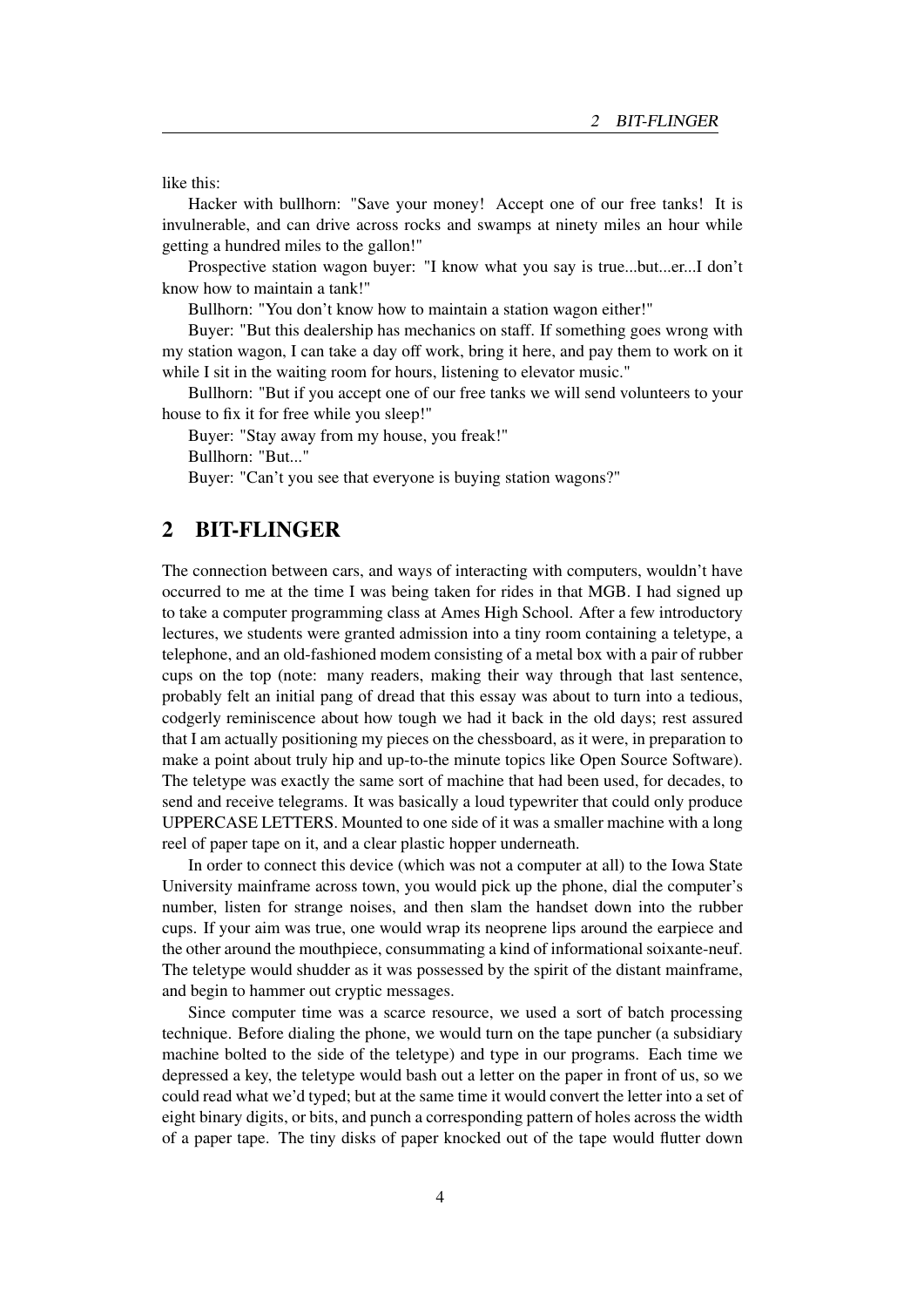into the clear plastic hopper, which would slowly fill up what can only be described as actual bits. On the last day of the school year, the smartest kid in the class (not me) jumped out from behind his desk and flung several quarts of these bits over the head of our teacher, like confetti, as a sort of semi-affectionate practical joke. The image of this man sitting there, gripped in the opening stages of an atavistic fight-or-flight reaction, with millions of bits (megabytes) sifting down out of his hair and into his nostrils and mouth, his face gradually turning purple as he built up to an explosion, is the single most memorable scene from my formal education.

Anyway, it will have been obvious that my interaction with the computer was of an extremely formal nature, being sharply divided up into different phases, viz.: (1) sitting at home with paper and pencil, miles and miles from any computer, I would think very, very hard about what I wanted the computer to do, and translate my intentions into a computer language–a series of alphanumeric symbols on a page. (2) I would carry this across a sort of informational cordon sanitaire (three miles of snowdrifts) to school and type those letters into a machine–not a computer–which would convert the symbols into binary numbers and record them visibly on a tape. (3) Then, through the rubbercup modem, I would cause those numbers to be sent to the university mainframe, which would (4) do arithmetic on them and send different numbers back to the teletype. (5) The teletype would convert these numbers back into letters and hammer them out on a page and (6) I, watching, would construe the letters as meaningful symbols.

The division of responsibilities implied by all of this is admirably clean: computers do arithmetic on bits of information. Humans construe the bits as meaningful symbols. But this distinction is now being blurred, or at least complicated, by the advent of modern operating systems that use, and frequently abuse, the power of metaphor to make computers accessible to a larger audience. Along the way–possibly because of those metaphors, which make an operating system a sort of work of art–people start to get emotional, and grow attached to pieces of software in the way that my friend's dad did to his MGB.

People who have only interacted with computers through graphical user interfaces like the MacOS or Windows–which is to say, almost everyone who has ever used a computer–may have been startled, or at least bemused, to hear about the telegraph machine that I used to communicate with a computer in 1973. But there was, and is, a good reason for using this particular kind of technology. Human beings have various ways of communicating to each other, such as music, art, dance, and facial expressions, but some of these are more amenable than others to being expressed as strings of symbols. Written language is the easiest of all, because, of course, it consists of strings of symbols to begin with. If the symbols happen to belong to a phonetic alphabet (as opposed to, say, ideograms), converting them into bits is a trivial procedure, and one that was nailed, technologically, in the early nineteenth century, with the introduction of Morse code and other forms of telegraphy.

We had a human/computer interface a hundred years before we had computers. When computers came into being around the time of the Second World War, humans, quite naturally, communicated with them by simply grafting them on to the already-existing technologies for translating letters into bits and vice versa: teletypes and punch card machines.

These embodied two fundamentally different approaches to computing. When you were using cards, you'd punch a whole stack of them and run them through the reader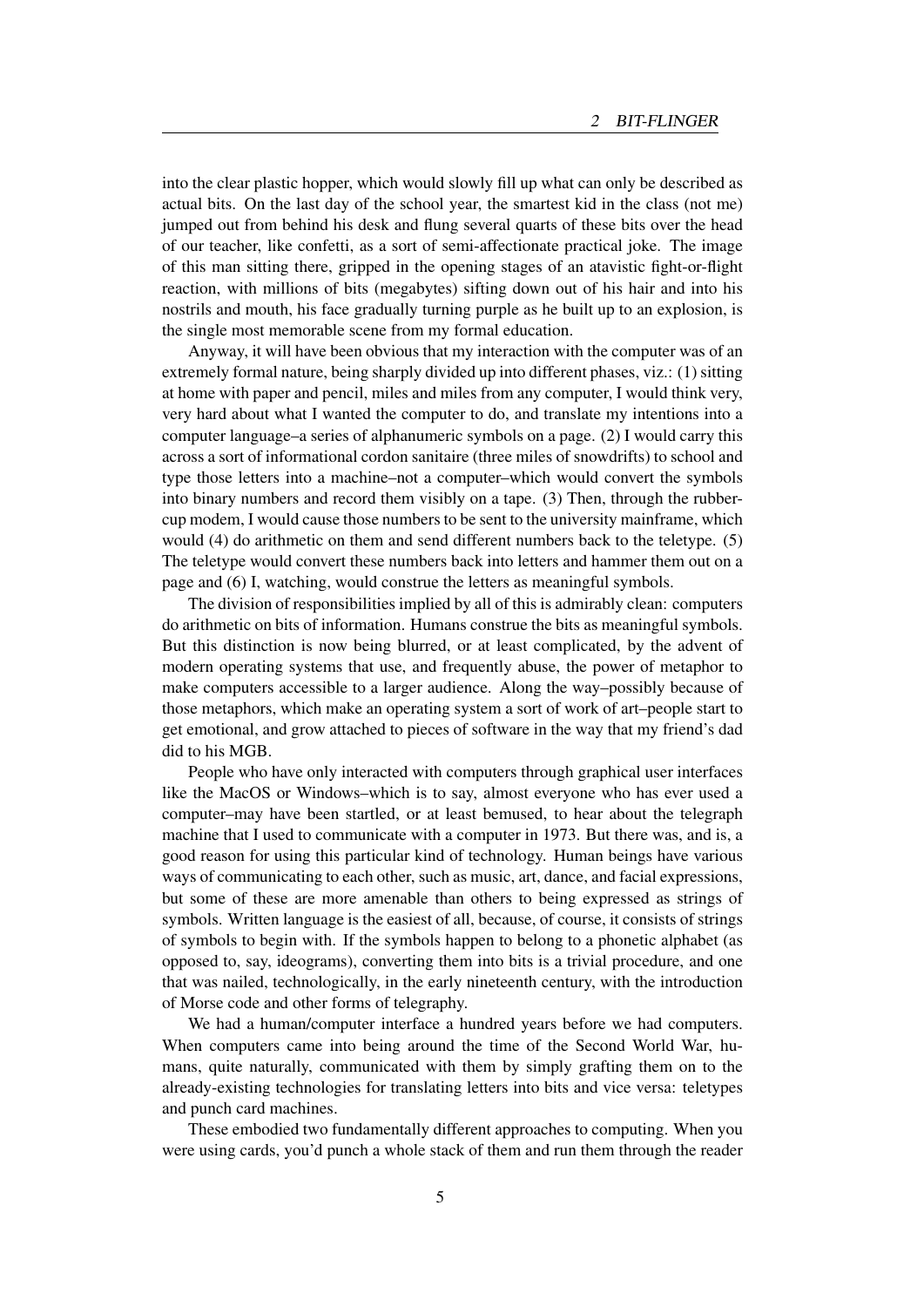all at once, which was called batch processing. You could also do batch processing with a teletype, as I have already described, by using the paper tape reader, and we were certainly encouraged to use this approach when I was in high school. But–though efforts were made to keep us unaware of this–the teletype could do something that the card reader could not. On the teletype, once the modem link was established, you could just type in a line and hit the return key. The teletype would send that line to the computer, which might or might not respond with some lines of its own, which the teletype would hammer out–producing, over time, a transcript of your exchange with the machine. This way of doing it did not even have a name at the time, but when, much later, an alternative became available, it was retroactively dubbed the Command Line Interface.

When I moved on to college, I did my computing in large, stifling rooms where scores of students would sit in front of slightly updated versions of the same machines and write computer programs: these used dot-matrix printing mechanisms, but were (from the computer's point of view) identical to the old teletypes. By that point, computers were better at time-sharing–that is, mainframes were still mainframes, but they were better at communicating with a large number of terminals at once. Consequently, it was no longer necessary to use batch processing. Card readers were shoved out into hallways and boiler rooms, and batch processing became a nerds-only kind of thing, and consequently took on a certain eldritch flavor among those of us who even knew it existed. We were all off the Batch, and on the Command Line, interface now–my very first shift in operating system paradigms, if only I'd known it.

A huge stack of accordion-fold paper sat on the floor underneath each one of these glorified teletypes, and miles of paper shuddered through their platens. Almost all of this paper was thrown away or recycled without ever having been touched by ink–an ecological atrocity so glaring that those machines soon replaced by video terminals– so-called "glass teletypes"–which were quieter and didn't waste paper. Again, though, from the computer's point of view these were indistinguishable from World War II-era teletype machines. In effect we still used Victorian technology to communicate with computers until about 1984, when the Macintosh was introduced with its Graphical User Interface. Even after that, the Command Line continued to exist as an underlying stratum–a sort of brainstem reflex–of many modern computer systems all through the heyday of Graphical User Interfaces, or GUIs as I will call them from now on.

## 3 GUIs

Now the first job that any coder needs to do when writing a new piece of software is to figure out how to take the information that is being worked with (in a graphics program, an image; in a spreadsheet, a grid of numbers) and turn it into a linear string of bytes. These strings of bytes are commonly called files or (somewhat more hiply) streams. They are to telegrams what modern humans are to Cro-Magnon man, which is to say the same thing under a different name. All that you see on your computer screen–your Tomb Raider, your digitized voice mail messages, faxes, and word processing documents written in thirty-seven different typefaces–is still, from the computer's point of view, just like telegrams, except much longer, and demanding of more arithmetic.

The quickest way to get a taste of this is to fire up your web browser, visit a site, and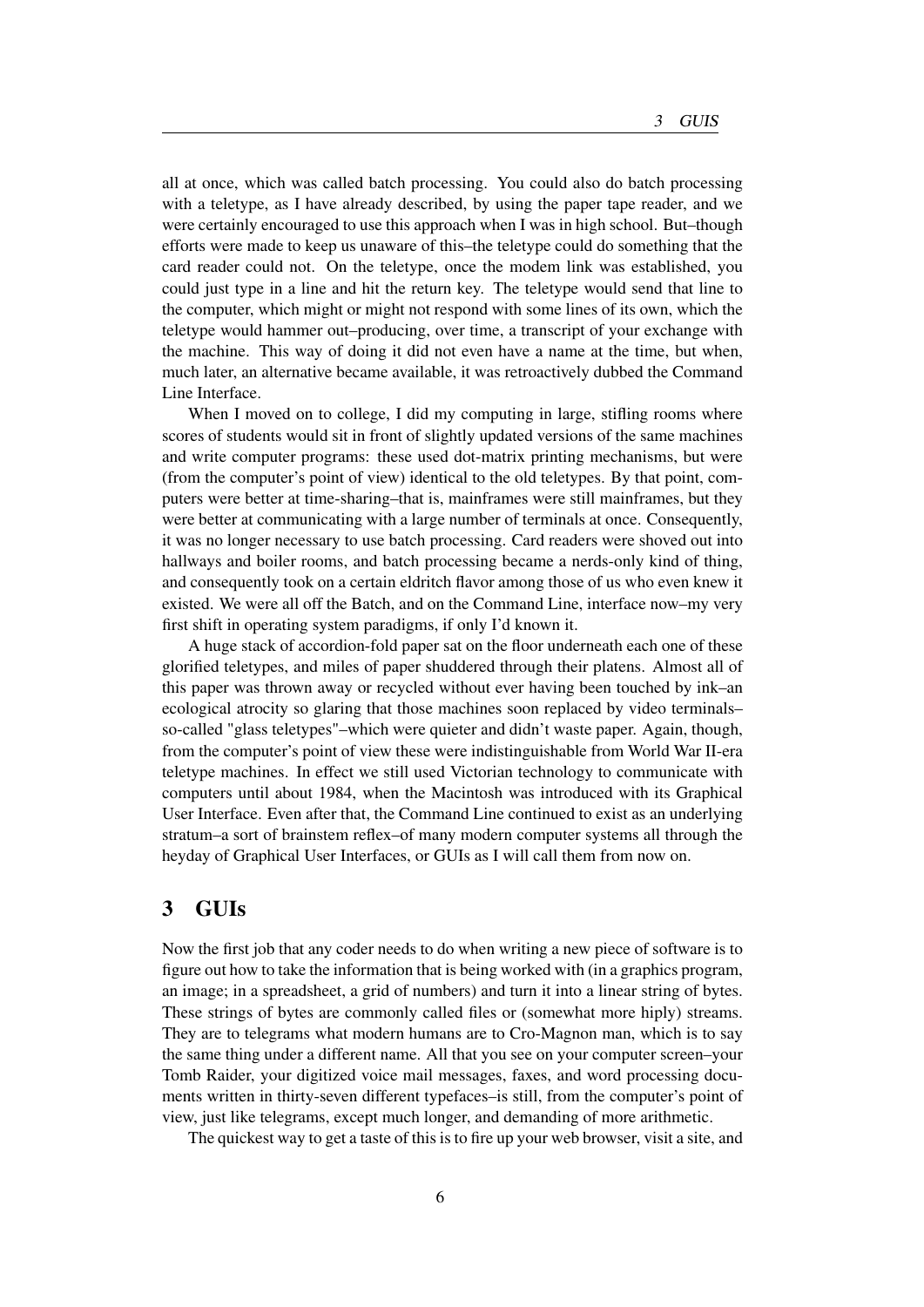then select the View/Document Source menu item. You will get a bunch of computer code that looks something like this:

```
<HTML>
<HEAD>
<TITLE> C R Y P T O N O M I C O N</TITLE>
</HEAD>
<BODY BGCOLOR="#000000" LINK="#996600" ALINK="#FFFFFF"
VLINK="#663300">
<MAP NAME="navtext">
<AREA SHAPE=RECT HREF="praise.html" COORDS="0,37,84,55">
<AREA SHAPE=RECT HREF="author.html" COORDS="0,59,137,75">
<AREA SHAPE=RECT HREF="text.html" COORDS="0,81,101,96">
<AREA SHAPE=RECT HREF="tour.html" COORDS="0,100,121,117">
<AREA SHAPE=RECT HREF="order.html" COORDS="0,122,143,138">
<AREA SHAPE=RECT HREF="beginning.html" COORDS="0,140,213,157">
</MAP>
<CENTER>
<TABLE BORDER="0" CELLPADDING="0" CELLSPACING="0" WIDTH="520">
<TR><TD VALIGN=TOP ROWSPAN="5">
<IMG SRC="images/spacer.gif" WIDTH="30" HEIGHT="1" BORDER="0">
\langle/TD\rangle<TD VALIGN=TOP COLSPAN="2">
<IMG SRC="images/main_banner.gif" ALT="Cryptonomincon by Neal
Stephenson" WIDTH="479" HEIGHT="122" BORDER="0">
</TD>
\langle/TR>
```
This crud is called HTML (HyperText Markup Language) and it is basically a very simple programming language instructing your web browser how to draw a page on a screen. Anyone can learn HTML and many people do. The important thing is that no matter what splendid multimedia web pages they might represent, HTML files are just telegrams.

When Ronald Reagan was a radio announcer, he used to call baseball games by reading the terse descriptions that trickled in over the telegraph wire and were printed out on a paper tape. He would sit there, all by himself in a padded room with a microphone, and the paper tape would eke out of the machine and crawl over the palm of his hand printed with cryptic abbreviations. If the count went to three and two, Reagan would describe the scene as he saw it in his mind's eye: "The brawny lefthander steps out of the batter's box to wipe the sweat from his brow. The umpire steps forward to sweep the dirt from home plate." and so on. When the cryptogram on the paper tape announced a base hit, he would whack the edge of the table with a pencil, creating a little sound effect, and describe the arc of the ball as if he could actually see it. His listeners, many of whom presumably thought that Reagan was actually at the ballpark watching the game, would reconstruct the scene in their minds according to his descriptions.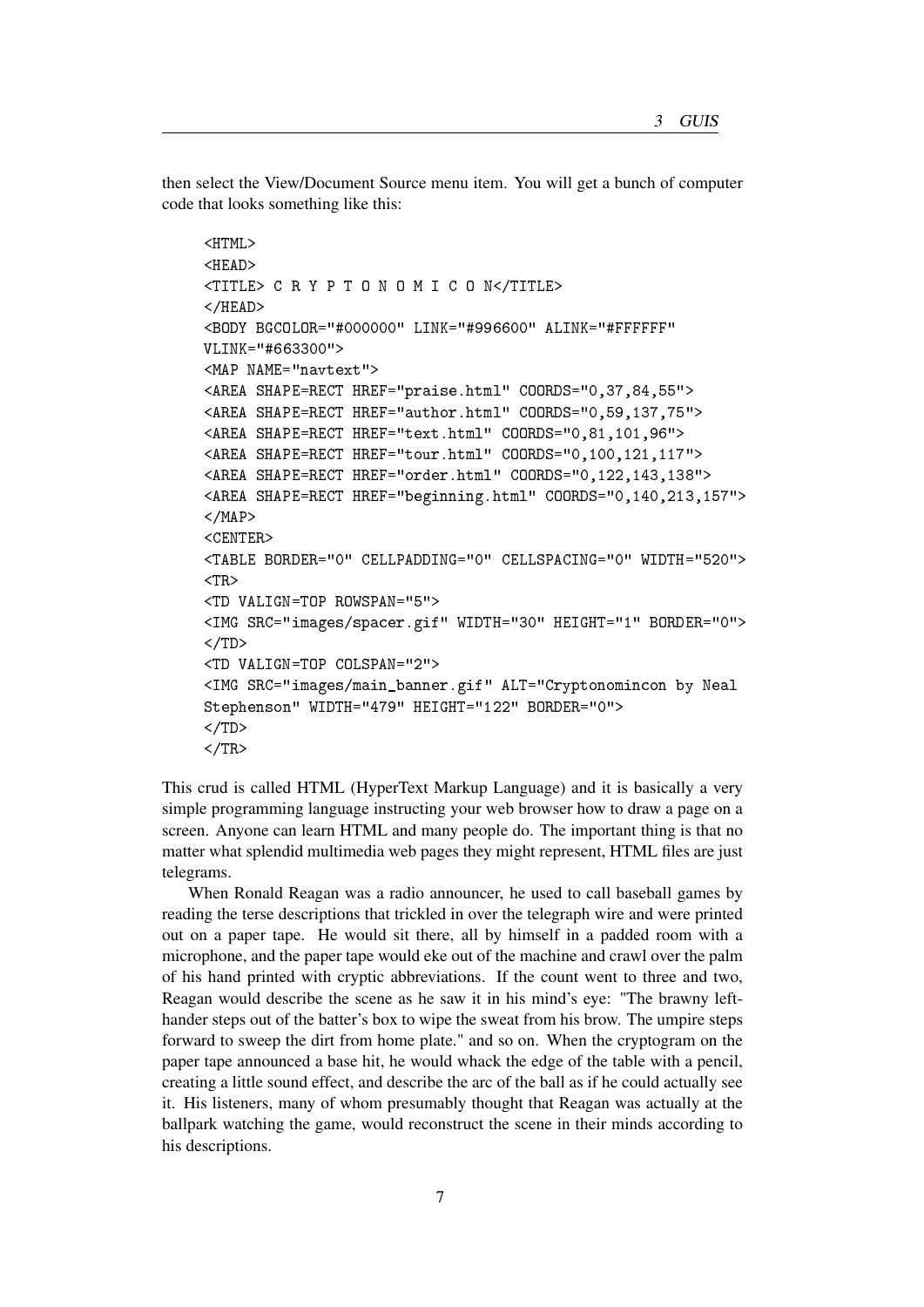This is exactly how the World Wide Web works: the HTML files are the pithy description on the paper tape, and your Web browser is Ronald Reagan. The same is true of Graphical User Interfaces in general.

So an OS is a stack of metaphors and abstractions that stands between you and the telegrams, and embodying various tricks the programmer used to convert the information you're working with–be it images, e-mail messages, movies, or word processing documents–into the necklaces of bytes that are the only things computers know how to work with. When we used actual telegraph equipment (teletypes) or their highertech substitutes ("glass teletypes," or the MS-DOS command line) to work with our computers, we were very close to the bottom of that stack. When we use most modern operating systems, though, our interaction with the machine is heavily mediated. Everything we do is interpreted and translated time and again as it works its way down through all of the metaphors and abstractions.

The Macintosh OS was a revolution in both the good and bad senses of that word. Obviously it was true that command line interfaces were not for everyone, and that it would be a good thing to make computers more accessible to a less technical audience– if not for altruistic reasons, then because those sorts of people constituted an incomparably vaster market. It was clear the the Mac's engineers saw a whole new country stretching out before them; you could almost hear them muttering, "Wow! We don't have to be bound by files as linear streams of bytes anymore, vive la revolution, let's see how far we can take this!" No command line interface was available on the Macintosh; you talked to it with the mouse, or not at all. This was a statement of sorts, a credential of revolutionary purity. It seemed that the designers of the Mac intended to sweep Command Line Interfaces into the dustbin of history.

My own personal love affair with the Macintosh began in the spring of 1984 in a computer store in Cedar Rapids, Iowa, when a friend of mine–coincidentally, the son of the MGB owner–showed me a Macintosh running MacPaint, the revolutionary drawing program. It ended in July of 1995 when I tried to save a big important file on my Macintosh Powerbook and instead instead of doing so, it annihilated the data so thoroughly that two different disk crash utility programs were unable to find any trace that it had ever existed. During the intervening ten years, I had a passion for the MacOS that seemed righteous and reasonable at the time but in retrospect strikes me as being exactly the same sort of goofy infatuation that my friend's dad had with his car.

The introduction of the Mac triggered a sort of holy war in the computer world. Were GUIs a brilliant design innovation that made computers more human-centered and therefore accessible to the masses, leading us toward an unprecedented revolution in human society, or an insulting bit of audiovisual gimcrackery dreamed up by flaky Bay Area hacker types that stripped computers of their power and flexibility and turned the noble and serious work of computing into a childish video game?

This debate actually seems more interesting to me today than it did in the mid-1980s. But people more or less stopped debating it when Microsoft endorsed the idea of GUIs by coming out with the first Windows. At this point, command-line partisans were relegated to the status of silly old grouches, and a new conflict was touched off, between users of MacOS and users of Windows.

There was plenty to argue about. The first Macintoshes looked different from other PCs even when they were turned off: they consisted of one box containing both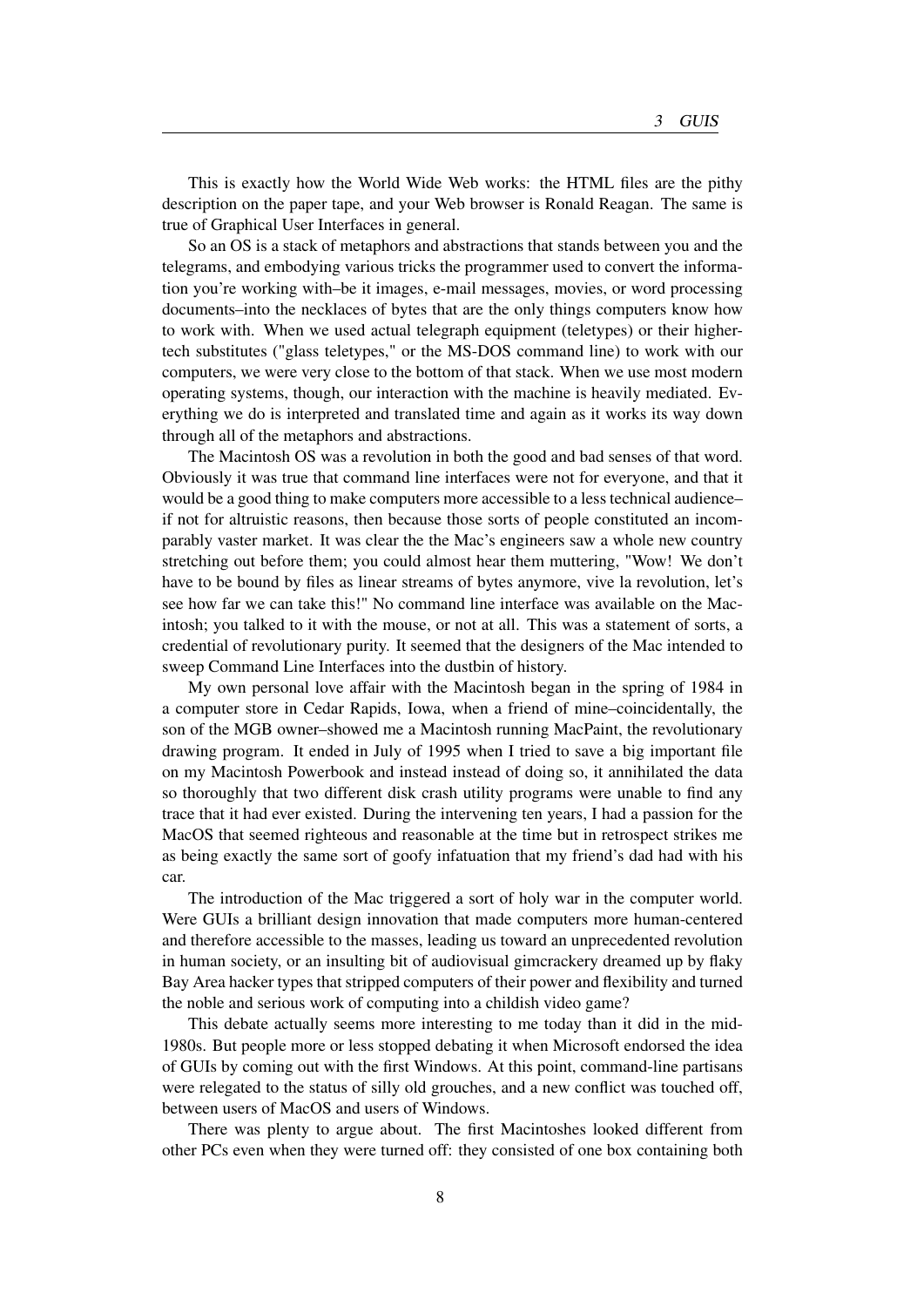CPU (the part of the computer that does arithmetic on bits) and monitor screen. This was billed, at the time, as a philosophical statement of sorts: Apple wanted to make the personal computer into an appliance, like a toaster. But it also reflected the purely technical demands of running a graphical user interface. In a GUI machine, the chips that draw things on the screen have to be integrated with the computer's central processing unit, or CPU, to a far greater extent than is the case with command-line interfaces, which until recently didn't even know that they weren't just talking to teletypes.

This distinction was of a technical and abstract nature, but it became clearer when the machine crashed (it is commonly the case with technologies that you can get the best insight about how they work by watching them fail). When everything went to hell and the CPU began spewing out random bits, the result, on a CLI machine, was lines and lines of perfectly formed but random characters on the screen–known to cognoscenti as "going Cyrillic." But to the MacOS, the screen was not a teletype, but a place to put graphics; the image on the screen was a bitmap, a literal rendering of the contents of a particular portion of the computer's memory. When the computer crashed and wrote gibberish into the bitmap, the result was something that looked vaguely like static on a broken television set–a "snow crash."

And even after the introduction of Windows, the underlying differences endured; when a Windows machine got into trouble, the old command-line interface would fall down over the GUI like an asbestos fire curtain sealing off the proscenium of a burning opera. When a Macintosh got into trouble it presented you with a cartoon of a bomb, which was funny the first time you saw it.

And these were by no means superficial differences. The reversion of Windows to a CLI when it was in distress proved to Mac partisans that Windows was nothing more than a cheap facade, like a garish afghan flung over a rotted-out sofa. They were disturbed and annoyed by the sense that lurking underneath Windows' ostensibly user-friendly interface was–literally–a subtext.

For their part, Windows fans might have made the sour observation that all computers, even Macintoshes, were built on that same subtext, and that the refusal of Mac owners to admit that fact to themselves seemed to signal a willingness, almost an eagerness, to be duped.

Anyway, a Macintosh had to switch individual bits in the memory chips on the video card, and it had to do it very fast, and in arbitrarily complicated patterns. Nowadays this is cheap and easy, but in the technological regime that prevailed in the early 1980s, the only realistic way to do it was to build the motherboard (which contained the CPU) and the video system (which contained the memory that was mapped onto the screen) as a tightly integrated whole–hence the single, hermetically sealed case that made the Macintosh so distinctive.

When Windows came out, it was conspicuous for its ugliness, and its current successors, Windows 95 and Windows NT, are not things that people would pay money to look at either. Microsoft's complete disregard for aesthetics gave all of us Maclovers plenty of opportunities to look down our noses at them. That Windows looked an awful lot like a direct ripoff of MacOS gave us a burning sense of moral outrage to go with it. Among people who really knew and appreciated computers (hackers, in Steven Levy's non-pejorative sense of that word) and in a few other niches such as professional musicians, graphic artists and schoolteachers, the Macintosh, for a while, was simply the computer. It was seen as not only a superb piece of engineering, but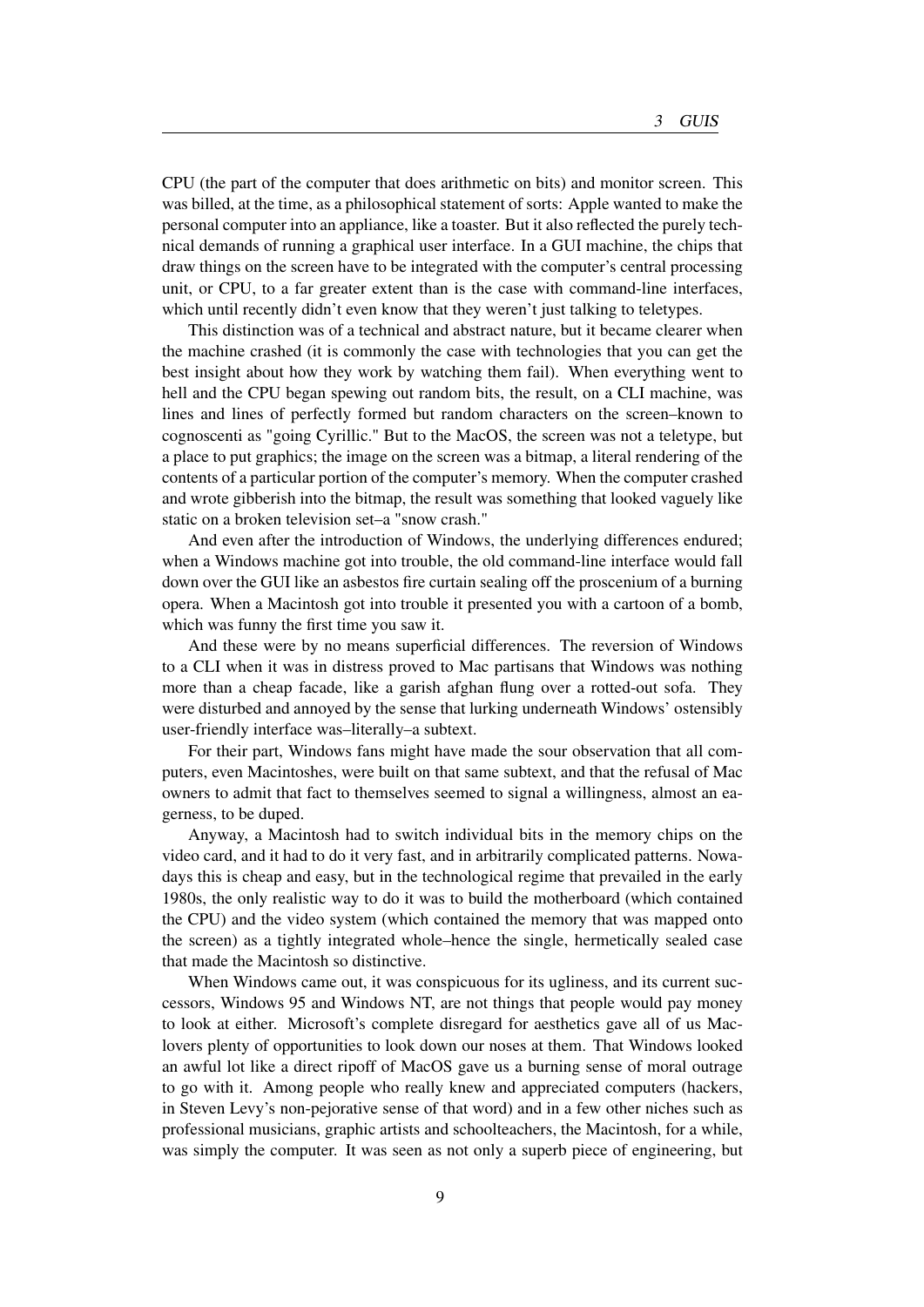an embodiment of certain ideals about the use of technology to benefit mankind, while Windows was seen as a pathetically clumsy imitation and a sinister world domination plot rolled into one. So very early, a pattern had been established that endures to this day: people dislike Microsoft, which is okay; but they dislike it for reasons that are poorly considered, and in the end, self-defeating.

## 4 CLASS STRUGGLE ON THE DESKTOP

Now that the Third Rail has been firmly grasped, it is worth reviewing some basic facts here: like any other publicly traded, for-profit corporation, Microsoft has, in effect, borrowed a bunch of money from some people (its stockholders) in order to be in the bit business. As an officer of that corporation, Bill Gates has one responsibility only, which is to maximize return on investment. He has done this incredibly well. Any actions taken in the world by Microsoft-any software released by them, for example– are basically epiphenomena, which can't be interpreted or understood except insofar as they reflect Bill Gates's execution of his one and only responsibility.

It follows that if Microsoft sells goods that are aesthetically unappealing, or that don't work very well, it does not mean that they are (respectively) philistines or halfwits. It is because Microsoft's excellent management has figured out that they can make more money for their stockholders by releasing stuff with obvious, known imperfections than they can by making it beautiful or bug-free. This is annoying, but (in the end) not half so annoying as watching Apple inscrutably and relentlessly destroy itself.

Hostility towards Microsoft is not difficult to find on the Net, and it blends two strains: resentful people who feel Microsoft is too powerful, and disdainful people who think it's tacky. This is all strongly reminiscent of the heyday of Communism and Socialism, when the bourgeoisie were hated from both ends: by the proles, because they had all the money, and by the intelligentsia, because of their tendency to spend it on lawn ornaments. Microsoft is the very embodiment of modern high-tech prosperity–it is, in a word, bourgeois–and so it attracts all of the same gripes.

The opening "splash screen" for Microsoft Word 6.0 summed it up pretty neatly: when you started up the program you were treated to a picture of an expensive enamel pen lying across a couple of sheets of fancy-looking handmade writing paper. It was obviously a bid to make the software look classy, and it might have worked for some, but it failed for me, because the pen was a ballpoint, and I'm a fountain pen man. If Apple had done it, they would've used a Mont Blanc fountain pen, or maybe a Chinese calligraphy brush. And I doubt that this was an accident. Recently I spent a while re-installing Windows NT on one of my home computers, and many times had to double-click on the "Control Panel" icon. For reasons that are difficult to fathom, this icon consists of a picture of a clawhammer and a chisel or screwdriver resting on top of a file folder.

These aesthetic gaffes give one an almost uncontrollable urge to make fun of Microsoft, but again, it is all beside the point–if Microsoft had done focus group testing of possible alternative graphics, they probably would have found that the average midlevel office worker associated fountain pens with effete upper management toffs and was more comfortable with ballpoints. Likewise, the regular guys, the balding dads of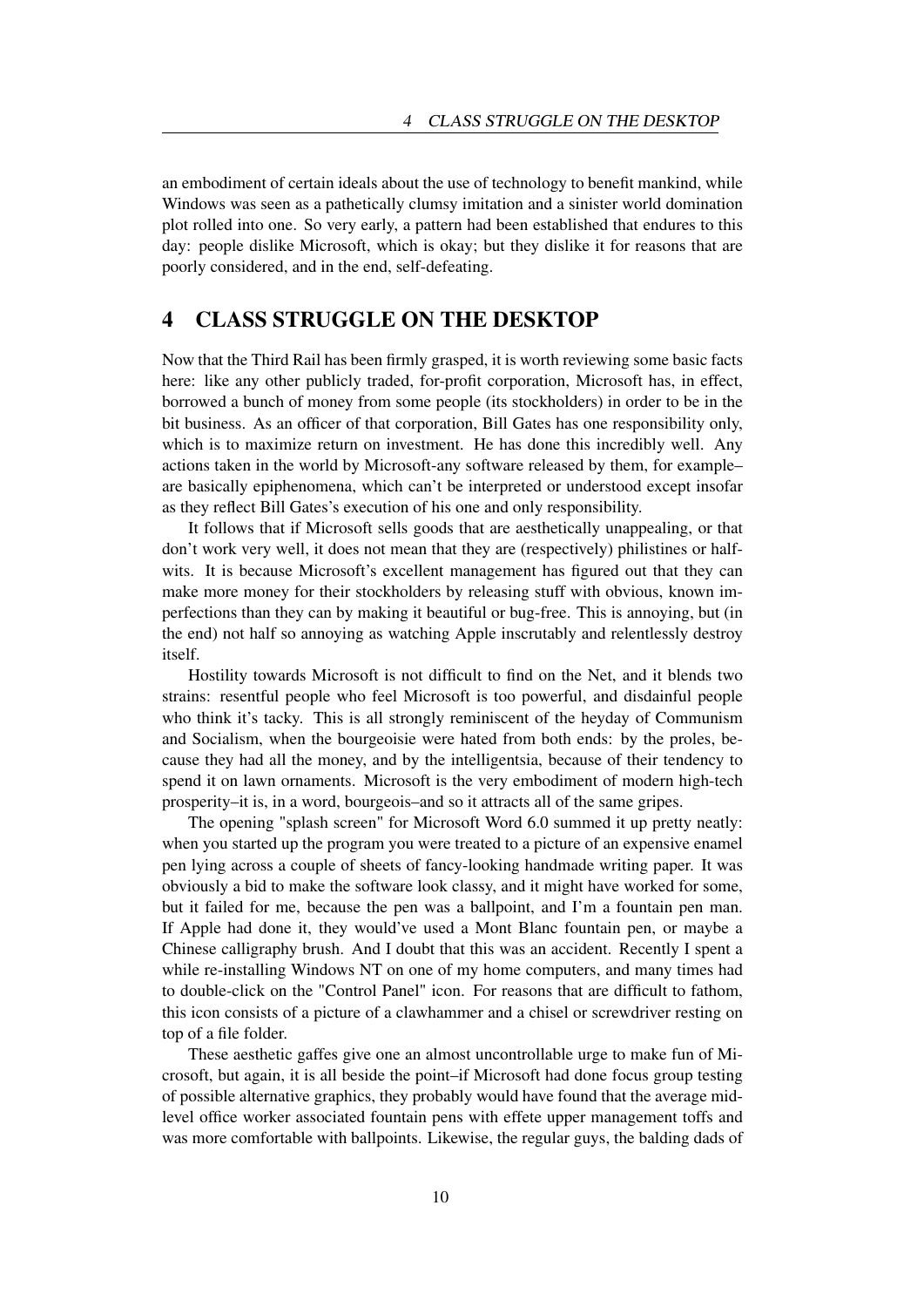the world who probably bear the brunt of setting up and maintaining home computers, can probably relate better to a picture of a clawhammer–while perhaps harboring fantasies of taking a real one to their balky computers.

This is the only way I can explain certain peculiar facts about the current market for operating systems, such as that ninety percent of all customers continue to buy station wagons off the Microsoft lot while free tanks are there for the taking, right across the street.

A string of ones and zeroes was not a difficult thing for Bill Gates to distribute, one he'd thought of the idea. The hard part was selling it–reassuring customers that they were actually getting something in return for their money.

Anyone who has ever bought a piece of software in a store has had the curiously deflating experience of taking the bright shrink-wrapped box home, tearing it open, finding that it's 95 percent air, throwing away all the little cards, party favors, and bits of trash, and loading the disk into the computer. The end result (after you've lost the disk) is nothing except some images on a computer screen, and some capabilities that weren't there before. Sometimes you don't even have that–you have a string of error messages instead. But your money is definitely gone. Now we are almost accustomed to this, but twenty years ago it was a very dicey business proposition. Bill Gates made it work anyway. He didn't make it work by selling the best software or offering the cheapest price. Instead he somehow got people to believe that they were receiving something in exchange for their money.

The streets of every city in the world are filled with those hulking, rattling station wagons. Anyone who doesn't own one feels a little weird, and wonders, in spite of himself, whether it might not be time to cease resistance and buy one; anyone who does, feels confident that he has acquired some meaningful possession, even on those days when the vehicle is up on a lift in an auto repair shop.

All of this is perfectly congruent with membership in the bourgeoisie, which is as much a mental, as a material state. And it explains why Microsoft is regularly attacked, on the Net, from both sides. People who are inclined to feel poor and oppressed construe everything Microsoft does as some sinister Orwellian plot. People who like to think of themselves as intelligent and informed technology users are driven crazy by the clunkiness of Windows.

Nothing is more annoying to sophisticated people to see someone who is rich enough to know better being tacky–unless it is to realize, a moment later, that they probably know they are tacky and they simply don't care and they are going to go on being tacky, and rich, and happy, forever. Microsoft therefore bears the same relationship to the Silicon Valley elite as the Beverly Hillbillies did to their fussy banker, Mr. Drysdale–who is irritated not so much by the fact that the Clampetts moved to his neighborhood as by the knowledge that, when Jethro is seventy years old, he's still going to be talking like a hillbilly and wearing bib overalls, and he's still going to be a lot richer than Mr. Drysdale.

Even the hardware that Windows ran on, when compared to the machines put out by Apple, looked like white-trash stuff, and still mostly does. The reason was that Apple was and is a hardware company, while Microsoft was and is a software company. Apple therefore had a monopoly on hardware that could run MacOS, whereas Windows-compatible hardware came out of a free market. The free market seems to have decided that people will not pay for cool-looking computers; PC hardware mak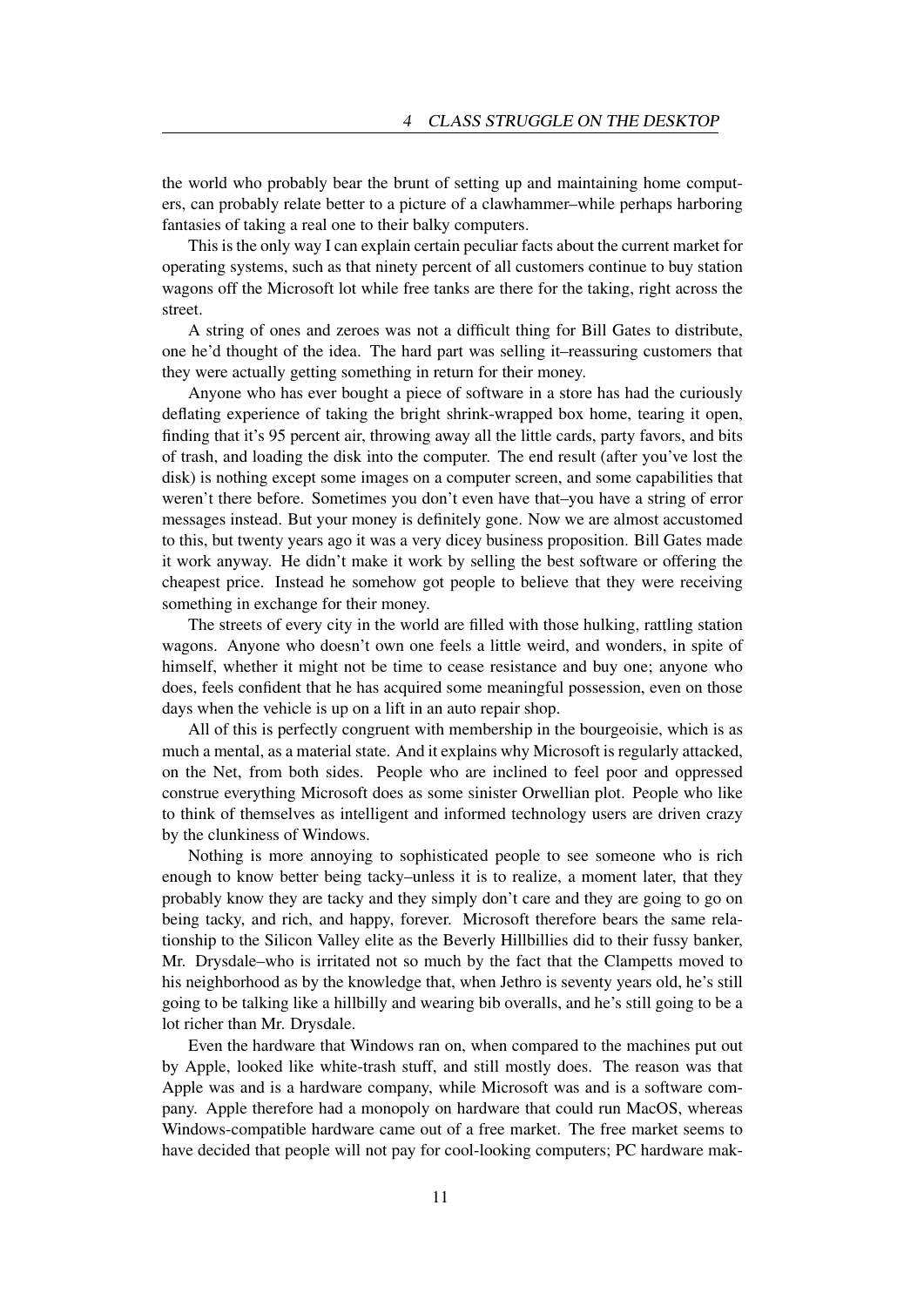ers who hire designers to make their stuff look distinctive get their clocks cleaned by Taiwanese clone makers punching out boxes that look as if they belong on cinderblocks in front of someone's trailer. But Apple could make their hardware as pretty as they wanted to and simply pass the higher prices on to their besotted consumers, like me. Only last week (I am writing this sentence in early Jan. 1999) the technology sections of all the newspapers were filled with adulatory press coverage of how Apple had released the iMac in several happenin' new colors like Blueberry and Tangerine.

Apple has always insisted on having a hardware monopoly, except for a brief period in the mid-1990s when they allowed clone-makers to compete with them, before subsequently putting them out of business. Macintosh hardware was, consequently, expensive. You didn't open it up and fool around with it because doing so would void the warranty. In fact the first Mac was specifically designed to be difficult to open– you needed a kit of exotic tools, which you could buy through little ads that began to appear in the back pages of magazines a few months after the Mac came out on the market. These ads always had a certain disreputable air about them, like pitches for lock-picking tools in the backs of lurid detective magazines.

This monopolistic policy can be explained in at least three different ways.

THE CHARITABLE EXPLANATION is that the hardware monopoly policy reflected a drive on Apple's part to provide a seamless, unified blending of hardware, operating system, and software. There is something to this. It is hard enough to make an OS that works well on one specific piece of hardware, designed and tested by engineers who work down the hallway from you, in the same company. Making an OS to work on arbitrary pieces of hardware, cranked out by rabidly entrepeneurial clonemakers on the other side of the International Date Line, is very difficult, and accounts for much of the troubles people have using Windows.

THE FINANCIAL EXPLANATION is that Apple, unlike Microsoft, is and always has been a hardware company. It simply depends on revenue from selling hardware, and cannot exist without it.

THE NOT-SO-CHARITABLE EXPLANATION has to do with Apple's corporate culture, which is rooted in Bay Area Baby Boomdom.

Now, since I'm going to talk for a moment about culture, full disclosure is probably in order, to protect myself against allegations of conflict of interest and ethical turpitude: (1) Geographically I am a Seattleite, of a Saturnine temperament, and inclined to take a sour view of the Dionysian Bay Area, just as they tend to be annoyed and appalled by us. (2) Chronologically I am a post-Baby Boomer. I feel that way, at least, because I never experienced the fun and exciting parts of the whole Boomer scene–just spent a lot of time dutifully chuckling at Boomers' maddeningly pointless anecdotes about just how stoned they got on various occasions, and politely fielding their assertions about how great their music was. But even from this remove it was possible to glean certain patterns, and one that recurred as regularly as an urban legend was the one about how someone would move into a commune populated by sandalwearing, peace-sign flashing flower children, and eventually discover that, underneath this facade, the guys who ran it were actually control freaks; and that, as living in a commune, where much lip service was paid to ideals of peace, love and harmony, had deprived them of normal, socially approved outlets for their control-freakdom, it tended to come out in other, invariably more sinister, ways.

Applying this to the case of Apple Computer will be left as an exercise for the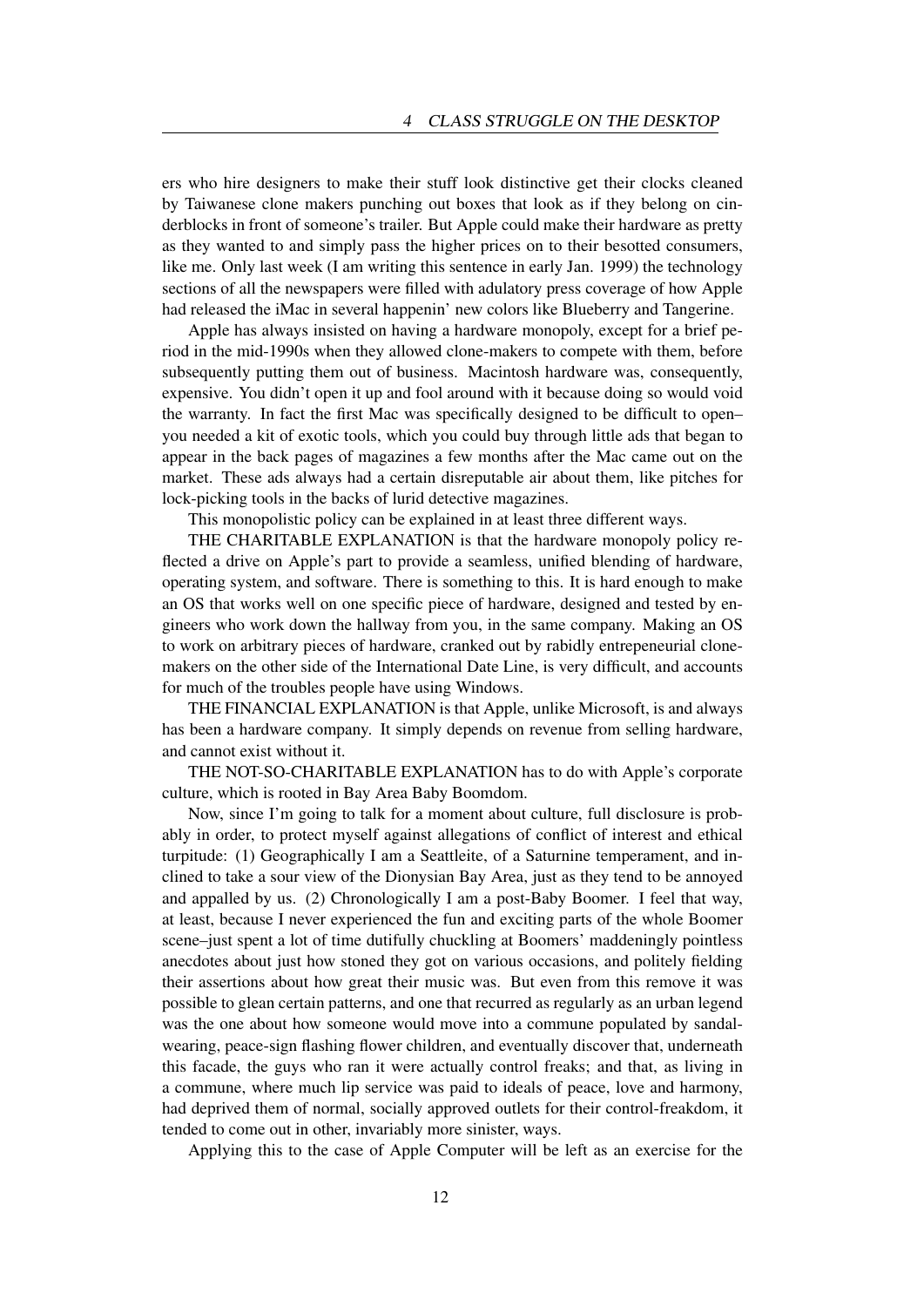reader, and not a very difficult exercise.

It is a bit unsettling, at first, to think of Apple as a control freak, because it is completely at odds with their corporate image. Weren't these the guys who aired the famous Super Bowl ads showing suited, blindfolded executives marching like lemmings off a cliff? Isn't this the company that even now runs ads picturing the Dalai Lama (except in Hong Kong) and Einstein and other offbeat rebels?

It is indeed the same company, and the fact that they have been able to plant this image of themselves as creative and rebellious free-thinkers in the minds of so many intelligent and media-hardened skeptics really gives one pause. It is testimony to the insidious power of expensive slick ad campaigns and, perhaps, to a certain amount of wishful thinking in the minds of people who fall for them. It also raises the question of why Microsoft is so bad at PR, when the history of Apple demonstrates that, by writing large checks to good ad agencies, you can plant a corporate image in the minds of intelligent people that is completely at odds with reality. (The answer, for people who don't like Damoclean questions, is that since Microsoft has won the hearts and minds of the silent majority–the bourgeoisie–they don't give a damn about having a slick image, any more then Dick Nixon did. "I want to believe,"–the mantra that Fox Mulder has pinned to his office wall in The X-Files–applies in different ways to these two companies; Mac partisans want to believe in the image of Apple purveyed in those ads, and in the notion that Macs are somehow fundamentally different from other computers, while Windows people want to believe that they are getting something for their money, engaging in a respectable business transaction).

In any event, as of 1987, both MacOS and Windows were out on the market, running on hardware platforms that were radically different from each other–not only in the sense that MacOS used Motorola CPU chips while Windows used Intel, but in the sense–then overlooked, but in the long run, vastly more significant–that the Apple hardware business was a rigid monopoly and the Windows side was a churning free-for-all.

But the full ramifications of this did not become clear until very recently–in fact, they are still unfolding, in remarkably strange ways, as I'll explain when we get to Linux. The upshot is that millions of people got accustomed to using GUIs in one form or another. By doing so, they made Apple/Microsoft a lot of money. The fortunes of many people have become bound up with the ability of these companies to continue selling products whose salability is very much open to question.

## 5 HONEY-POT, TAR-PIT, WHATEVER

When Gates and Allen invented the idea of selling software, they ran into criticism from both hackers and sober-sided businesspeople. Hackers understood that software was just information, and objected to the idea of selling it. These objections were partly moral. The hackers were coming out of the scientific and academic world where it is imperative to make the results of one's work freely available to the public. They were also partly practical; how can you sell something that can be easily copied? Businesspeople, who are polar opposites of hackers in so many ways, had objections of their own. Accustomed to selling toasters and insurance policies, they naturally had a difficult time understanding how a long collection of ones and zeroes could constitute a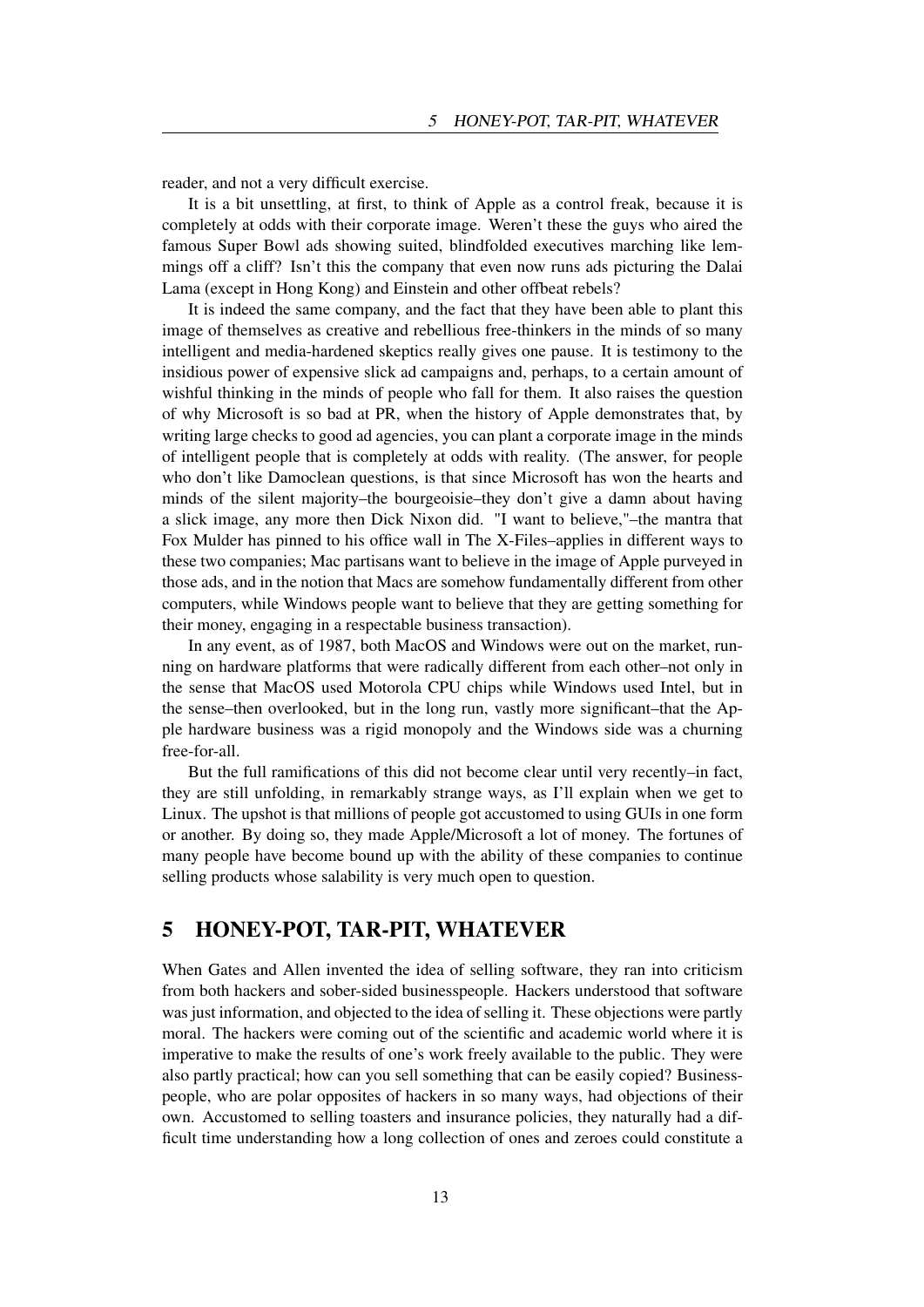salable product.

Obviously Microsoft prevailed over these objections, and so did Apple. But the objections still exist. The most hackerish of all the hackers, the Ur-hacker as it were, was and is Richard Stallman, who became so annoyed with the evil practice of selling software that, in 1984 (the same year that the Macintosh went on sale) he went off and founded something called the Free Software Foundation, which commenced work on something called GNU. Gnu is an acronym for Gnu's Not Unix, but this is a joke in more ways than one, because GNU most certainly IS Unix,. Because of trademark concerns ("Unix" is trademarked by AT&T) they simply could not claim that it was Unix, and so, just to be extra safe, they claimed that it wasn't. Notwithstanding the incomparable talent and drive possessed by Mr. Stallman and other GNU adherents, their project to build a free Unix to compete against Microsoft and Apple's OSes was a little bit like trying to dig a subway system with a teaspoon. Until, that is, the advent of Linux, which I will get to later.

But the basic idea of re-creating an operating system from scratch was perfectly sound and completely doable. It has been done many times. It is inherent in the very nature of operating systems.

Operating systems are not strictly necessary. There is no reason why a sufficiently dedicated coder could not start from nothing with every project and write fresh code to handle such basic, low-level operations as controlling the read/write heads on the disk drives and lighting up pixels on the screen. The very first computers had to be programmed in this way. But since nearly every program needs to carry out those same basic operations, this approach would lead to vast duplication of effort.

Nothing is more disagreeable to the hacker than duplication of effort. The first and most important mental habit that people develop when they learn how to write computer programs is to generalize, generalize, generalize. To make their code as modular and flexible as possible, breaking large problems down into small subroutines that can be used over and over again in different contexts. Consequently, the development of operating systems, despite being technically unnecessary, was inevitable. Because at its heart, an operating system is nothing more than a library containing the most commonly used code, written once (and hopefully written well) and then made available to every coder who needs it.

So a proprietary, closed, secret operating system is a contradiction in terms. It goes against the whole point of having an operating system. And it is impossible to keep them secret anyway. The source code–the original lines of text written by the programmers–can be kept secret. But an OS as a whole is a collection of small subroutines that do very specific, very clearly defined jobs. Exactly what those subroutines do has to be made public, quite explicitly and exactly, or else the OS is completely useless to programmers; they can't make use of those subroutines if they don't have a complete and perfect understanding of what the subroutines do.

The only thing that isn't made public is exactly how the subroutines do what they do. But once you know what a subroutine does, it's generally quite easy (if you are a hacker) to write one of your own that does exactly the same thing. It might take a while, and it is tedious and unrewarding, but in most cases it's not really hard.

What's hard, in hacking as in fiction, is not writing; it's deciding what to write. And the vendors of commercial OSes have already decided, and published their decisions.

This has been generally understood for a long time. MS-DOS was duplicated,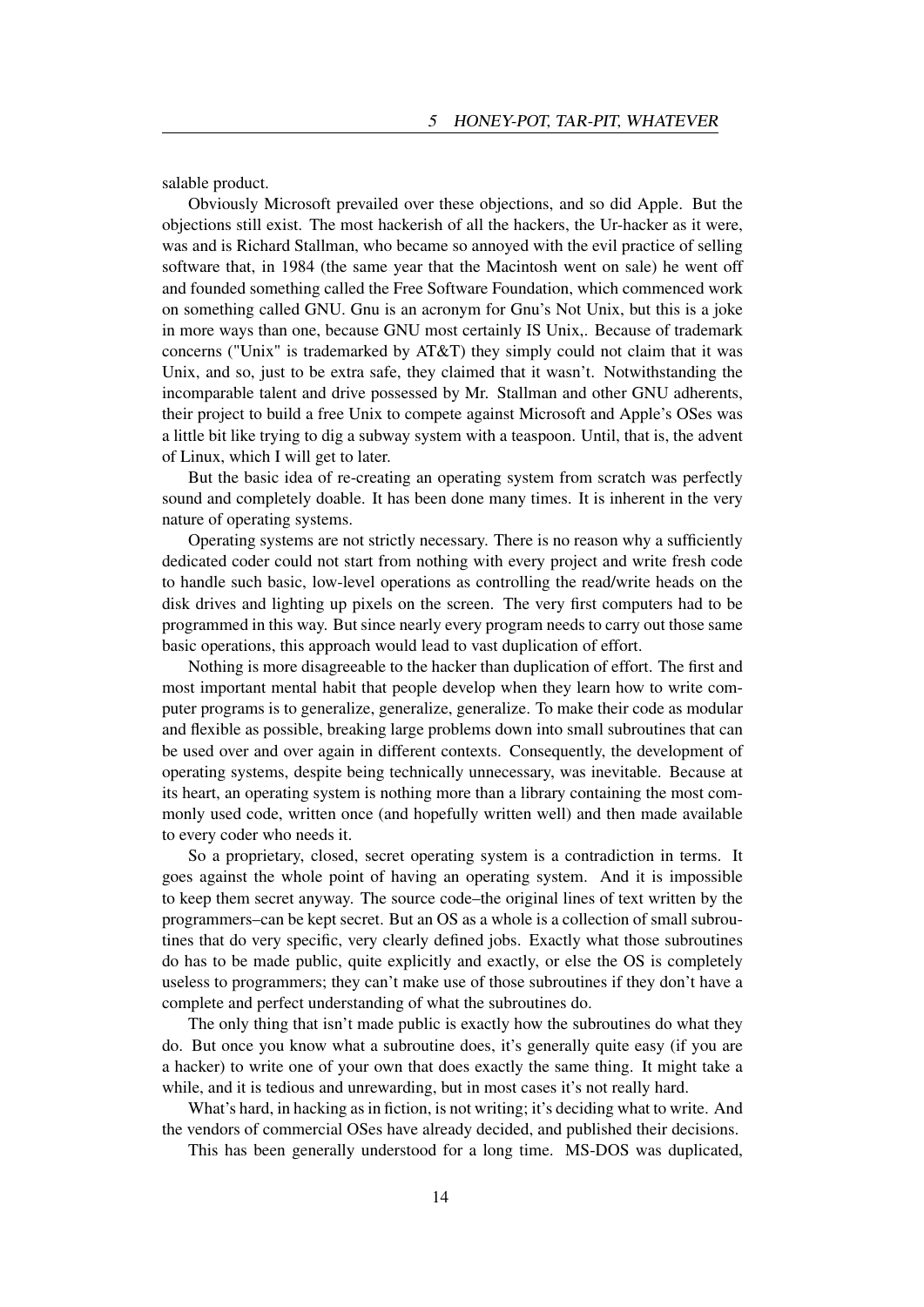functionally, by a rival product, written from scratch, called ProDOS, that did all of the same things in pretty much the same way. In other words, another company was able to write code that did all of the same things as MS-DOS and sell it at a profit. If you are using the Linux OS, you can get a free program called WINE which is a windows emulator; that is, you can open up a window on your desktop that runs windows programs. It means that a completely functional Windows OS has been recreated inside of Unix, like a ship in a bottle. And Unix itself, which is vastly more sophisticated than MS-DOS, has been built up from scratch many times over. Versions of it are sold by Sun, Hewlett-Packard, AT&T, Silicon Graphics, IBM, and others.

People have, in other words, been re-writing basic OS code for so long that all of the technology that constituted an "operating system" in the traditional (pre-GUI) sense of that phrase is now so cheap and common that it's literally free. Not only could Gates and Allen not sell MS-DOS today, they could not even give it away, because much more powerful OSes are already being given away. Even the original Windows (which was the only windows until 1995) has become worthless, in that there is no point in owning something that can be emulated inside of Linux–which is, itself, free.

In this way the OS business is very different from, say, the car business. Even an old rundown car has some value. You can use it for making runs to the dump, or strip it for parts. It is the fate of manufactured goods to slowly and gently depreciate as they get old and have to compete against more modern products.

But it is the fate of operating systems to become free.

Microsoft is a great software applications company. Applications–such as Microsoft Word–are an area where innovation brings real, direct, tangible benefits to users. The innovations might be new technology straight from the research department, or they might be in the category of bells and whistles, but in any event they are frequently useful and they seem to make users happy. And Microsoft is in the process of becoming a great research company. But Microsoft is not such a great operating systems company. And this is not necessarily because their operating systems are all that bad from a purely technological standpoint. Microsoft's OSes do have their problems, sure, but they are vastly better than they used to be, and they are adequate for most people.

Why, then, do I say that Microsoft is not such a great operating systems company? Because the very nature of operating systems is such that it is senseless for them to be developed and owned by a specific company. It's a thankless job to begin with. Applications create possibilities for millions of credulous users, whereas OSes impose limitations on thousands of grumpy coders, and so OS-makers will forever be on the shit-list of anyone who counts for anything in the high-tech world. Applications get used by people whose big problem is understanding all of their features, whereas OSes get hacked by coders who are annoyed by their limitations. The OS business has been good to Microsoft only insofar as it has given them the money they needed to launch a really good applications software business and to hire a lot of smart researchers. Now it really ought to be jettisoned, like a spent booster stage from a rocket. The big question is whether Microsoft is capable of doing this. Or is it addicted to OS sales in the same way as Apple is to selling hardware?

Keep in mind that Apple's ability to monopolize its own hardware supply was once cited, by learned observers, as a great advantage over Microsoft. At the time, it seemed to place them in a much stronger position. In the end, it nearly killed them, and may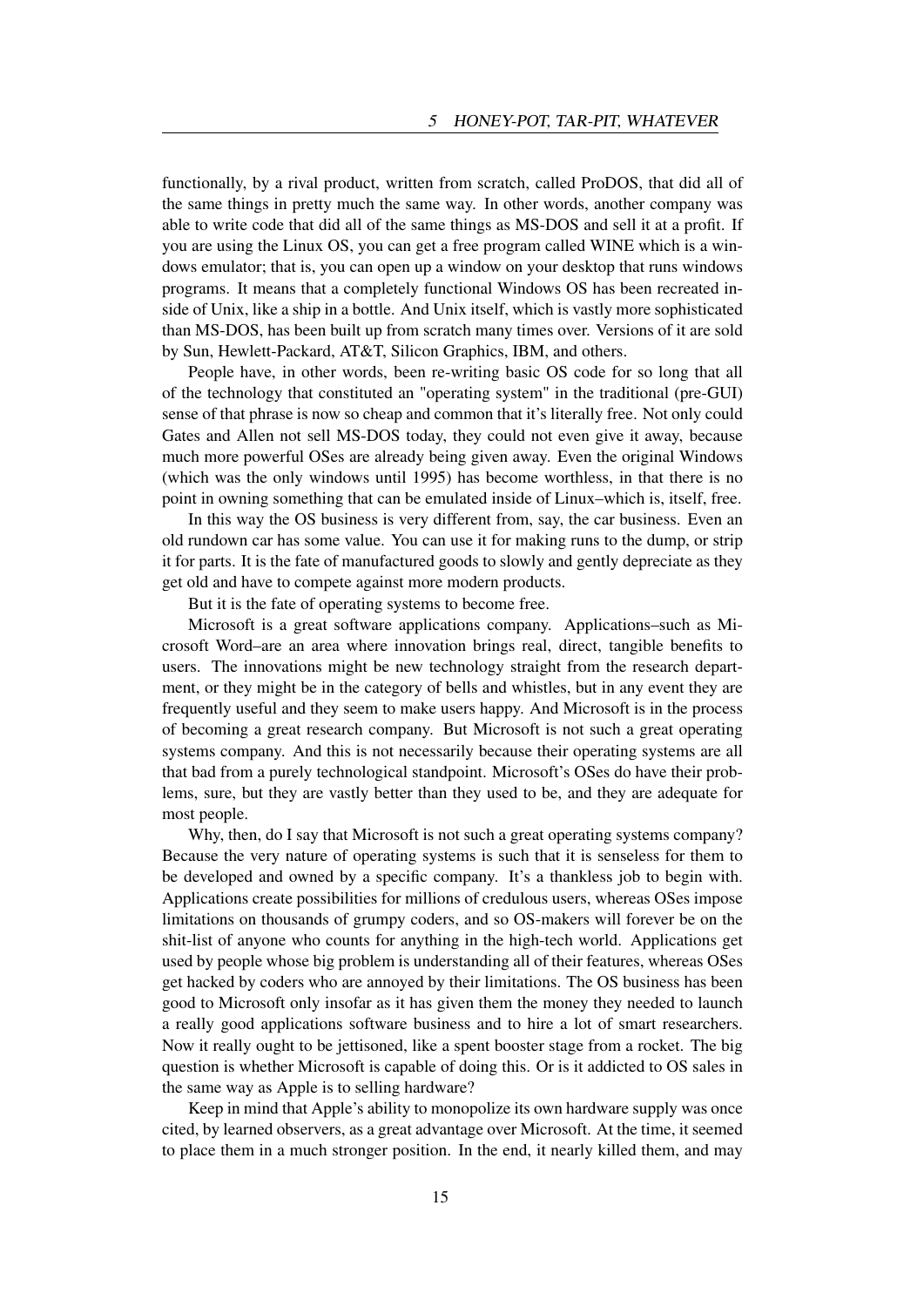kill them yet. The problem, for Apple, was that most of the world's computer users ended up owning cheaper hardware. But cheap hardware couldn't run MacOS, and so these people switched to Windows.

Replace "hardware" with "operating systems," and "Apple" with "Microsoft" and you can see the same thing about to happen all over again. Microsoft dominates the OS market, which makes them money and seems like a great idea for now. But cheaper and better OSes are available, and they are growingly popular in parts of the world that are not so saturated with computers as the US. Ten years from now, most of the world's computer users may end up owning these cheaper OSes. But these OSes do not, for the time being, run any Microsoft applications, and so these people will use something else.

To put it more directly: every time someone decides to use a non-Microsoft OS, Microsoft's OS division, obviously, loses a customer. But, as things stand now, Microsoft's applications division loses a customer too. This is not such a big deal as long as almost everyone uses Microsoft OSes. But as soon as Windows' market share begins to slip, the math starts to look pretty dismal for the people in Redmond.

This argument could be countered by saying that Microsoft could simply re-compile its applications to run under other OSes. But this strategy goes against most normal corporate instincts. Again the case of Apple is instructive. When things started to go south for Apple, they should have ported their OS to cheap PC hardware. But they didn't. Instead, they tried to make the most of their brilliant hardware, adding new features and expanding the product line. But this only had the effect of making their OS more dependent on these special hardware features, which made it worse for them in the end.

Likewise, when Microsoft's position in the OS world is threatened, their corporate instincts will tell them to pile more new features into their operating systems, and then re-jigger their software applications to exploit those special features. But this will only have the effect of making their applications dependent on an OS with declining market share, and make it worse for them in the end.

The operating system market is a death-trap, a tar-pit, a slough of despond. There are only two reasons to invest in Apple and Microsoft. (1) each of these companies is in what we would call a co-dependency relationship with their customers. The customers Want To Believe, and Apple and Microsoft know how to give them what they want. (2) each company works very hard to add new features to their OSes, which works to secure customer loyalty, at least for a little while.

Accordingly, most of the remainder of this essay will be about those two topics.

### 6 THE TECHNOSPHERE

Unix is the only OS remaining whose GUI (a vast suite of code called the X Windows System) is separate from the OS in the old sense of the phrase. This is to say that you can run Unix in pure command-line mode if you want to, with no windows, icons, mouses, etc. whatsoever, and it will still be Unix and capable of doing everything Unix is supposed to do. But the other OSes: MacOS, the Windows family, and BeOS, have their GUIs tangled up with the old-fashioned OS functions to the extent that they have to run in GUI mode, or else they are not really running. So it's no longer really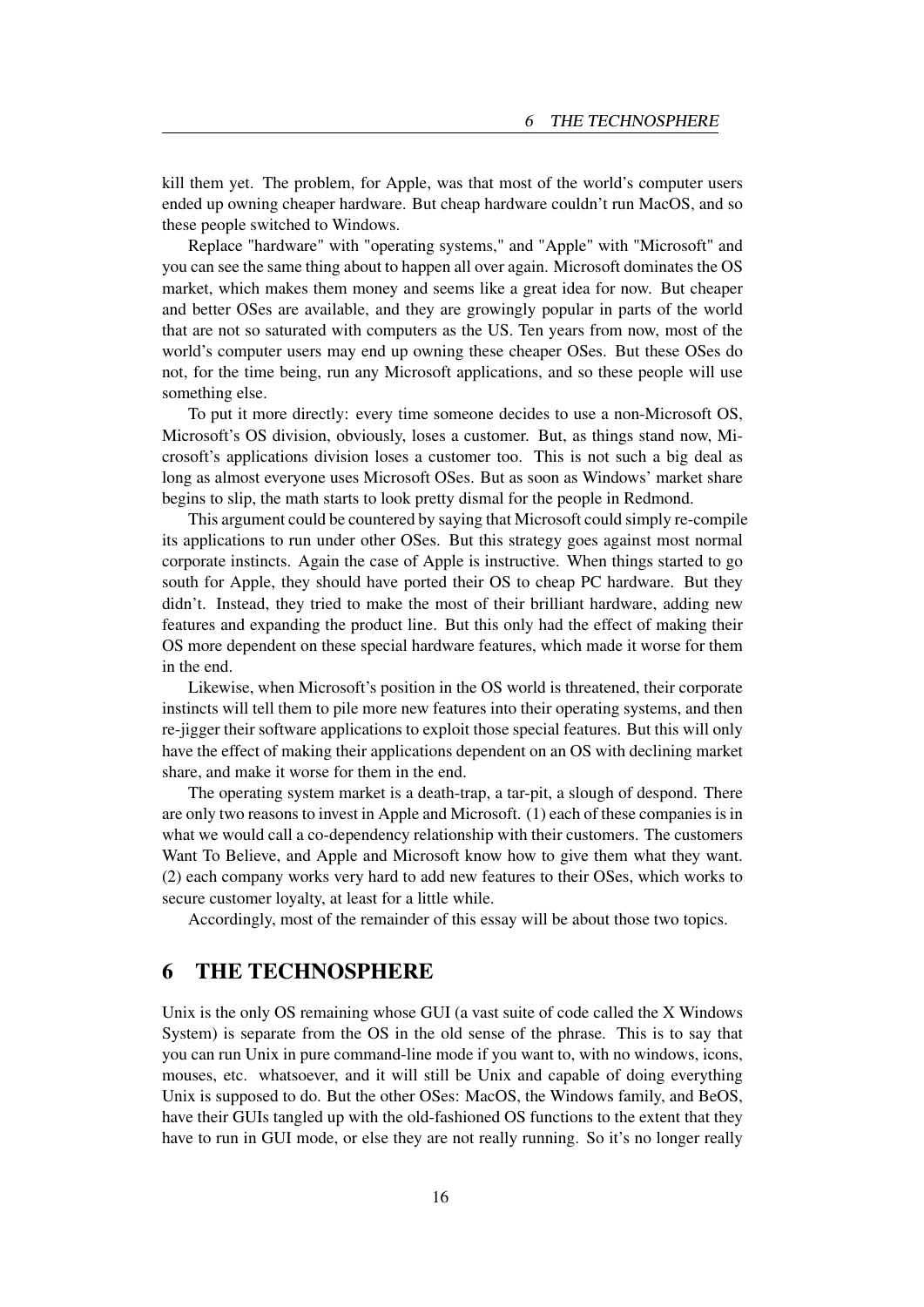possible to think of GUIs as being distinct from the OS; they're now an inextricable part of the OSes that they belong to–and they are by far the largest part, and by far the most expensive and difficult part to create.

There are only two ways to sell a product: price and features. When OSes are free, OS companies cannot compete on price, and so they compete on features. This means that they are always trying to outdo each other writing code that, until recently, was not considered to be part of an OS at all: stuff like GUIs. This explains a lot about how these companies behave.

It explains why Microsoft added a browser to their OS, for example. It is easy to get free browsers, just as to get free OSes. If browsers are free, and OSes are free, it would seem that there is no way to make money from browsers or OSes. But if you can integrate a browser into the OS and thereby imbue both of them with new features, you have a salable product.

Setting aside, for the moment, the fact that this makes government anti-trust lawyers really mad, this strategy makes sense. At least, it makes sense if you assume (as Microsoft's management appears to) that the OS has to be protected at all costs. The real question is whether every new technological trend that comes down the pike ought to be used as a crutch to maintain the OS's dominant position. Confronted with the Web phenomenon, Microsoft had to develop a really good web browser, and they did. But then they had a choice: they could have made that browser work on many different OSes, which would give Microsoft a strong position in the Internet world no matter what happened to their OS market share. Or they could make the browser one with the OS, gambling that this would make the OS look so modern and sexy that it would help to preserve their dominance in that market. The problem is that when Microsoft's OS position begins to erode (and since it is currently at something like ninety percent, it can't go anywhere but down) it will drag everything else down with it.

In your high school geology class you probably were taught that all life on earth exists in a paper-thin shell called the biosphere, which is trapped between thousands of miles of dead rock underfoot, and cold dead radioactive empty space above. Companies that sell OSes exist in a sort of technosphere. Underneath is technology that has already become free. Above is technology that has yet to be developed, or that is too crazy and speculative to be productized just yet. Like the Earth's biosphere, the technosphere is very thin compared to what is above and what is below.

But it moves a lot faster. In various parts of our world, it is possible to go and visit rich fossil beds where skeleton lies piled upon skeleton, recent ones on top and more ancient ones below. In theory they go all the way back to the first single-celled organisms. And if you use your imagination a bit, you can understand that, if you hang around long enough, you'll become fossilized there too, and in time some more advanced organism will become fossilized on top of you.

The fossil record–the La Brea Tar Pit–of software technology is the Internet. Anything that shows up there is free for the taking (possibly illegal, but free). Executives at companies like Microsoft must get used to the experience–unthinkable in other industries–of throwing millions of dollars into the development of new technologies, such as Web browsers, and then seeing the same or equivalent software show up on the Internet two years, or a year, or even just a few months, later.

By continuing to develop new technologies and add features onto their products they can keep one step ahead of the fossilization process, but on certain days they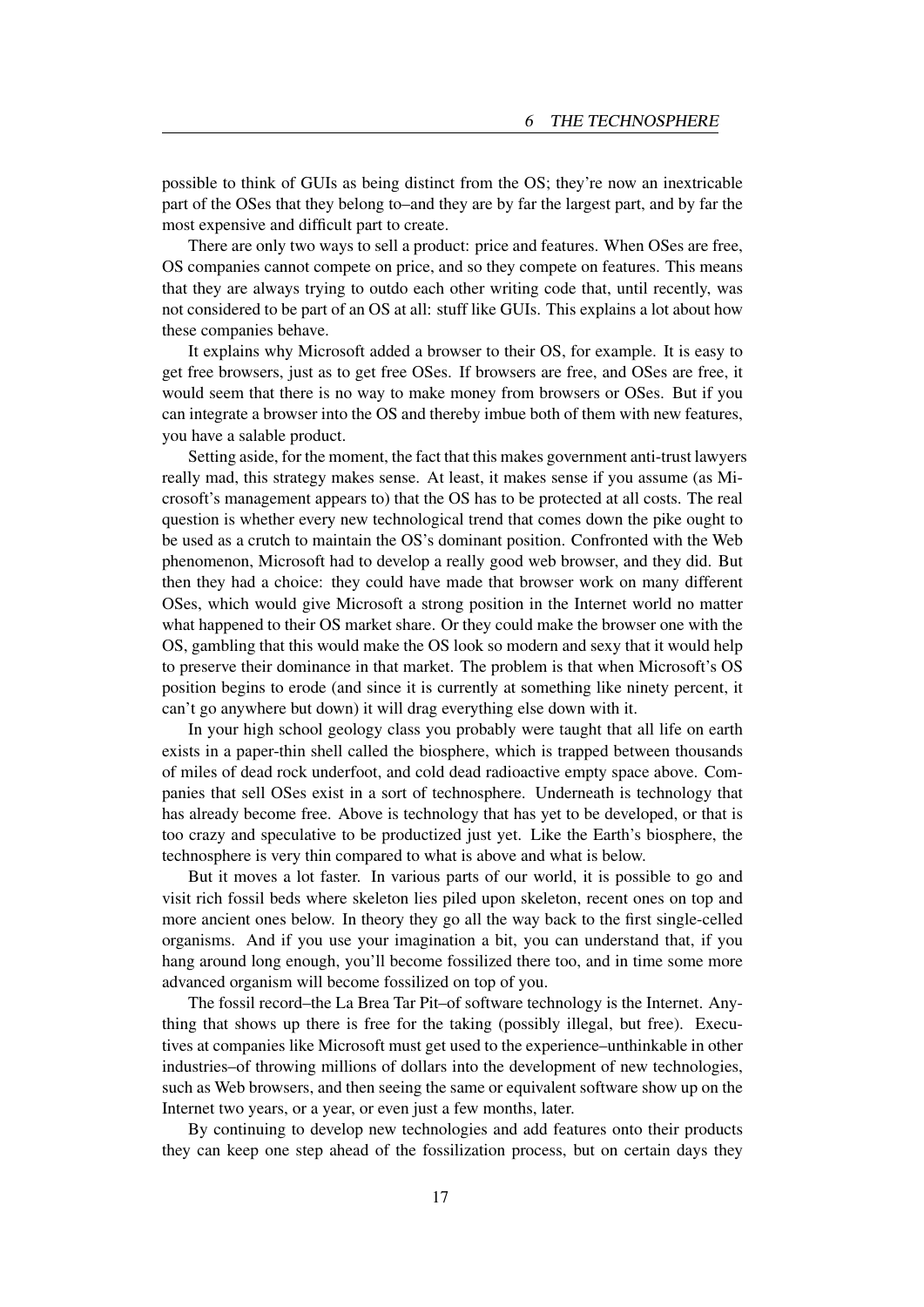must feel like mammoths caught at La Brea, using all their energies to pull their feet, over and over again, out of the sucking hot tar that wants to cover and envelop them.

Survival in this biosphere demands sharp tusks and heavy, stomping feet at one end of the organization, and Microsoft famously has those. But trampling the other mammoths into the tar can only keep you alive for so long. The danger is that in their obsession with staying out of the fossil beds, these companies will forget about what lies above the biosphere: the realm of new technology. In other words, they must hang onto their primitive weapons and crude competitive instincts, but also evolve powerful brains. This appears to be what Microsoft is doing with its research division, which has been hiring smart people right and left (Here I should mention that although I know, and socialize with, several people in that company's research division, we never talk about business issues and I have little to no idea what the hell they are up to. I have learned much more about Microsoft by using the Linux operating system than I ever would have done by using Windows).

Never mind how Microsoft used to make money; today, it is making its money on a kind of temporal arbitrage. "Arbitrage," in the usual sense, means to make money by taking advantage of differences in the price of something between different markets. It is spatial, in other words, and hinges on the arbitrageur knowing what is going on simultaneously in different places. Microsoft is making money by taking advantage of differences in the price of technology in different times. Temporal arbitrage, if I may coin a phrase, hinges on the arbitrageur knowing what technologies people will pay money for next year, and how soon afterwards those same technologies will become free. What spatial and temporal arbitrage have in common is that both hinge on the arbitrageur's being extremely well-informed; one about price gradients across space at a given time, and the other about price gradients over time in a given place.

So Apple/Microsoft shower new features upon their users almost daily, in the hopes that a steady stream of genuine technical innovations, combined with the "I want to believe" phenomenon, will prevent their customers from looking across the road towards the cheaper and better OSes that are available to them. The question is whether this makes sense in the long run. If Microsoft is addicted to OSes as Apple is to hardware, then they will bet the whole farm on their OSes, and tie all of their new applications and technologies to them. Their continued survival will then depend on these two things: adding more features to their OSes so that customers will not switch to the cheaper alternatives, and maintaining the image that, in some mysterious way, gives those customers the feeling that they are getting something for their money.

The latter is a truly strange and interesting cultural phenomenon.

### 7 THE INTERFACE CULTURE

A few years ago I walked into a grocery store somewhere and was presented with the following tableau vivant: near the entrance a young couple were standing in front of a large cosmetics display. The man was stolidly holding a shopping basket between his hands while his mate raked blister-packs of makeup off the display and piled them in. Since then I've always thought of that man as the personification of an interesting human tendency: not only are we not offended to be dazzled by manufactured images, but we like it. We practically insist on it. We are eager to be complicit in our own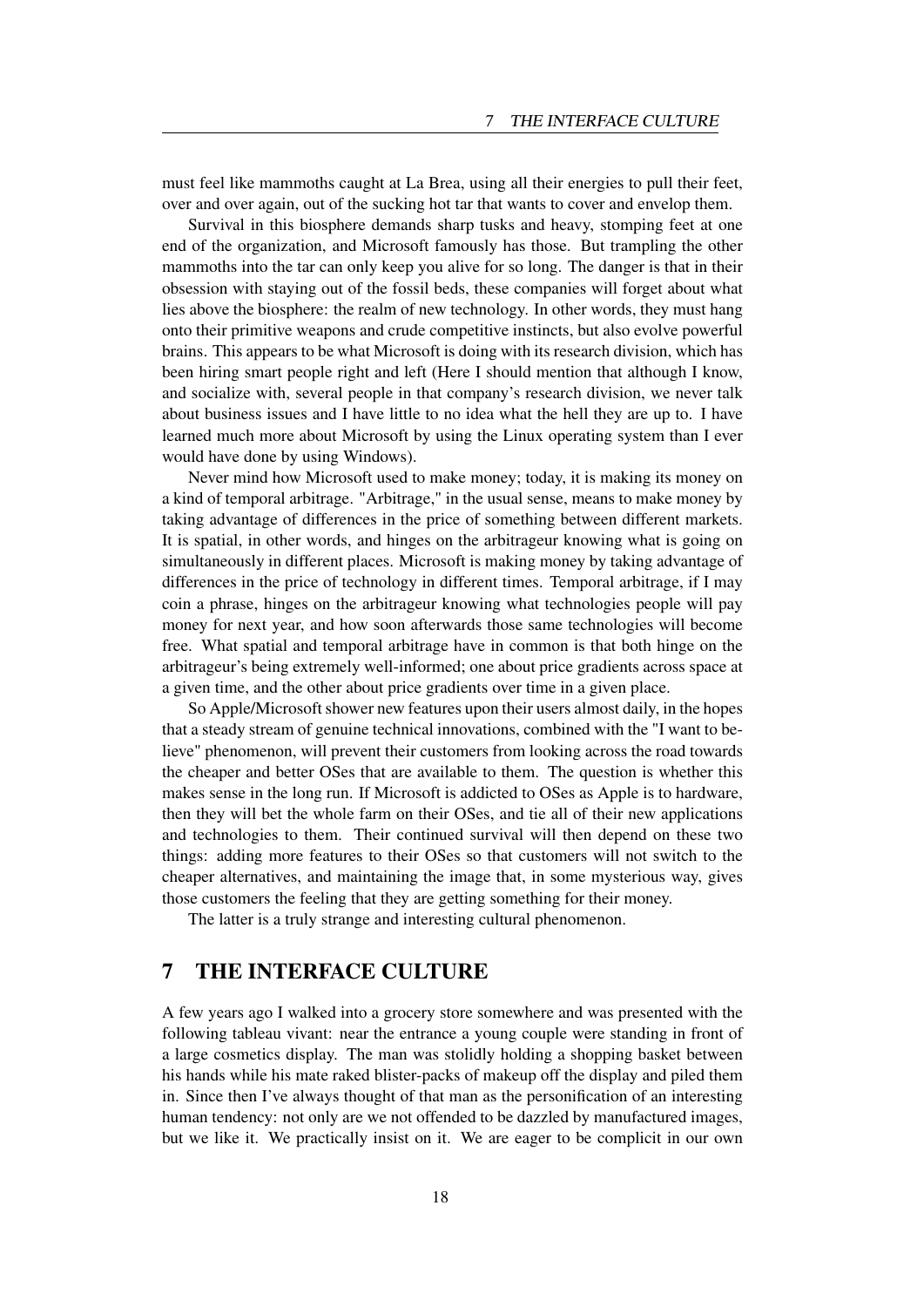dazzlement: to pay money for a theme park ride, vote for a guy who's obviously lying to us, or stand there holding the basket as it's filled up with cosmetics.

I was in Disney World recently, specifically the part of it called the Magic Kingdom, walking up Main Street USA. This is a perfect gingerbready Victorian small town that culminates in a Disney castle. It was very crowded; we shuffled rather than walked. Directly in front of me was a man with a camcorder. It was one of the new breed of camcorders where instead of peering through a viewfinder you gaze at a flatpanel color screen about the size of a playing card, which televises live coverage of whatever the camcorder is seeing. He was holding the appliance close to his face, so that it obstructed his view. Rather than go see a real small town for free, he had paid money to see a pretend one, and rather than see it with the naked eye he was watching it on television.

And rather than stay home and read a book, I was watching him.

Americans' preference for mediated experiences is obvious enough, and I'm not going to keep pounding it into the ground. I'm not even going to make snotty comments about it–after all, I was at Disney World as a paying customer. But it clearly relates to the colossal success of GUIs and so I have to talk about it some. Disney does mediated experiences better than anyone. If they understood what OSes are, and why people use them, they could crush Microsoft in a year or two.

In the part of Disney World called the Animal Kingdom there is a new attraction, slated to open in March 1999, called the Maharajah Jungle Trek. It was open for sneak previews when I was there. This is a complete stone-by-stone reproduction of a hypothetical ruin in the jungles of India. According to its backstory, it was built by a local rajah in the 16th Century as a game reserve. He would go there with his princely guests to hunt Bengal tigers. As time went on it fell into disrepair and the tigers and monkeys took it over; eventually, around the time of India's independence, it became a government wildlife reserve, now open to visitors.

The place looks more like what I have just described than any actual building you might find in India. All the stones in the broken walls are weathered as if monsoon rains had been trickling down them for centuries, the paint on the gorgeous murals is flaked and faded just so, and Bengal tigers loll amid stumps of broken columns. Where modern repairs have been made to the ancient structure, they've been done, not as Disney's engineers would do them, but as thrifty Indian janitors would–with hunks of bamboo and rust-spotted hunks of rebar. The rust is painted on, or course, and protected from real rust by a plastic clear-coat, but you can't tell unless you get down on your knees.

In one place you walk along a stone wall with a series of old pitted friezes carved into it. One end of the wall has broken off and settled into the earth, perhaps because of some long-forgotten earthquake, and so a broad jagged crack runs across a panel or two, but the story is still readable: first, primordial chaos leads to a flourishing of many animal species. Next, we see the Tree of Life surrounded by diverse animals. This is an obvious allusion (or, in showbiz lingo, a tie-in) to the gigantic Tree of Life that dominates the center of Disney's Animal Kingdom just as the Castle dominates the Magic Kingdom or the Sphere does Epcot. But it's rendered in historically correct style and could probably fool anyone who didn't have a Ph.D. in Indian art history.

The next panel shows a mustachioed H. sapiens chopping down the Tree of Life with a scimitar, and the animals fleeing every which way. The one after that shows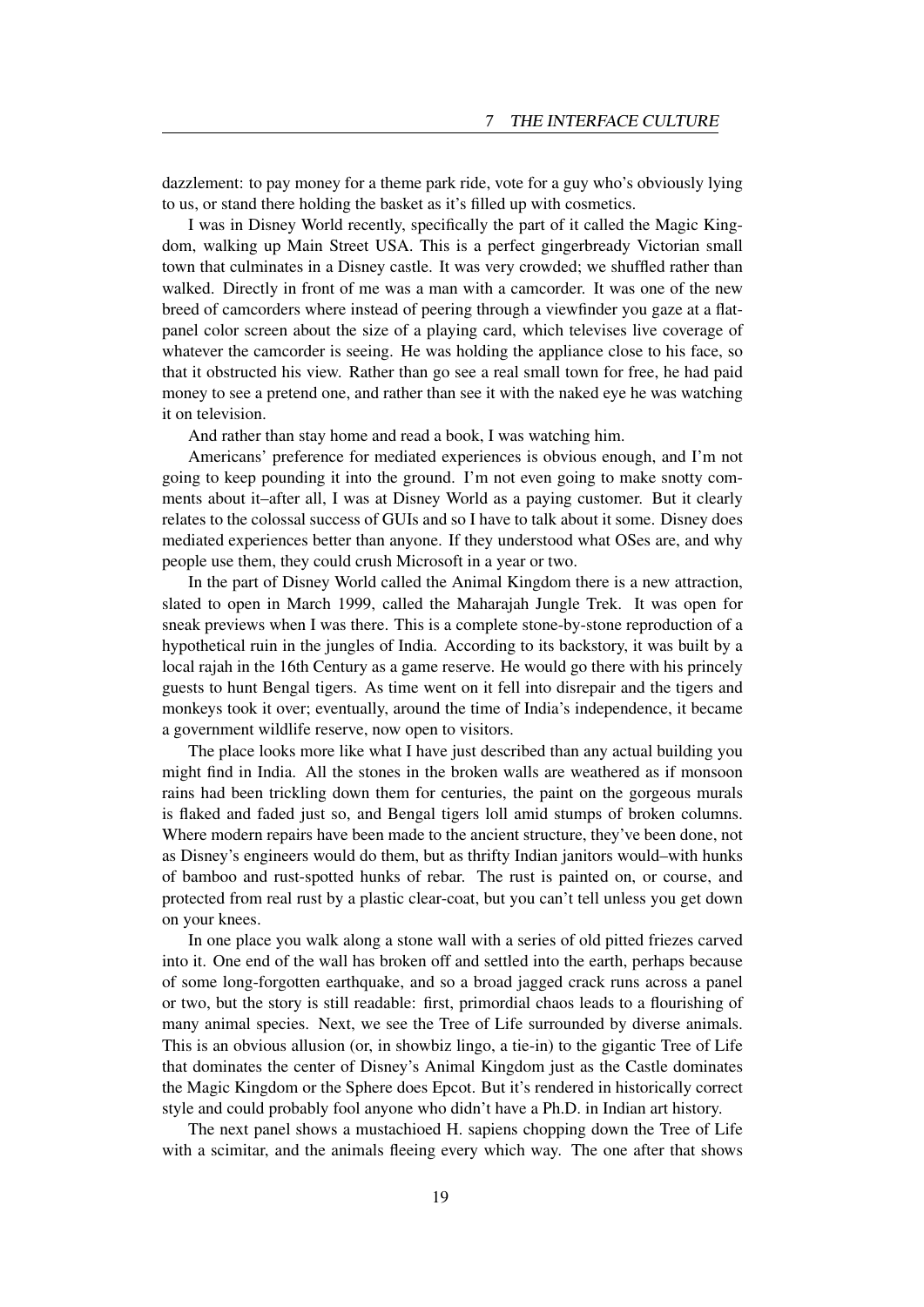the misguided human getting walloped by a tidal wave, part of a latter-day Deluge presumably brought on by his stupidity.

The final panel, then, portrays the Sapling of Life beginning to grow back, but now Man has ditched the edged weapon and joined the other animals in standing around to adore and praise it.

It is, in other words, a prophecy of the Bottleneck: the scenario, commonly espoused among modern-day environmentalists, that the world faces an upcoming period of grave ecological tribulations that will last for a few decades or centuries and end when we find a new harmonious modus vivendi with Nature.

Taken as a whole the frieze is a pretty brilliant piece of work. Obviously it's not an ancient Indian ruin, and some person or people now living deserve credit for it. But there are no signatures on the Maharajah's game reserve at Disney World. There are no signatures on anything, because it would ruin the whole effect to have long strings of production credits dangling from every custom-worn brick, as they do from Hollywood movies.

Among Hollywood writers, Disney has the reputation of being a real wicked stepmother. It's not hard to see why. Disney is in the business of putting out a product of seamless illusion–a magic mirror that reflects the world back better than it really is. But a writer is literally talking to his or her readers, not just creating an ambience or presenting them with something to look at; and just as the command-line interface opens a much more direct and explicit channel from user to machine than the GUI, so it is with words, writer, and reader.

The word, in the end, is the only system of encoding thoughts–the only medium– that is not fungible, that refuses to dissolve in the devouring torrent of electronic media (the richer tourists at Disney World wear t-shirts printed with the names of famous designers, because designs themselves can be bootlegged easily and with impunity. The only way to make clothing that cannot be legally bootlegged is to print copyrighted and trademarked words on it; once you have taken that step, the clothing itself doesn't really matter, and so a t-shirt is as good as anything else. T-shirts with expensive words on them are now the insignia of the upper class. T-shirts with cheap words, or no words at all, are for the commoners).

But this special quality of words and of written communication would have the same effect on Disney's product as spray-painted graffiti on a magic mirror. So Disney does most of its communication without resorting to words, and for the most part, the words aren't missed. Some of Disney's older properties, such as Peter Pan, Winnie the Pooh, and Alice in Wonderland, came out of books. But the authors' names are rarely if ever mentioned, and you can't buy the original books at the Disney store. If you could, they would all seem old and queer, like very bad knockoffs of the purer, more authentic Disney versions. Compared to more recent productions like Beauty and the Beast and Mulan, the Disney movies based on these books (particularly Alice in Wonderland and Peter Pan) seem deeply bizarre, and not wholly appropriate for children. That stands to reason, because Lewis Carroll and J.M. Barrie were very strange men, and such is the nature of the written word that their personal strangeness shines straight through all the layers of Disneyfication like x-rays through a wall. Probably for this very reason, Disney seems to have stopped buying books altogether, and now finds its themes and characters in folk tales, which have the lapidary, time-worn quality of the ancient bricks in the Maharajah's ruins.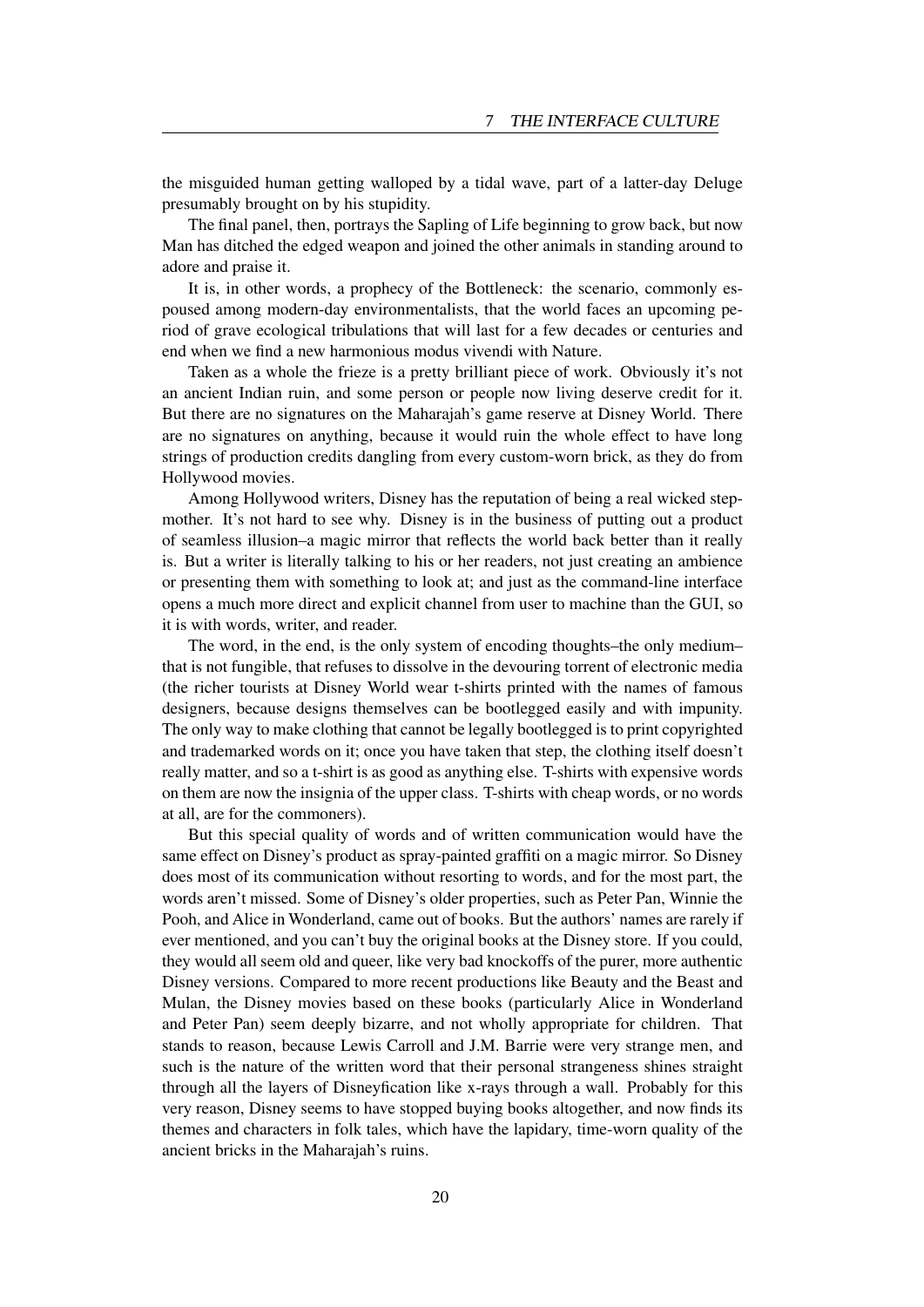If I can risk a broad generalization, most of the people who go to Disney World have zero interest in absorbing new ideas from books. Which sounds snide, but listen: they have no qualms about being presented with ideas in other forms. Disney World is stuffed with environmental messages now, and the guides at Animal Kingdom can talk your ear off about biology.

If you followed those tourists home, you might find art, but it would be the sort of unsigned folk art that's for sale in Disney World's African- and Asian-themed stores. In general they only seem comfortable with media that have been ratified by great age, massive popular acceptance, or both.

In this world, artists are like the anonymous, illiterate stone carvers who built the great cathedrals of Europe and then faded away into unmarked graves in the churchyard. The cathedral as a whole is awesome and stirring in spite, and possibly because, of the fact that we have no idea who built it. When we walk through it we are communing not with individual stone carvers but with an entire culture.

Disney World works the same way. If you are an intellectual type, a reader or writer of books, the nicest thing you can say about this is that the execution is superb. But it's easy to find the whole environment a little creepy, because something is missing: the translation of all its content into clear explicit written words, the attribution of the ideas to specific people. You can't argue with it. It seems as if a hell of a lot might be being glossed over, as if Disney World might be putting one over on us, and possibly getting away with all kinds of buried assumptions and muddled thinking.

But this is precisely the same as what is lost in the transition from the commandline interface to the GUI.

Disney and Apple/Microsoft are in the same business: short-circuiting laborious, explicit verbal communication with expensively designed interfaces. Disney is a sort of user interface unto itself–and more than just graphical. Let's call it a Sensorial Interface. It can be applied to anything in the world, real or imagined, albeit at staggering expense.

Why are we rejecting explicit word-based interfaces, and embracing graphical or sensorial ones–a trend that accounts for the success of both Microsoft and Disney?

Part of it is simply that the world is very complicated now–much more complicated than the hunter-gatherer world that our brains evolved to cope with–and we simply can't handle all of the details. We have to delegate. We have no choice but to trust some nameless artist at Disney or programmer at Apple or Microsoft to make a few choices for us, close off some options, and give us a conveniently packaged executive summary.

But more importantly, it comes out of the fact that, during this century, intellectualism failed, and everyone knows it. In places like Russia and Germany, the common people agreed to loosen their grip on traditional folkways, mores, and religion, and let the intellectuals run with the ball, and they screwed everything up and turned the century into an abbatoir. Those wordy intellectuals used to be merely tedious; now they seem kind of dangerous as well.

We Americans are the only ones who didn't get creamed at some point during all of this. We are free and prosperous because we have inherited political and values systems fabricated by a particular set of eighteenth-century intellectuals who happened to get it right. But we have lost touch with those intellectuals, and with anything like intellectualism, even to the point of not reading books any more, though we are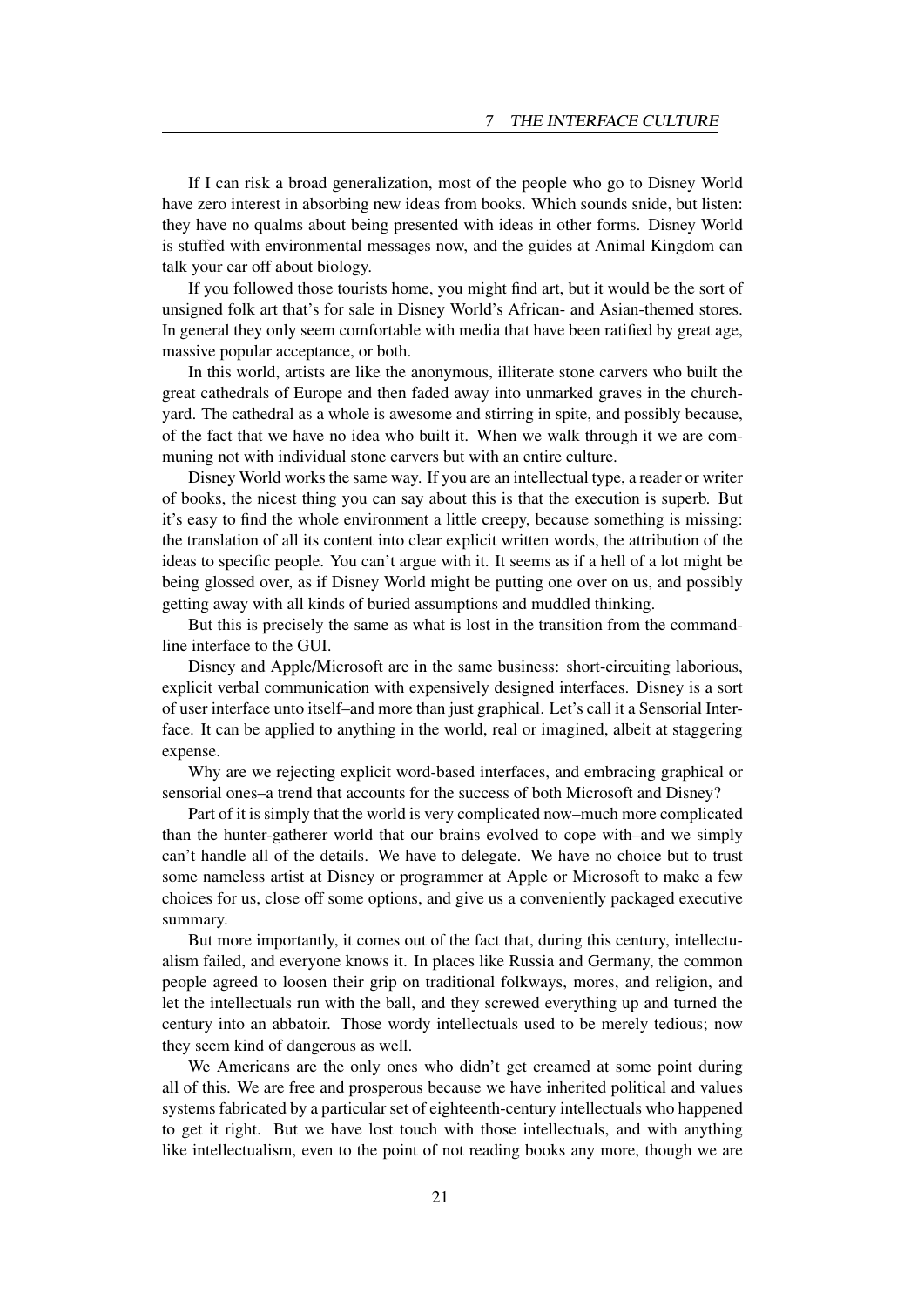literate. We seem much more comfortable with propagating those values to future generations nonverbally, through a process of being steeped in media. Apparently this actually works to some degree, for police in many lands are now complaining that local arrestees are insisting on having their Miranda rights read to them, just like perps in American TV cop shows. When it's explained to them that they are in a different country, where those rights do not exist, they become outraged. Starsky and Hutch reruns, dubbed into diverse languages, may turn out, in the long run, to be a greater force for human rights than the Declaration of Independence.

A huge, rich, nuclear-tipped culture that propagates its core values through media steepage seems like a bad idea. There is an obvious risk of running astray here. Words are the only immutable medium we have, which is why they are the vehicle of choice for extremely important concepts like the Ten Commandments, the Koran, and the Bill of Rights. Unless the messages conveyed by our media are somehow pegged to a fixed, written set of precepts, they can wander all over the place and possibly dump loads of crap into people's minds.

Orlando used to have a military installation called McCoy Air Force Base, with long runways from which B-52s could take off and reach Cuba, or just about anywhere else, with loads of nukes. But now McCoy has been scrapped and repurposed. It has been absorbed into Orlando's civilian airport. The long runways are being used to land 747-loads of tourists from Brazil, Italy, Russia and Japan, so that they can come to Disney World and steep in our media for a while.

To traditional cultures, especially word-based ones such as Islam, this is infinitely more threatening than the B-52s ever were. It is obvious, to everyone outside of the United States, that our arch-buzzwords, multiculturalism and diversity, are false fronts that are being used (in many cases unwittingly) to conceal a global trend to eradicate cultural differences. The basic tenet of multiculturalism (or "honoring diversity" or whatever you want to call it) is that people need to stop judging each other-to stop asserting (and, eventually, to stop believing) that this is right and that is wrong, this true and that false, one thing ugly and another thing beautiful, that God exists and has this or that set of qualities.

The lesson most people are taking home from the Twentieth Century is that, in order for a large number of different cultures to coexist peacefully on the globe (or even in a neighborhood) it is necessary for people to suspend judgment in this way. Hence (I would argue) our suspicion of, and hostility towards, all authority figures in modern culture. As David Foster Wallace has explained in his essay "E Unibus Pluram," this is the fundamental message of television; it is the message that people take home, anyway, after they have steeped in our media long enough. It's not expressed in these highfalutin terms, of course. It comes through as the presumption that all authority figures–teachers, generals, cops, ministers, politicians–are hypocritical buffoons, and that hip jaded coolness is the only way to be.

The problem is that once you have done away with the ability to make judgments as to right and wrong, true and false, etc., there's no real culture left. All that remains is clog dancing and macrame. The ability to make judgments, to believe things, is the entire it point of having a culture. I think this is why guys with machine guns sometimes pop up in places like Luxor, and begin pumping bullets into Westerners. They perfectly understand the lesson of McCoy Air Force Base. When their sons come home wearing Chicago Bulls caps with the bills turned sideways, the dads go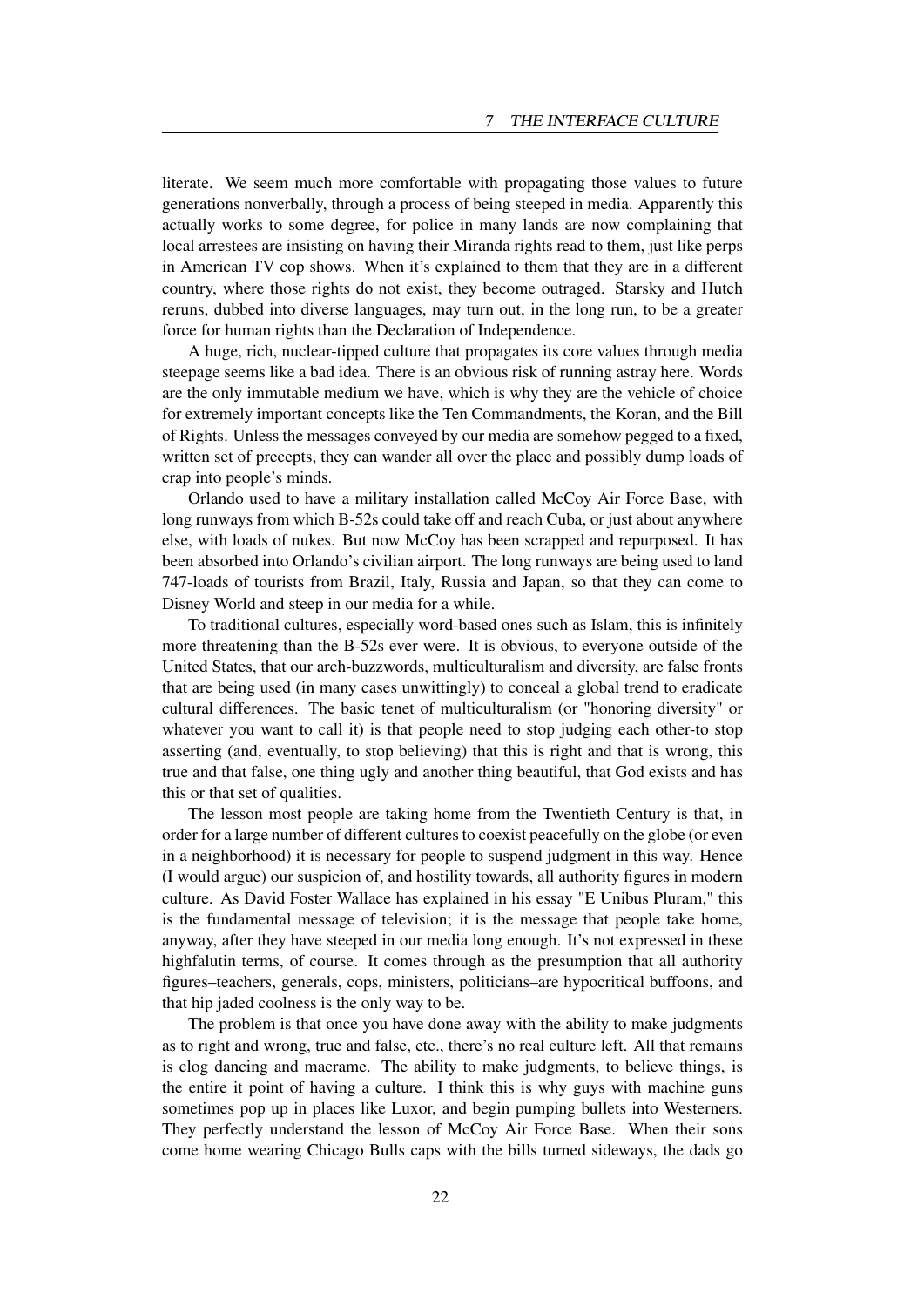out of their minds.

The global anti-culture that has been conveyed into every cranny of the world by television is a culture unto itself, and by the standards of great and ancient cultures like Islam and France, it seems grossly inferior, at least at first. The only good thing you can say about it is that it makes world wars and Holocausts less likely–and that is actually a pretty good thing!

The only real problem is that anyone who has no culture, other than this global monoculture, is completely screwed. Anyone who grows up watching TV, never sees any religion or philosophy, is raised in an atmosphere of moral relativism, learns about civics from watching bimbo eruptions on network TV news, and attends a university where postmodernists vie to outdo each other in demolishing traditional notions of truth and quality, is going to come out into the world as one pretty feckless human being. And–again–perhaps the goal of all this is to make us feckless so we won't nuke each other.

On the other hand, if you are raised within some specific culture, you end up with a basic set of tools that you can use to think about and understand the world. You might use those tools to reject the culture you were raised in, but at least you've got some tools.

In this country, the people who run things–who populate major law firms and corporate boards–understand all of this at some level. They pay lip service to multiculturalism and diversity and non-judgmentalness, but they don't raise their own children that way. I have highly educated, technically sophisticated friends who have moved to small towns in Iowa to live and raise their children, and there are Hasidic Jewish enclaves in New York where large numbers of kids are being brought up according to traditional beliefs. Any suburban community might be thought of as a place where people who hold certain (mostly implicit) beliefs go to live among others who think the same way.

And not only do these people feel some responsibility to their own children, but to the country as a whole. Some of the upper class are vile and cynical, of course, but many spend at least part of their time fretting about what direction the country is going in, and what responsibilities they have. And so issues that are important to book-reading intellectuals, such as global environmental collapse, eventually percolate through the porous buffer of mass culture and show up as ancient Hindu ruins in Orlando.

You may be asking: what the hell does all this have to do with operating systems? As I've explained, there is no way to explain the domination of the OS market by Apple/Microsoft without looking to cultural explanations, and so I can't get anywhere, in this essay, without first letting you know where I'm coming from vis-a-vis contemporary culture.

Contemporary culture is a two-tiered system, like the Morlocks and the Eloi in H.G. Wells's The Time Machine, except that it's been turned upside down. In The Time Machine the Eloi were an effete upper class, supported by lots of subterranean Morlocks who kept the technological wheels turning. But in our world it's the other way round. The Morlocks are in the minority, and they are running the show, because they understand how everything works. The much more numerous Eloi learn everything they know from being steeped from birth in electronic media directed and controlled by book-reading Morlocks. So many ignorant people could be dangerous if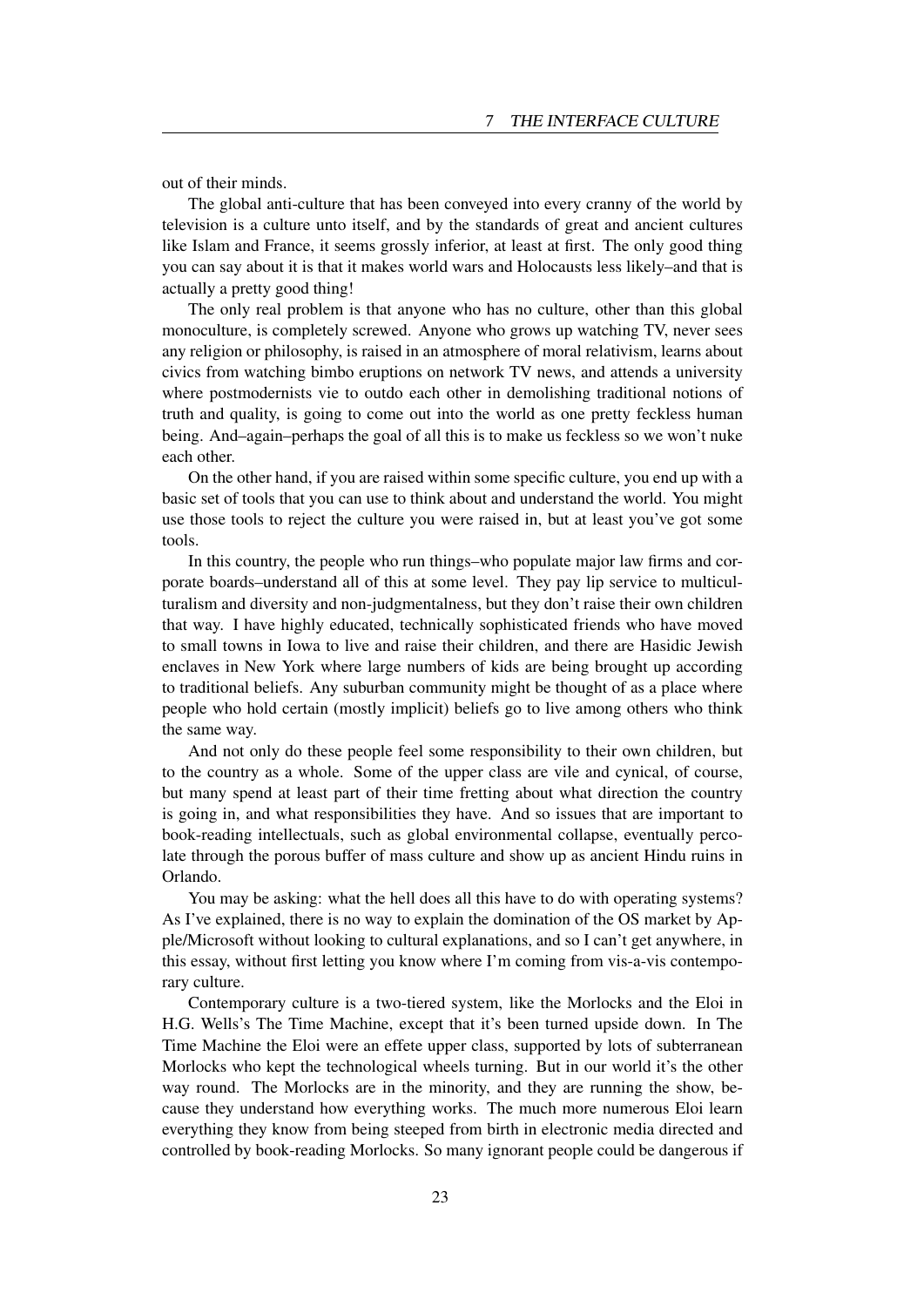they got pointed in the wrong direction, and so we've evolved a popular culture that is (a) almost unbelievably infectious and (b) neuters every person who gets infected by it, by rendering them unwilling to make judgments and incapable of taking stands.

Morlocks, who have the energy and intelligence to comprehend details, go out and master complex subjects and produce Disney-like Sensorial Interfaces so that Eloi can get the gist without having to strain their minds or endure boredom. Those Morlocks will go to India and tediously explore a hundred ruins, then come home and built sanitary bug-free versions: highlight films, as it were. This costs a lot, because Morlocks insist on good coffee and first-class airline tickets, but that's no problem because Eloi like to be dazzled and will gladly pay for it all.

Now I realize that most of this probably sounds snide and bitter to the point of absurdity: your basic snotty intellectual throwing a tantrum about those unlettered philistines. As if I were a self-styled Moses, coming down from the mountain all alone, carrying the stone tablets bearing the Ten Commandments carved in immutable stone– the original command-line interface–and blowing his stack at the weak, unenlightened Hebrews worshipping images. Not only that, but it sounds like I'm pumping some sort of conspiracy theory.

But that is not where I'm going with this. The situation I describe, here, could be bad, but doesn't have to be bad and isn't necessarily bad now:

It simply is the case that we are way too busy, nowadays, to comprehend everything in detail. And it's better to comprehend it dimly, through an interface, than not at all. Better for ten million Eloi to go on the Kilimanjaro Safari at Disney World than for a thousand cardiovascular surgeons and mutual fund managers to go on "real" ones in Kenya. The boundary between these two classes is more porous than I've made it sound. I'm always running into regular dudes–construction workers, auto mechanics, taxi drivers, galoots in general–who were largely aliterate until something made it necessary for them to become readers and start actually thinking about things. Perhaps they had to come to grips with alcoholism, perhaps they got sent to jail, or came down with a disease, or suffered a crisis in religious faith, or simply got bored. Such people can get up to speed on particular subjects quite rapidly. Sometimes their lack of a broad education makes them over-apt to go off on intellectual wild goose chases, but, hey, at least a wild goose chase gives you some exercise. The spectre of a polity controlled by the fads and whims of voters who actually believe that there are significant differences between Bud Lite and Miller Lite, and who think that professional wrestling is for real, is naturally alarming to people who don't. But then countries controlled via the command-line interface, as it were, by double-domed intellectuals, be they religious or secular, are generally miserable places to live. Sophisticated people deride Disneyesque entertainments as pat and saccharine, but, hey, if the result of that is to instill basically warm and sympathetic reflexes, at a preverbal level, into hundreds of millions of unlettered media-steepers, then how bad can it be? We killed a lobster in our kitchen last night and my daughter cried for an hour. The Japanese, who used to be just about the fiercest people on earth, have become infatuated with cuddly adorable cartoon characters. My own family–the people I know best–is divided about evenly between people who will probably read this essay and people who almost certainly won't, and I can't say for sure that one group is necessarily warmer, happier, or better-adjusted than the other.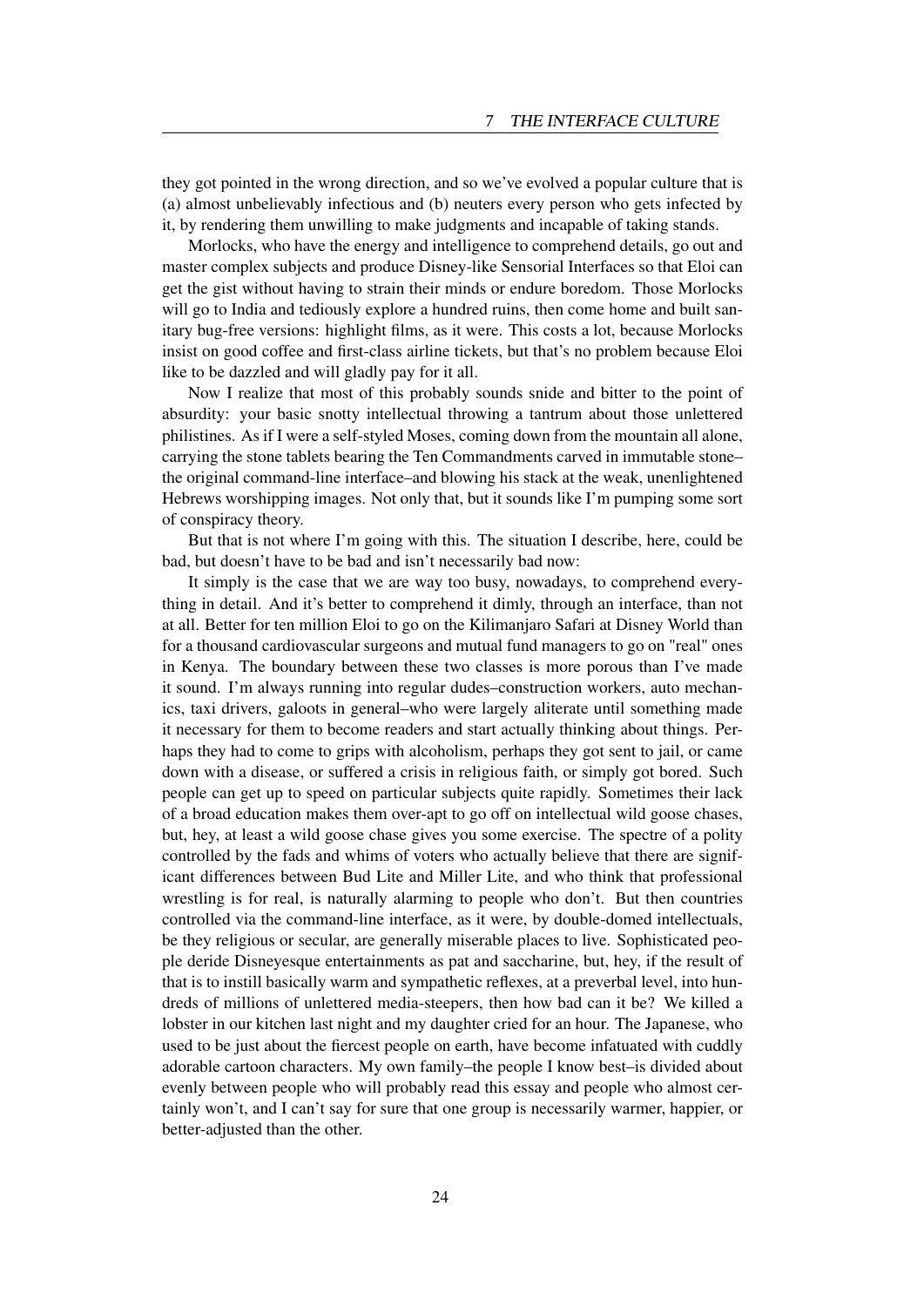### 8 MORLOCKS AND ELOI AT THE KEYBOARD

Back in the days of the command-line interface, users were all Morlocks who had to convert their thoughts into alphanumeric symbols and type them in, a grindingly tedious process that stripped away all ambiguity, laid bare all hidden assumptions, and cruelly punished laziness and imprecision. Then the interface-makers went to work on their GUIs, and introduced a new semiotic layer between people and machines. People who use such systems have abdicated the responsibility, and surrendered the power, of sending bits directly to the chip that's doing the arithmetic, and handed that responsibility and power over to the OS. This is tempting because giving clear instructions, to anyone or anything, is difficult. We cannot do it without thinking, and depending on the complexity of the situation, we may have to think hard about abstract things, and consider any number of ramifications, in order to do a good job of it. For most of us, this is hard work. We want things to be easier. How badly we want it can be measured by the size of Bill Gates's fortune.

The OS has (therefore) become a sort of intellectual labor-saving device that tries to translate humans' vaguely expressed intentions into bits. In effect we are asking our computers to shoulder responsibilities that have always been considered the province of human beings–we want them to understand our desires, to anticipate our needs, to foresee consequences, to make connections, to handle routine chores without being asked, to remind us of what we ought to be reminded of while filtering out noise.

At the upper (which is to say, closer to the user) levels, this is done through a set of conventions–menus, buttons, and so on. These work in the sense that analogies work: they help Eloi understand abstract or unfamiliar concepts by likening them to something known. But the loftier word "metaphor" is used.

The overarching concept of the MacOS was the "desktop metaphor" and it subsumed any number of lesser (and frequently conflicting, or at least mixed) metaphors. Under a GUI, a file (frequently called "document") is metaphrased as a window on the screen (which is called a "desktop"). The window is almost always too small to contain the document and so you "move around," or, more pretentiously, "navigate" in the document by "clicking and dragging" the "thumb" on the "scroll bar." When you "type" (using a keyboard) or "draw" (using a "mouse") into the "window" or use pulldown "menus" and "dialog boxes" to manipulate its contents, the results of your labors get stored (at least in theory) in a "file," and later you can pull the same information back up into another "window." When you don't want it anymore, you "drag" it into the "trash."

There is massively promiscuous metaphor-mixing going on here, and I could deconstruct it 'til the cows come home, but I won't. Consider only one word: "document." When we document something in the real world, we make fixed, permanent, immutable records of it. But computer documents are volatile, ephemeral constellations of data. Sometimes (as when you've just opened or saved them) the document as portrayed in the window is identical to what is stored, under the same name, in a file on the disk, but other times (as when you have made changes without saving them) it is completely different. In any case, every time you hit "Save" you annihilate the previous version of the "document" and replace it with whatever happens to be in the window at the moment. So even the word "save" is being used in a sense that is grotesquely misleading—"destroy one version, save another" would be more accurate.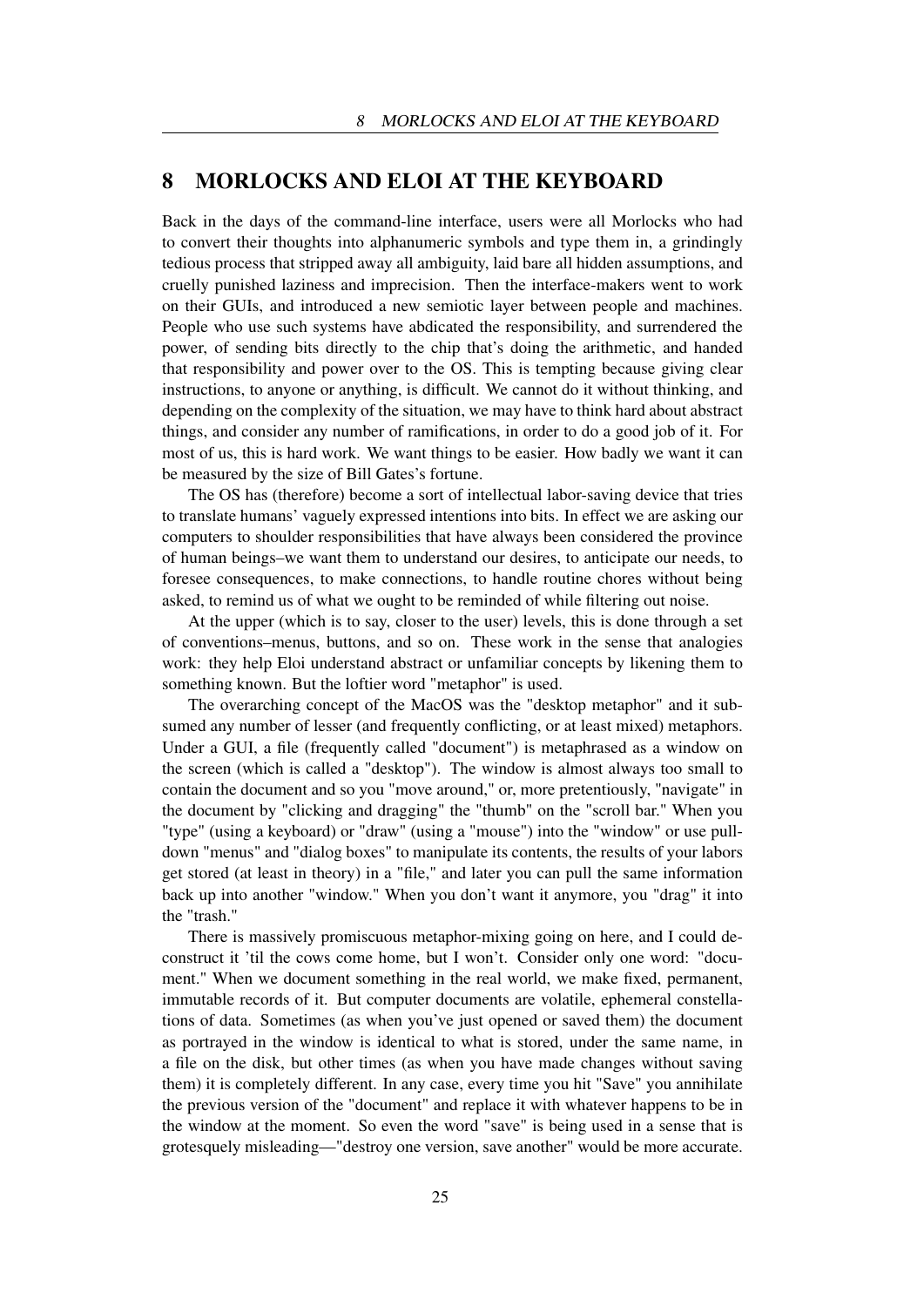Anyone who uses a word processor for very long inevitably has the experience of putting hours of work into a long document and then losing it because the computer crashes or the power goes out. Until the moment that it disappears from the screen, the document seems every bit as solid and real as if it had been typed out in ink on paper. But in the next moment, without warning, it is completely and irretrievably gone, as if it had never existed. The user is left with a feeling of disorientation (to say nothing of annoyance) stemming from a kind of metaphor shear–you realize that you've been living and thinking inside of a metaphor that is essentially bogus.

So GUIs use metaphors to make computing easier, but they are bad metaphors. Learning to use them is essentially a word game, a process of learning new definitions of words like "window" and "document" and "save" that are different from, and in many cases almost diametrically opposed to, the old. Somewhat improbably, this has worked very well, at least from a commercial standpoint, which is to say that Apple/Microsoft have made a lot of money off of it. All of the other modern operating systems have learned that in order to be accepted by users they must conceal their underlying gutwork beneath the same sort of spackle. This has some advantages: if you know how to use one GUI operating system, you can probably work out how to use any other in a few minutes. Everything works a little differently, like European plumbing–but with some fiddling around, you can type a memo or surf the web.

Most people who shop for OSes (if they bother to shop at all) are comparing not the underlying functions but the superficial look and feel. The average buyer of an OS is not really paying for, and is not especially interested in, the low-level code that allocates memory or writes bytes onto the disk. What we're really buying is a system of metaphors. And–much more important–what we're buying into is the underlying assumption that metaphors are a good way to deal with the world.

Recently a lot of new hardware has become available that gives computers numerous interesting ways of affecting the real world: making paper spew out of printers, causing words to appear on screens thousands of miles away, shooting beams of radiation through cancer patients, creating realistic moving pictures of the Titanic. Windows is now used as an OS for cash registers and bank tellers' terminals. My satellite TV system uses a sort of GUI to change channels and show program guides. Modern cellular telephones have a crude GUI built into a tiny LCD screen. Even Legos now have a GUI: you can buy a Lego set called Mindstorms that enables you to build little Lego robots and program them through a GUI on your computer.

So we are now asking the GUI to do a lot more than serve as a glorified typewriter. Now we want to become a generalized tool for dealing with reality. This has become a bonanza for companies that make a living out of bringing new technology to the mass market.

Obviously you cannot sell a complicated technological system to people without some sort of interface that enables them to use it. The internal combustion engine was a technological marvel in its day, but useless as a consumer good until a clutch, transmission, steering wheel and throttle were connected to it. That odd collection of gizmos, which survives to this day in every car on the road, made up what we would today call a user interface. But if cars had been invented after Macintoshes, carmakers would not have bothered to gin up all of these arcane devices. We would have a computer screen instead of a dashboard, and a mouse (or at best a joystick) instead of a steering wheel, and we'd shift gears by pulling down a menu: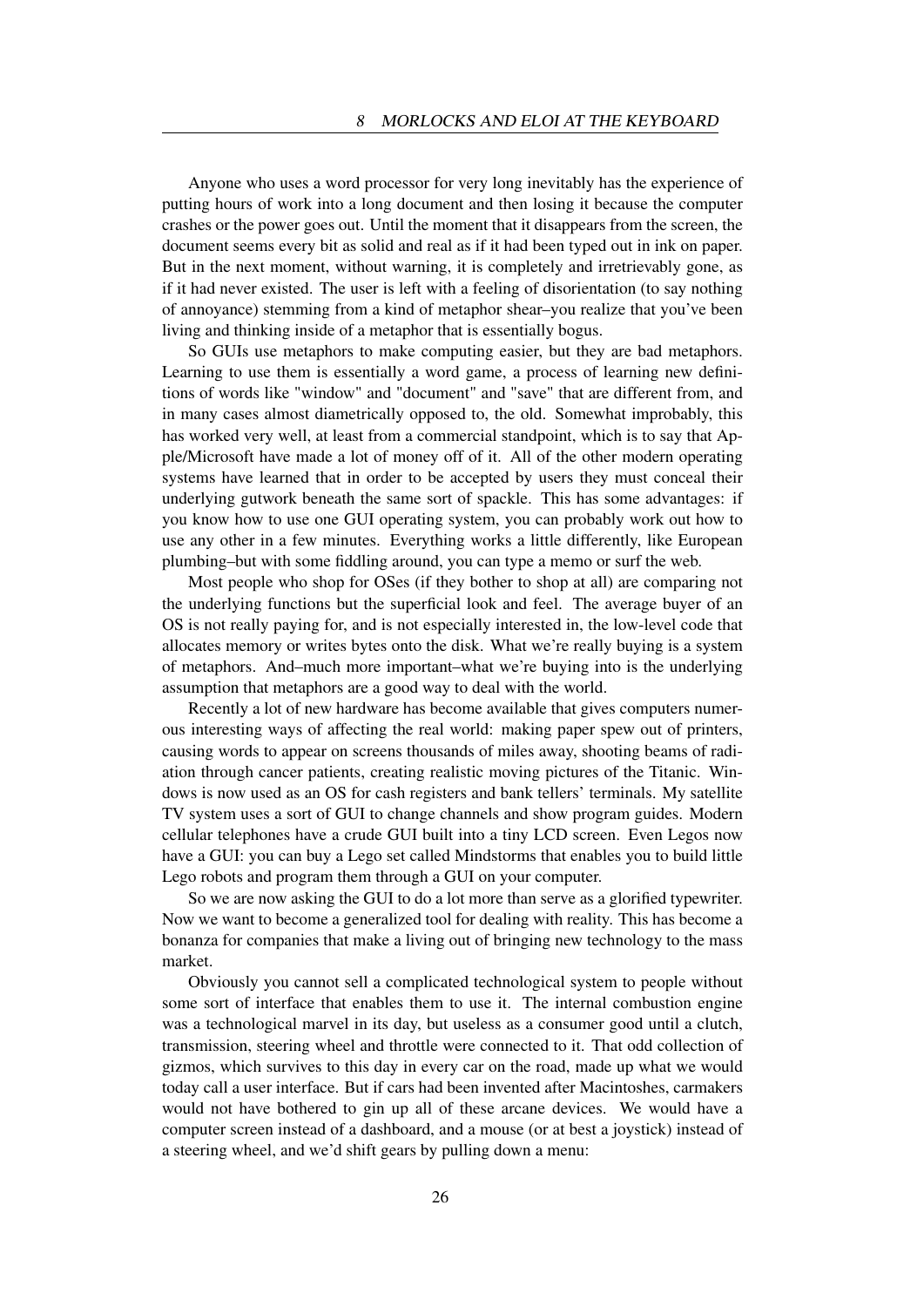#### PARK — REVERSE — NEUTRAL — 3 2 1 — Help...

A few lines of computer code can thus be made to substitute for any imaginable mechanical interface. The problem is that in many cases the substitute is a poor one. Driving a car through a GUI would be a miserable experience. Even if the GUI were perfectly bug-free, it would be incredibly dangerous, because menus and buttons simply can't be as responsive as direct mechanical controls. My friend's dad, the gentleman who was restoring the MGB, never would have bothered with it if it had been equipped with a GUI. It wouldn't have been any fun.

The steering wheel and gearshift lever were invented during an era when the most complicated technology in most homes was a butter churn. Those early carmakers were simply lucky, in that they could dream up whatever interface was best suited to the task of driving an automobile, and people would learn it. Likewise with the dial telephone and the AM radio. By the time of the Second World War, most people knew several interfaces: they could not only churn butter but also drive a car, dial a telephone, turn on a radio, summon flame from a cigarette lighter, and change a light bulb.

But now every little thing–wristwatches, VCRs, stoves–is jammed with features, and every feature is useless without an interface. If you are like me, and like most other consumers, you have never used ninety percent of the available features on your microwave oven, VCR, or cellphone. You don't even know that these features exist. The small benefit they might bring you is outweighed by the sheer hassle of having to learn about them. This has got to be a big problem for makers of consumer goods, because they can't compete without offering features.

It's no longer acceptable for engineers to invent a wholly novel user interface for every new product, as they did in the case of the automobile, partly because it's too expensive and partly because ordinary people can only learn so much. If the VCR had been invented a hundred years ago, it would have come with a thumbwheel to adjust the tracking and a gearshift to change between forward and reverse and a big cast-iron handle to load or to eject the cassettes. It would have had a big analog clock on the front of it, and you would have set the time by moving the hands around on the dial. But because the VCR was invented when it was–during a sort of awkward transitional period between the era of mechanical interfaces and GUIs–it just had a bunch of pushbuttons on the front, and in order to set the time you had to push the buttons in just the right way. This must have seemed reasonable enough to the engineers responsible for it, but to many users it was simply impossible. Thus the famous blinking 12:00 that appears on so many VCRs. Computer people call this "the blinking twelve problem". When they talk about it, though, they usually aren't talking about VCRs.

Modern VCRs usually have some kind of on-screen programming, which means that you can set the time and control other features through a sort of primitive GUI. GUIs have virtual pushbuttons too, of course, but they also have other types of virtual controls, like radio buttons, checkboxes, text entry boxes, dials, and scrollbars. Interfaces made out of these components seem to be a lot easier, for many people, than pushing those little buttons on the front of the machine, and so the blinking 12:00 itself is slowly disappearing from America's living rooms. The blinking twelve problem has moved on to plague other technologies.

So the GUI has gone beyond being an interface to personal computers, and become a sort of meta-interface that is pressed into service for every new piece of consumer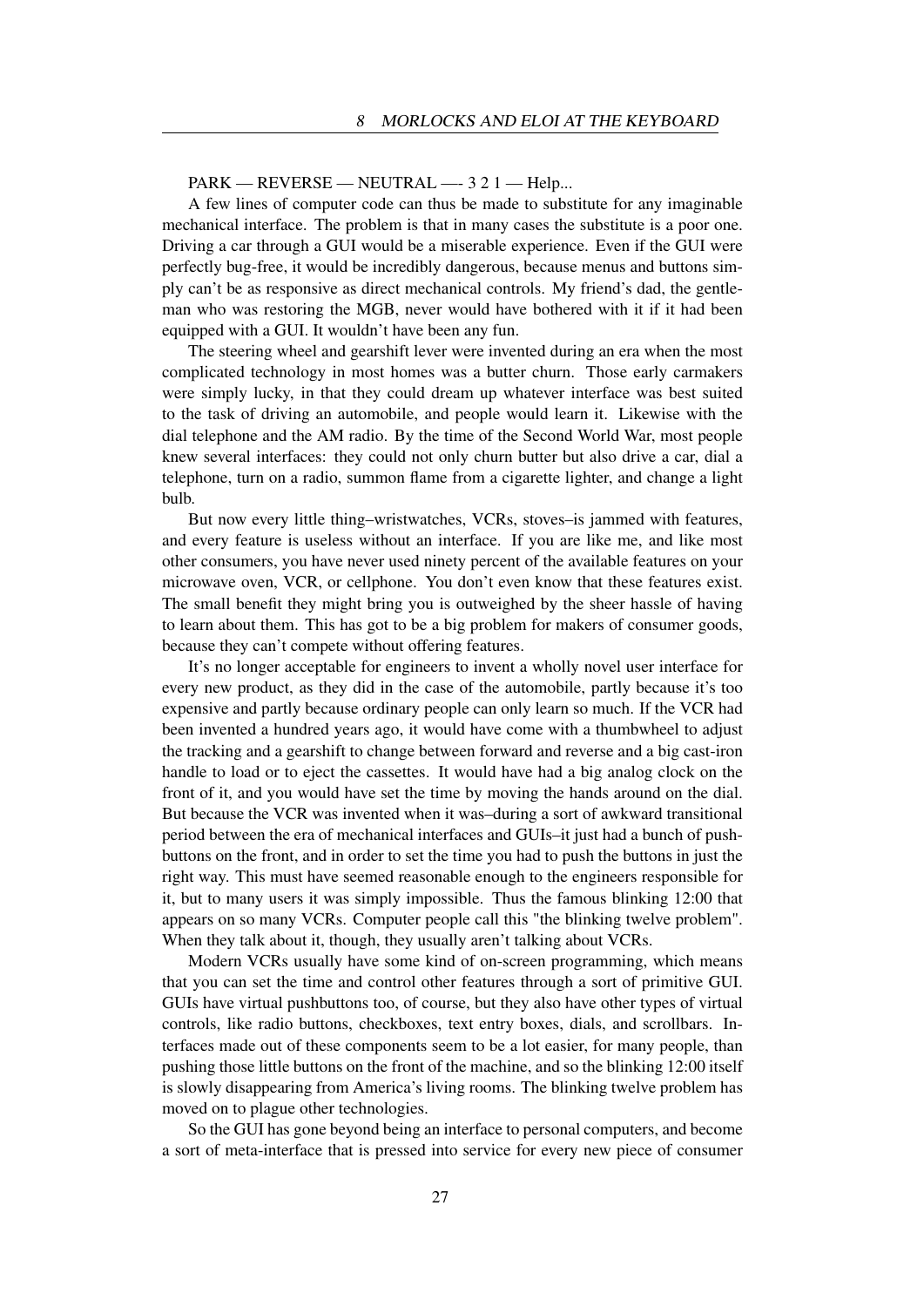technology. It is rarely an ideal fit, but having an ideal, or even a good interface is no longer the priority; the important thing now is having some kind of interface that customers will actually use, so that manufacturers can claim, with a straight face, that they are offering new features.

We want GUIs largely because they are convenient and because they are easy– or at least the GUI makes it seem that way Of course, nothing is really easy and simple, and putting a nice interface on top of it does not change that fact. A car controlled through a GUI would be easier to drive than one controlled through pedals and steering wheel, but it would be incredibly dangerous.

By using GUIs all the time we have insensibly bought into a premise that few people would have accepted if it were presented to them bluntly: namely, that hard things can be made easy, and complicated things simple, by putting the right interface on them. In order to understand how bizarre this is, imagine that book reviews were written according to the same values system that we apply to user interfaces: "The writing in this book is marvelously simple-minded and glib; the author glosses over complicated subjects and employs facile generalizations in almost every sentence. Readers rarely have to think, and are spared all of the difficulty and tedium typically involved in reading old-fashioned books." As long as we stick to simple operations like setting the clocks on our VCRs, this is not so bad. But as we try to do more ambitious things with our technologies, we inevitably run into the problem of:

### 9 METAPHOR SHEAR

I began using Microsoft Word as soon as the first version was released around 1985. After some initial hassles I found it to be a better tool than MacWrite, which was its only competition at the time. I wrote a lot of stuff in early versions of Word, storing it all on floppies, and transferred the contents of all my floppies to my first hard drive, which I acquired around 1987. As new versions of Word came out I faithfully upgraded, reasoning that as a writer it made sense for me to spend a certain amount of money on tools.

Sometime in the mid-1980's I attempted to open one of my old, circa-1985 Word documents using the version of Word then current: 6.0 It didn't work. Word 6.0 did not recognize a document created by an earlier version of itself. By opening it as a text file, I was able to recover the sequences of letters that made up the text of the document. My words were still there. But the formatting had been run through a log chipper–the words I'd written were interrupted by spates of empty rectangular boxes and gibberish.

Now, in the context of a business (the chief market for Word) this sort of thing is only an annoyance–one of the routine hassles that go along with using computers. It's easy to buy little file converter programs that will take care of this problem. But if you are a writer whose career is words, whose professional identity is a corpus of written documents, this kind of thing is extremely disquieting. There are very few fixed assumptions in my line of work, but one of them is that once you have written a word, it is written, and cannot be unwritten. The ink stains the paper, the chisel cuts the stone, the stylus marks the clay, and something has irrevocably happened (my brother-in-law is a theologian who reads 3250-year-old cuneiform tablets–he can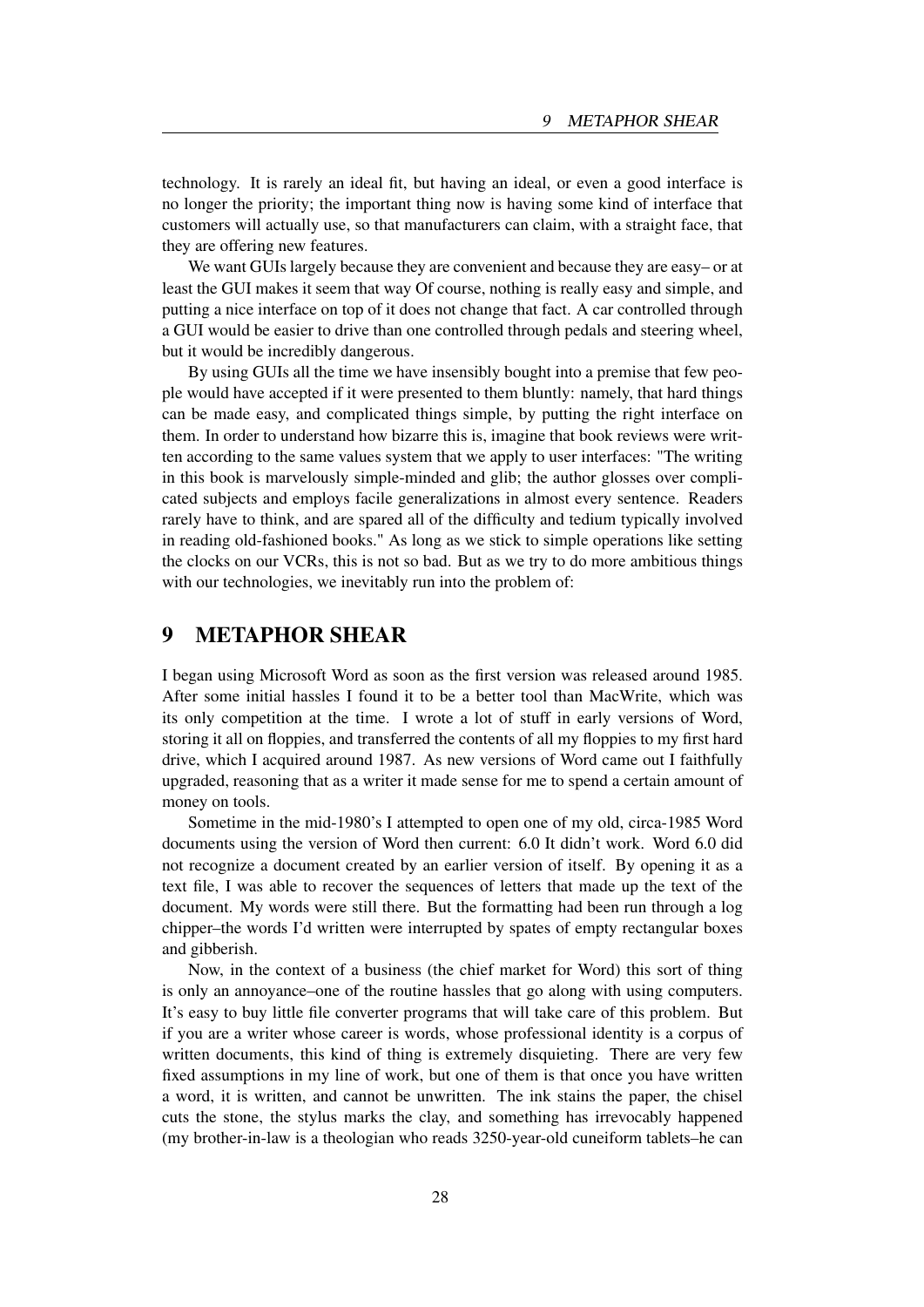recognize the handwriting of particular scribes, and identify them by name). But wordprocessing software–particularly the sort that employs special, complex file formats– has the eldritch power to unwrite things. A small change in file formats, or a few twiddled bits, and months' or years' literary output can cease to exist.

Now this was technically a fault in the application (Word 6.0 for the Macintosh) not the operating system (MacOS 7 point something) and so the initial target of my annoyance was the people who were responsible for Word. But. On the other hand, I could have chosen the "save as text" option in Word and saved all of my documents as simple telegrams, and this problem would not have arisen. Instead I had allowed myself to be seduced by all of those flashy formatting options that hadn't even existed until GUIs had come along to make them practicable. I had gotten into the habit of using them to make my documents look pretty (perhaps prettier than they deserved to look; all of the old documents on those floppies turned out to be more or less crap). Now I was paying the price for that self-indulgence. Technology had moved on and found ways to make my documents look even prettier, and the consequence of it was that all old ugly documents had ceased to exist.

It was–if you'll pardon me for a moment's strange little fantasy–as if I'd gone to stay at some resort, some exquisitely designed and art-directed hotel, placing myself in the hands of past masters of the Sensorial Interface, and had sat down in my room and written a story in ballpoint pen on a yellow legal pad, and when I returned from dinner, discovered that the maid had taken my work away and left behind in its place a quill pen and a stack of fine parchment–explaining that the room looked ever so much finer this way, and it was all part of a routine upgrade. But written on these sheets of paper, in flawless penmanship, were long sequences of words chosen at random from the dictionary. Appalling, sure, but I couldn't really lodge a complaint with the management, because by staying at this resort I had given my consent to it. I had surrendered my Morlock credentials and become an Eloi.

### 10 LINUX

During the late 1980's and early 1990's I spent a lot of time programming Macintoshes, and eventually decided for fork over several hundred dollars for an Apple product called the Macintosh Programmer's Workshop, or MPW. MPW had competitors, but it was unquestionably the premier software development system for the Mac. It was what Apple's own engineers used to write Macintosh code. Given that MacOS was far more technologically advanced, at the time, than its competition, and that Linux did not even exist yet, and given that this was the actual program used by Apple's world-class team of creative engineers, I had high expectations. It arrived on a stack of floppy disks about a foot high, and so there was plenty of time for my excitement to build during the endless installation process. The first time I launched MPW, I was probably expecting some kind of touch-feely multimedia showcase. Instead it was austere, almost to the point of being intimidating. It was a scrolling window into which you could type simple, unformatted text. The system would then interpret these lines of text as commands, and try to execute them.

It was, in other words, a glass teletype running a command line interface. It came with all sorts of cryptic but powerful commands, which could be invoked by typing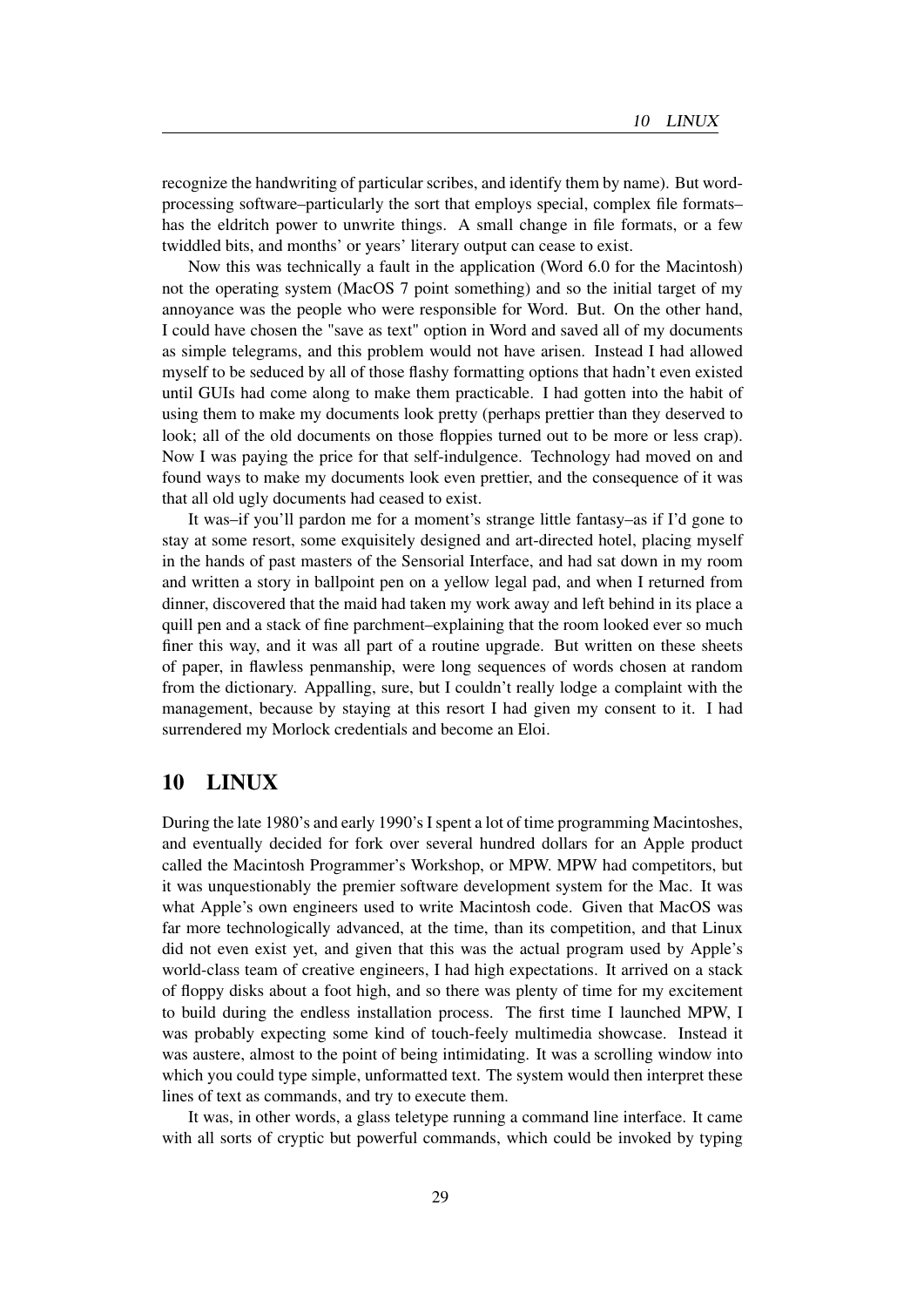their names, and which I learned to use only gradually. It was not until a few years later, when I began messing around with Unix, that I understood that the command line interface embodied in MPW was a re-creation of Unix.

In other words, the first thing that Apple's hackers had done when they'd got the MacOS up and running–probably even before they'd gotten it up and running–was to re-create the Unix interface, so that they would be able to get some useful work done. At the time, I simply couldn't get my mind around this, but: as far as Apple's hackers were concerned, the Mac's vaunted Graphical User Interface was an impediment, something to be circumvented before the little toaster even came out onto the market.

Even before my Powerbook crashed and obliterated my big file in July 1995, there had been danger signs. An old college buddy of mine, who starts and runs high-tech companies in Boston, had developed a commercial product using Macintoshes as the front end. Basically the Macs were high-performance graphics terminals, chosen for their sweet user interface, giving users access to a large database of graphical information stored on a network of much more powerful, but less user-friendly, computers. This fellow was the second person who turned me on to Macintoshes, by the way, and through the mid-1980's we had shared the thrill of being high-tech cognoscenti, using superior Apple technology in a world of DOS-using knuckleheads. Early versions of my friend's system had worked well, he told me, but when several machines joined the network, mysterious crashes began to occur; sometimes the whole network would just freeze. It was one of those bugs that could not be reproduced easily. Finally they figured out that these network crashes were triggered whenever a user, scanning the menus for a particular item, held down the mouse button for more than a couple of seconds.

Fundamentally, the MacOS could only do one thing at a time. Drawing a menu on the screen is one thing. So when a menu was pulled down, the Macintosh was not capable of doing anything else until that indecisive user released the button.

This is not such a bad thing in a single-user, single-process machine (although it's a fairly bad thing), but it's no good in a machine that is on a network, because being on a network implies some kind of continual low-level interaction with other machines. By failing to respond to the network, the Mac caused a network-wide crash.

In order to work with other computers, and with networks, and with various different types of hardware, an OS must be incomparably more complicated and powerful than either MS-DOS or the original MacOS. The only way of connecting to the Internet that's worth taking seriously is PPP, the Point-to-Point Protocol, which (never mind the details) makes your computer–temporarily–a full-fledged member of the Global Internet, with its own unique address, and various privileges, powers, and responsibilities appertaining thereunto. Technically it means your machine is running the TCP/IP protocol, which, to make a long story short, revolves around sending packets of data back and forth, in no particular order, and at unpredictable times, according to a clever and elegant set of rules. But sending a packet of data is one thing, and so an OS that can only do one thing at a time cannot simultaneously be part of the Internet and do anything else. When TCP/IP was invented, running it was an honor reserved for Serious Computers–mainframes and high-powered minicomputers used in technical and commercial settings–and so the protocol is engineered around the assumption that every computer using it is a serious machine, capable of doing many things at once. Not to put too fine a point on it, a Unix machine. Neither MacOS nor MS-DOS was origi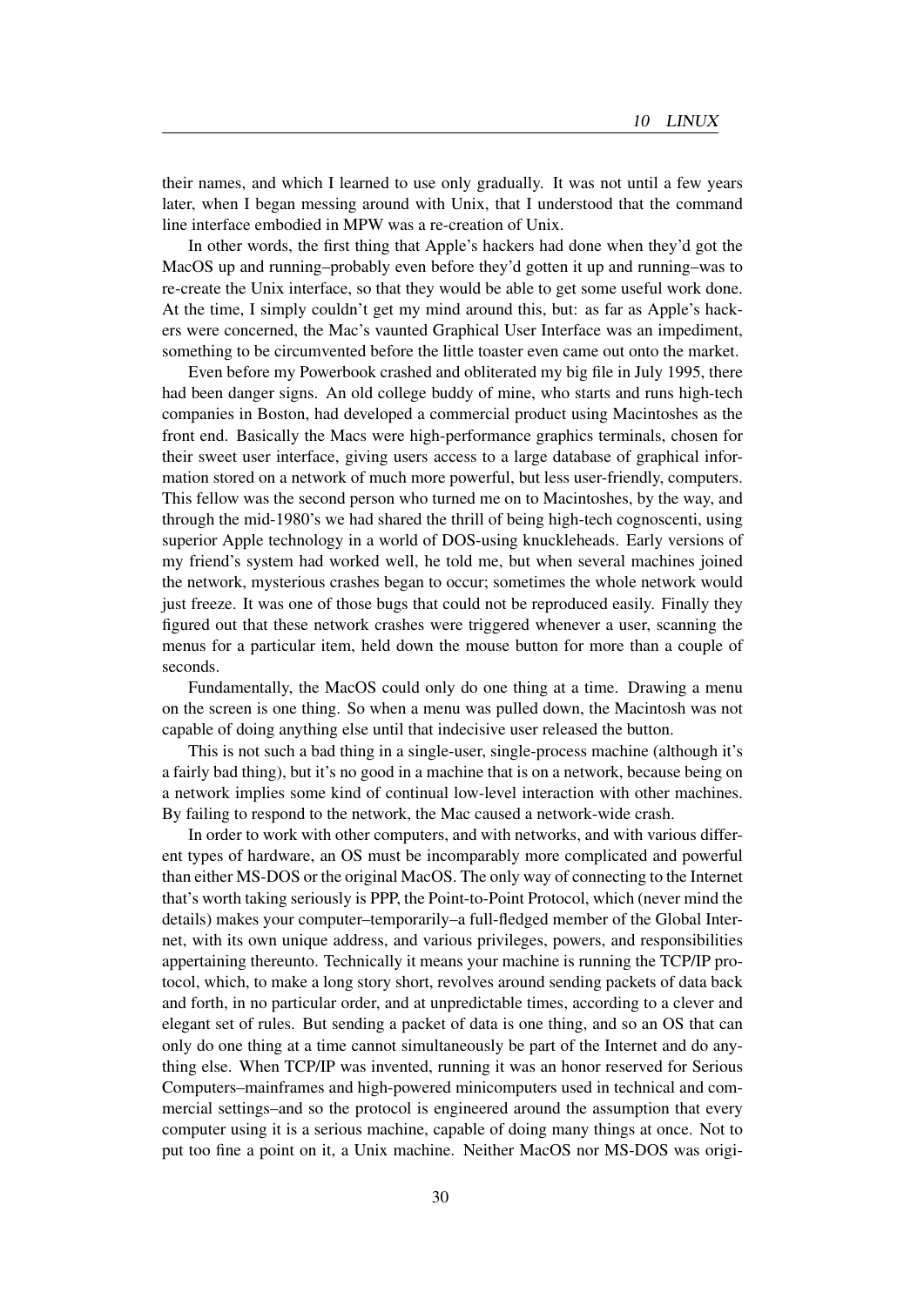nally built with that in mind, and so when the Internet got hot, radical changes had to be made.

When my Powerbook broke my heart, and when Word stopped recognizing my old files, I jumped to Unix. The obvious alternative to MacOS would have been Windows. I didn't really have anything against Microsoft, or Windows. But it was pretty obvious, now, that old PC operating systems were overreaching, and showing the strain, and, perhaps, were best avoided until they had learned to walk and chew gum at the same time.

The changeover took place on a particular day in the summer of 1995. I had been San Francisco for a couple of weeks, using my PowerBook to work on a document. The document was too big to fit onto a single floppy, and so I hadn't made a backup since leaving home. The PowerBook crashed and wiped out the entire file.

It happened just as I was on my way out the door to visit a company called Electric Communities, which in those days was in Los Altos. I took my PowerBook with me. My friends at Electric Communities were Mac users who had all sorts of utility software for unerasing files and recovering from disk crashes, and I was certain I could get most of the file back.

As it turned out, two different Mac crash recovery utilities were unable to find any trace that my file had ever existed. It was completely and systematically wiped out. We went through that hard disk block by block and found disjointed fragments of countless old, discarded, forgotten files, but none of what I wanted. The metaphor shear was especially brutal that day. It was sort of like watching the girl you've been in love with for ten years get killed in a car wreck, and then attending her autopsy, and learning that underneath the clothes and makeup she was just flesh and blood.

I must have been reeling around the offices of Electric Communities in some kind of primal Jungian fugue, because at this moment three weirdly synchronistic things happened.

- 1. Randy Farmer, a co-founder of the company, came in for a quick visit along with his family–he was recovering from back surgery at the time. He had some hot gossip: "Windows 95 mastered today." What this meant was that Microsoft's new operating system had, on this day, been placed on a special compact disk known as a golden master, which would be used to stamp out a jintillion copies in preparation for its thunderous release a few weeks later. This news was received peevishly by the staff of Electric Communities, including one whose office door was plastered with the usual assortment of cartoons and novelties, e.g.
- 2. A copy of a Dilbert cartoon in which Dilbert, the long-suffering corporate software engineer, encounters a portly, bearded, hairy man of a certain age–a bit like Santa Claus, but darker, with a certain edge about him. Dilbert recognizes this man, based upon his appearance and affect, as a Unix hacker, and reacts with a certain mixture of nervousness, awe, and hostility. Dilbert jabs weakly at the disturbing interloper for a couple of frames; the Unix hacker listens with a kind of infuriating, beatific calm, then, in the last frame, reaches into his pocket. "Here's a nickel, kid," he says, "go buy yourself a real computer."
- 3. The owner of the door, and the cartoon, was one Doug Barnes. Barnes was known to harbor certain heretical opinions on the subject of operating systems.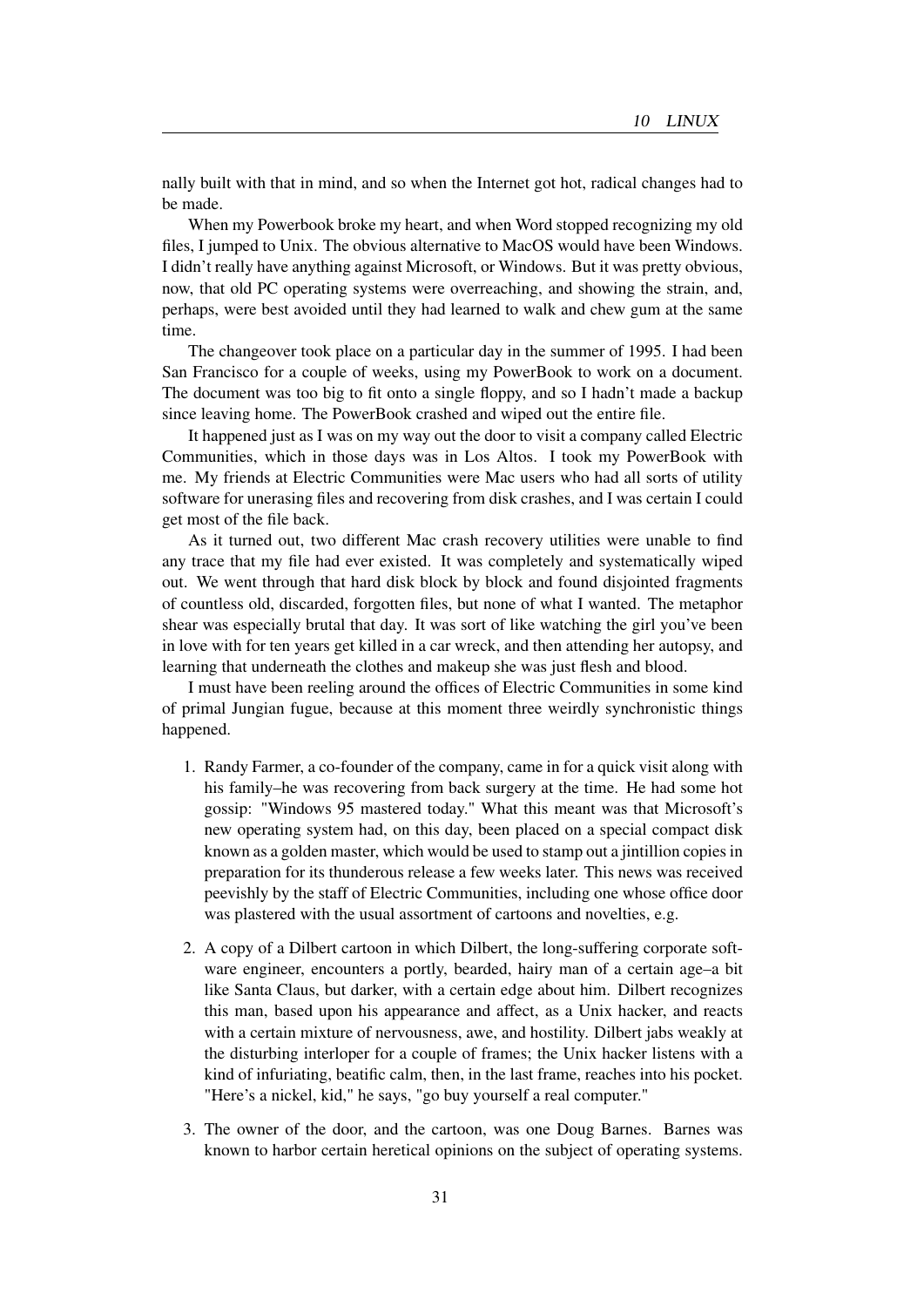Unlike most Bay Area techies who revered the Macintosh, considering it to be a true hacker's machine, Barnes was fond of pointing out that the Mac, with its hermetically sealed architecture, was actually hostile to hackers, who are prone to tinkering and dogmatic about openness. By contrast, the IBM-compatible line of machines, which can easily be taken apart and plugged back together, was much more hackable.

So when I got home I began messing around with Linux, which is one of many, many different concrete implementations of the abstract, Platonic ideal called Unix. I was not looking forward to changing over to a new OS, because my credit cards were still smoking from all the money I'd spent on Mac hardware over the years. But Linux's great virtue was, and is, that it would run on exactly the same sort of hardware as the Microsoft OSes–which is to say, the cheapest hardware in existence. As if to demonstrate why this was a great idea, I was, within a week or two of returning home, able to get my hand on a then-decent computer (a 33-MHz 486 box) for free, because I knew a guy who worked in an office where they were simply being thrown away. Once I got it home, I yanked the hood off, stuck my hands in, and began switching cards around. If something didn't work, I went to a used-computer outlet and pawed through a bin full of components and bought a new card for a few bucks.

The availability of all this cheap but effective hardware was an unintended consequence of decisions that had been made more than a decade earlier by IBM and Microsoft. When Windows came out, and brought the GUI to a much larger market, the hardware regime changed: the cost of color video cards and high-resolution monitors began to drop, and is dropping still. This free-for-all approach to hardware meant that Windows was unavoidably clunky compared to MacOS. But the GUI brought computing to such a vast audience that volume went way up and prices collapsed. Meanwhile Apple, which so badly wanted a clean, integrated OS with video neatly integrated into processing hardware, had fallen far behind in market share, at least partly because their beautiful hardware cost so much.

But the price that we Mac owners had to pay for superior aesthetics and engineering was not merely a financial one. There was a cultural price too, stemming from the fact that we couldn't open up the hood and mess around with it. Doug Barnes was right. Apple, in spite of its reputation as the machine of choice of scruffy, creative hacker types, had actually created a machine that discouraged hacking, while Microsoft, viewed as a technological laggard and copycat, had created a vast, disorderly parts bazaar–a primordial soup that eventually self-assembled into Linux.

## 11 THE HOLE HAWG OF OPERATING SYSTEMS

Unix has always lurked provocatively in the background of the operating system wars, like the Russian Army. Most people know it only by reputation, and its reputation, as the Dilbert cartoon suggests, is mixed. But everyone seems to agree that if it could only get its act together and stop surrendering vast tracts of rich agricultural land and hundreds of thousands of prisoners of war to the onrushing invaders, it could stomp them (and all other opposition) flat.

It is difficult to explain how Unix has earned this respect without going into mindsmashing technical detail. Perhaps the gist of it can be explained by telling a story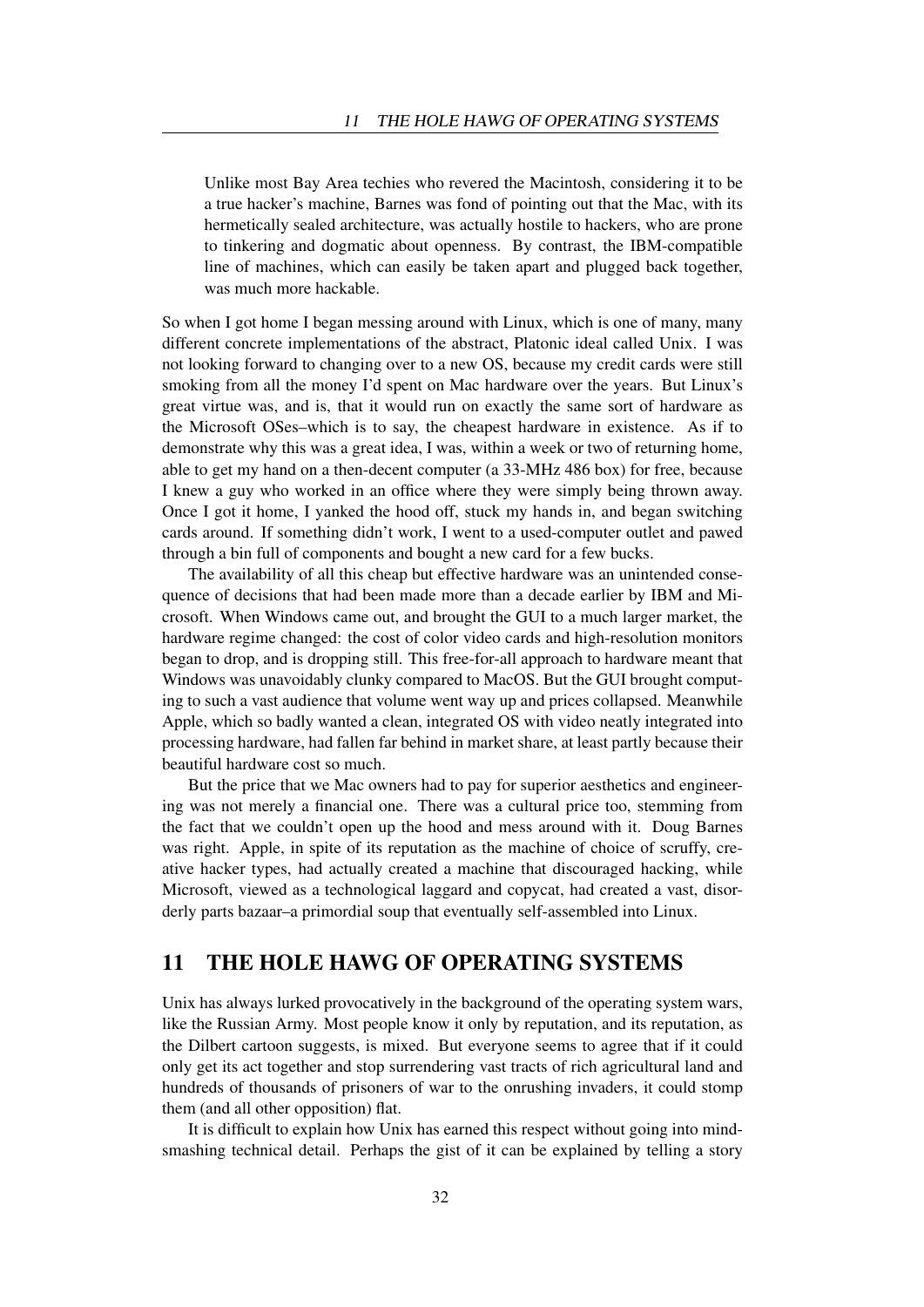about drills.

The Hole Hawg is a drill made by the Milwaukee Tool Company. If you look in a typical hardware store you may find smaller Milwaukee drills but not the Hole Hawg, which is too powerful and too expensive for homeowners. The Hole Hawg does not have the pistol-like design of a cheap homeowner's drill. It is a cube of solid metal with a handle sticking out of one face and a chuck mounted in another. The cube contains a disconcertingly potent electric motor. You can hold the handle and operate the trigger with your index finger, but unless you are exceptionally strong you cannot control the weight of the Hole Hawg with one hand; it is a two-hander all the way. In order to fight off the counter-torque of the Hole Hawg you use a separate handle (provided), which you screw into one side of the iron cube or the other depending on whether you are using your left or right hand to operate the trigger. This handle is not a sleek, ergonomically designed item as it would be in a homeowner's drill. It is simply a foot-long chunk of regular galvanized pipe, threaded on one end, with a black rubber handle on the other. If you lose it, you just go to the local plumbing supply store and buy another chunk of pipe.

During the Eighties I did some construction work. One day, another worker leaned a ladder against the outside of the building that we were putting up, climbed up to the second-story level, and used the Hole Hawg to drill a hole through the exterior wall. At some point, the drill bit caught in the wall. The Hole Hawg, following its one and only imperative, kept going. It spun the worker's body around like a rag doll, causing him to knock his own ladder down. Fortunately he kept his grip on the Hole Hawg, which remained lodged in the wall, and he simply dangled from it and shouted for help until someone came along and reinstated the ladder.

I myself used a Hole Hawg to drill many holes through studs, which it did as a blender chops cabbage. I also used it to cut a few six-inch-diameter holes through an old lath-and-plaster ceiling. I chucked in a new hole saw, went up to the second story, reached down between the newly installed floor joists, and began to cut through the first-floor ceiling below. Where my homeowner's drill had labored and whined to spin the huge bit around, and had stalled at the slightest obstruction, the Hole Hawg rotated with the stupid consistency of a spinning planet. When the hole saw seized up, the Hole Hawg spun itself and me around, and crushed one of my hands between the steel pipe handle and a joist, producing a few lacerations, each surrounded by a wide corona of deeply bruised flesh. It also bent the hole saw itself, though not so badly that I couldn't use it. After a few such run-ins, when I got ready to use the Hole Hawg my heart actually began to pound with atavistic terror.

But I never blamed the Hole Hawg; I blamed myself. The Hole Hawg is dangerous because it does exactly what you tell it to. It is not bound by the physical limitations that are inherent in a cheap drill, and neither is it limited by safety interlocks that might be built into a homeowner's product by a liability-conscious manufacturer. The danger lies not in the machine itself but in the user's failure to envision the full consequences of the instructions he gives to it.

A smaller tool is dangerous too, but for a completely different reason: it tries to do what you tell it to, and fails in some way that is unpredictable and almost always undesirable. But the Hole Hawg is like the genie of the ancient fairy tales, who carries out his master's instructions literally and precisely and with unlimited power, often with disastrous, unforeseen consequences.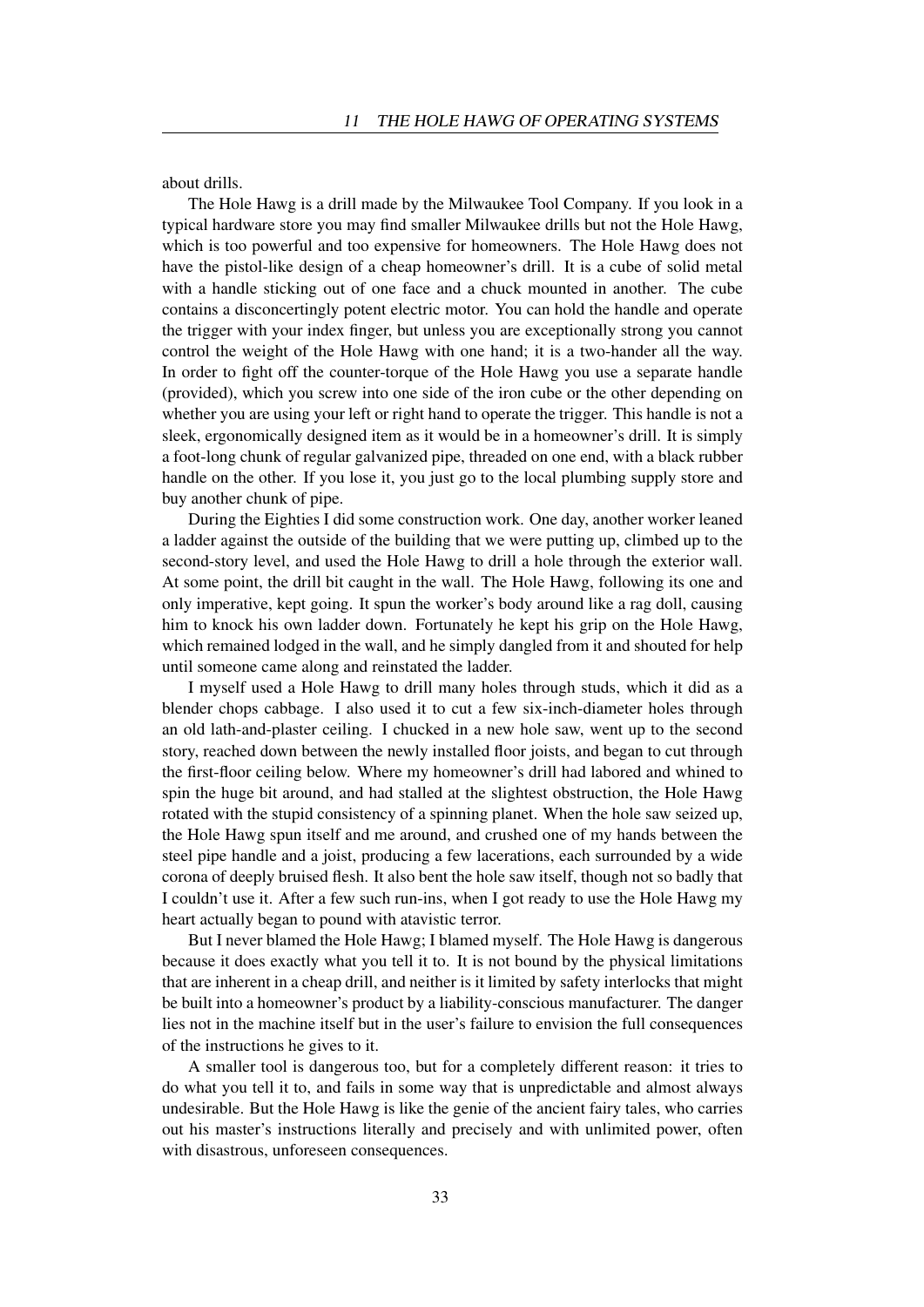Pre-Hole Hawg, I used to examine the drill selection in hardware stores with what I thought was a judicious eye, scorning the smaller low-end models and hefting the big expensive ones appreciatively, wishing I could afford one of them babies. Now I view them all with such contempt that I do not even consider them to be real drills– merely scaled-up toys designed to exploit the self-delusional tendencies of soft-handed homeowners who want to believe that they have purchased an actual tool. Their plastic casings, carefully designed and focus-group-tested to convey a feeling of solidity and power, seem disgustingly flimsy and cheap to me, and I am ashamed that I was ever bamboozled into buying such knicknacks.

It is not hard to imagine what the world would look like to someone who had been raised by contractors and who had never used any drill other than a Hole Hawg. Such a person, presented with the best and most expensive hardware-store drill, would not even recognize it as such. He might instead misidentify it as a child's toy, or some kind of motorized screwdriver. If a salesperson or a deluded homeowner referred to it as a drill, he would laugh and tell them that they were mistaken–they simply had their terminology wrong. His interlocutor would go away irritated, and probably feeling rather defensive about his basement full of cheap, dangerous, flashy, colorful tools.

Unix is the Hole Hawg of operating systems, and Unix hackers, like Doug Barnes and the guy in the Dilbert cartoon and many of the other people who populate Silicon Valley, are like contractor's sons who grew up using only Hole Hawgs. They might use Apple/Microsoft OSes to write letters, play video games, or balance their checkbooks, but they cannot really bring themselves to take these operating systems seriously.

### 12 THE ORAL TRADITION

Unix is hard to learn. The process of learning it is one of multiple small epiphanies. Typically you are just on the verge of inventing some necessary tool or utility when you realize that someone else has already invented it, and built it in, and this explains some odd file or directory or command that you have noticed but never really understood before.

For example there is a command (a small program, part of the OS) called whoami, which enables you to ask the computer who it thinks you are. On a Unix machine, you are always logged in under some name–possibly even your own! What files you may work with, and what software you may use, depends on your identity. When I started out using Linux, I was on a non-networked machine in my basement, with only one user account, and so when I became aware of the whoami command it struck me as ludicrous. But once you are logged in as one person, you can temporarily switch over to a pseudonym in order to access different files. If your machine is on the Internet, you can log onto other computers, provided you have a user name and a password. At that point the distant machine becomes no different in practice from the one right in front of you. These changes in identity and location can easily become nested inside each other, many layers deep, even if you aren't doing anything nefarious. Once you have forgotten who and where you are, the whoami command is indispensible. I use it all the time.

The file systems of Unix machines all have the same general structure. On your flimsy operating systems, you can create directories (folders) and give them names like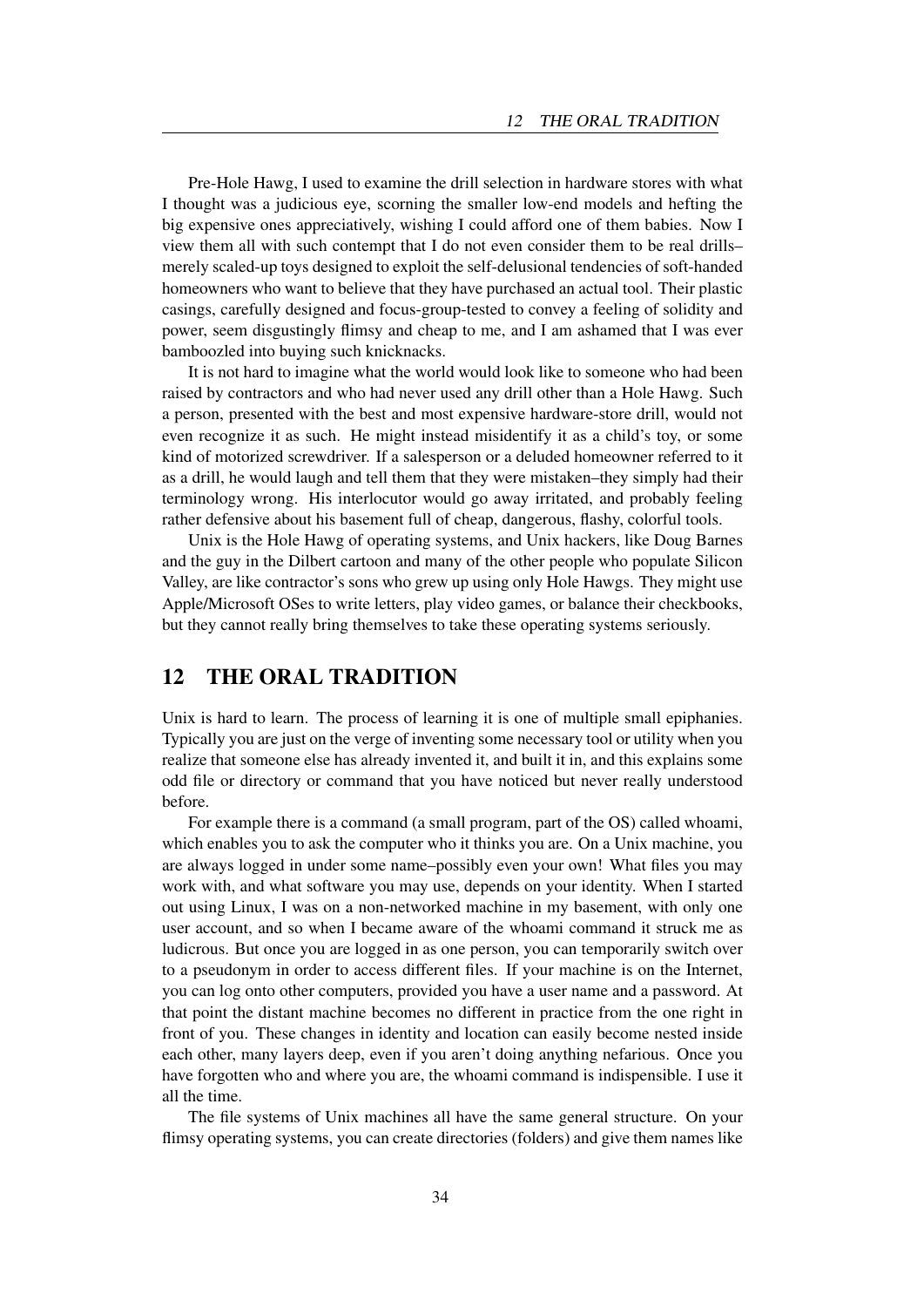Frodo or My Stuff and put them pretty much anywhere you like. But under Unix the highest level–the root–of the filesystem is always designated with the single character "/" and it always contains the same set of top-level directories:

#### /usr/etc/var/bin/proc/boot/home/root/sbin/dev/lib/tmp

and each of these directories typically has its own distinct structure of subdirectories. Note the obsessive use of abbreviations and avoidance of capital letters; this is a system invented by people to whom repetitive stress disorder is what black lung is to miners. Long names get worn down to three-letter nubbins, like stones smoothed by a river.

This is not the place to try to explain why each of the above directories exists, and what is contained in it. At first it all seems obscure; worse, it seems deliberately obscure. When I started using Linux I was accustomed to being able to create directories wherever I wanted and to give them whatever names struck my fancy. Under Unix you are free to do that, of course (you are free to do anything) but as you gain experience with the system you come to understand that the directories listed above were created for the best of reasons and that your life will be much easier if you follow along (within /home, by the way, you have pretty much unlimited freedom).

After this kind of thing has happened several hundred or thousand times, the hacker understands why Unix is the way it is, and agrees that it wouldn't be the same any other way. It is this sort of acculturation that gives Unix hackers their confidence in the system, and the attitude of calm, unshakable, annoying superiority captured in the Dilbert cartoon. Windows 95 and MacOS are products, contrived by engineers in the service of specific companies. Unix, by contrast, is not so much a product as it is a painstakingly compiled oral history of the hacker subculture. It is our Gilgamesh epic.

What made old epics like Gilgamesh so powerful and so long-lived was that they were living bodies of narrative that many people knew by heart, and told over and over again–making their own personal embellishments whenever it struck their fancy. The bad embellishments were shouted down, the good ones picked up by others, polished, improved, and, over time, incorporated into the story. Likewise, Unix is known, loved, and understood by so many hackers that it can be re-created from scratch whenever someone needs it. This is very difficult to understand for people who are accustomed to thinking of OSes as things that absolutely have to be bought.

Many hackers have launched more or less successful re-implementations of the Unix ideal. Each one brings in new embellishments. Some of them die out quickly, some are merged with similar, parallel innovations created by different hackers attacking the same problem, others still are embraced, and adopted into the epic. Thus Unix has slowly accreted around a simple kernel and acquired a kind of complexity and asymmetry about it that is organic, like the roots of a tree, or the branchings of a coronary artery. Understanding it is more like anatomy than physics.

For at least a year, prior to my adoption of Linux, I had been hearing about it. Credible, well-informed people kept telling me that a bunch of hackers had got together an implentation of Unix that could be downloaded, free of charge, from the Internet. For a long time I could not bring myself to take the notion seriously. It was like hearing rumors that a group of model rocket enthusiasts had created a completely functional Saturn V by exchanging blueprints on the Net and mailing valves and flanges to each other.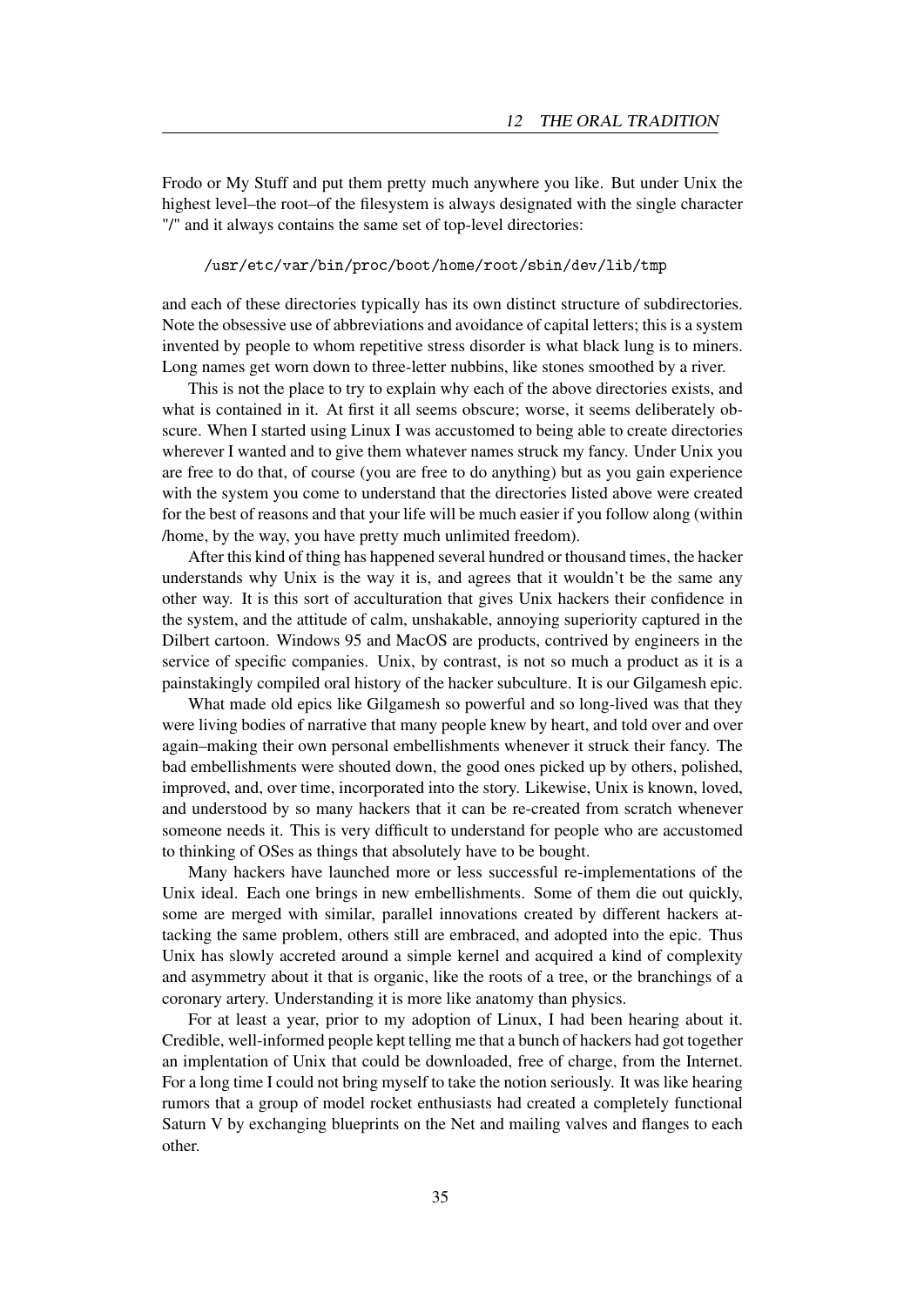But it's true. Credit for Linux generally goes to its human namesake, one Linus Torvalds, a Finn who got the whole thing rolling in 1991 when he used some of the GNU tools to write the beginnings of a Unix kernel that could run on PC-compatible hardware. And indeed Torvalds deserves all the credit he has ever gotten, and a whole lot more. But he could not have made it happen by himself, any more than Richard Stallman could have. To write code at all, Torvalds had to have cheap but powerful development tools, and these he got from Stallman's GNU project.

And he had to have cheap hardware on which to write that code. Cheap hardware is a much harder thing to arrange than cheap software; a single person (Stallman) can write software and put it up on the Net for free, but in order to make hardware it's necessary to have a whole industrial infrastructure, which is not cheap by any stretch of the imagination. Really the only way to make hardware cheap is to punch out an incredible number of copies of it, so that the unit cost eventually drops. For reasons already explained, Apple had no desire to see the cost of hardware drop. The only reason Torvalds had cheap hardware was Microsoft.

Microsoft refused to go into the hardware business, insisted on making its software run on hardware that anyone could build, and thereby created the market conditions that allowed hardware prices to plummet. In trying to understand the Linux phenomenon, then, we have to look not to a single innovator but to a sort of bizarre Trinity: Linus Torvalds, Richard Stallman, and Bill Gates. Take away any of these three and Linux would not exist.

## 13 OS SHOCK

Young Americans who leave their great big homogeneous country and visit some other part of the world typically go through several stages of culture shock: first, dumb wideeyed astonishment. Then a tentative engagement with the new country's manners, cuisine, public transit systems and toilets, leading to a brief period of fatuous confidence that they are instant experts on the new country. As the visit wears on, homesickness begins to set in, and the traveler begins to appreciate, for the first time, how much he or she took for granted at home. At the same time it begins to seem obvious that many of one's own cultures and traditions are essentially arbitrary, and could have been different; driving on the right side of the road, for example. When the traveler returns home and takes stock of the experience, he or she may have learned a good deal more about America than about the country they went to visit.

For the same reasons, Linux is worth trying. It is a strange country indeed, but you don't have to live there; a brief sojourn suffices to give some flavor of the place and– more importantly–to lay bare everything that is taken for granted, and all that could have been done differently, under Windows or MacOS.

You can't try it unless you install it. With any other OS, installing it would be a straightforward transaction: in exchange for money, some company would give you a CD-ROM, and you would be on your way. But a lot is subsumed in that kind of transaction, and has to be gone through and picked apart.

We like plain dealings and straightforward transactions in America. If you go to Egypt and, say, take a taxi somewhere, you become a part of the taxi driver's life; he refuses to take your money because it would demean your friendship, he follows you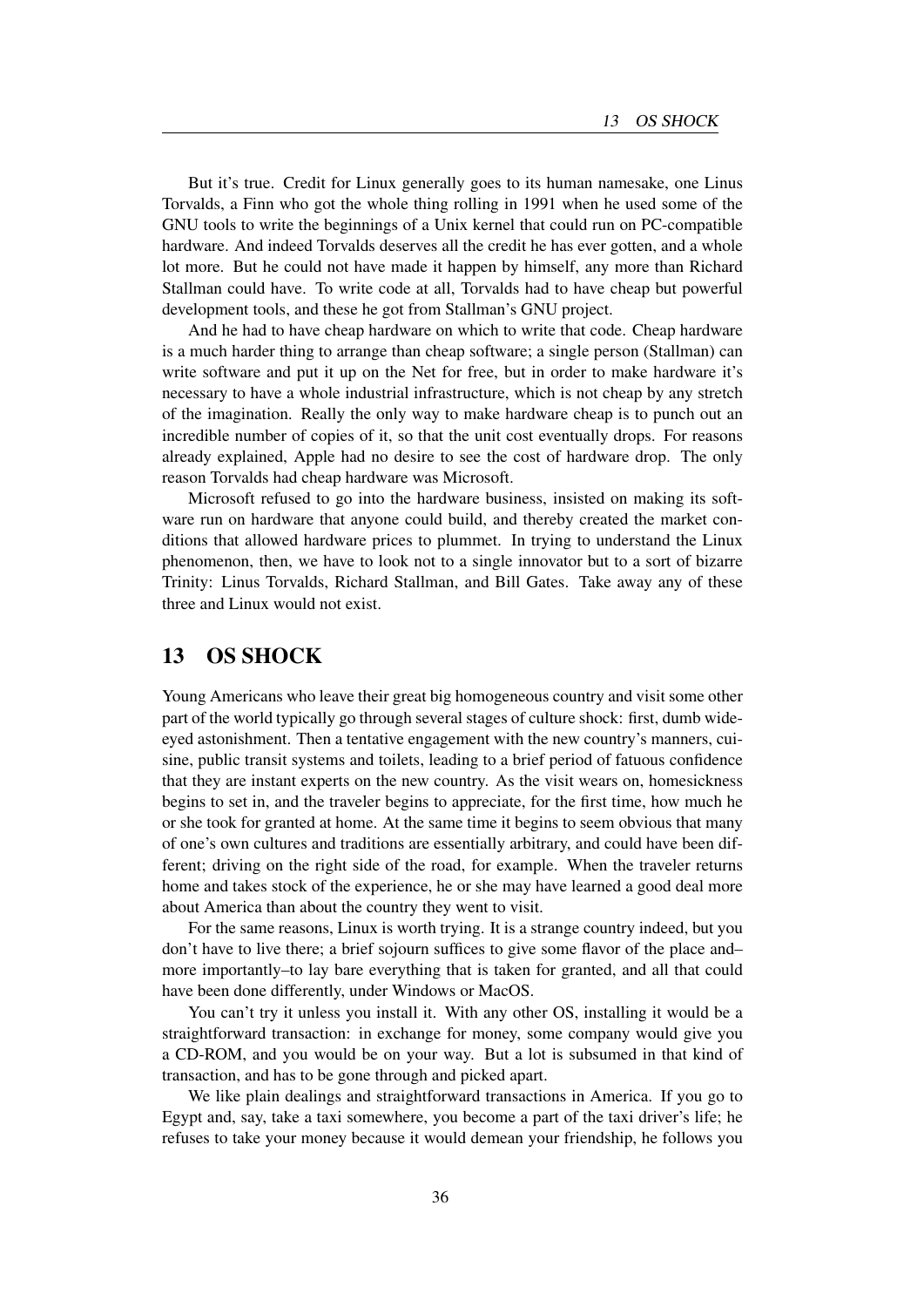around town, and weeps hot tears when you get in some other guy's taxi. You end up meeting his kids at some point, and have to devote all sort of ingenuity to finding some way to compensate him without insulting his honor. It is exhausting. Sometimes you just want a simple Manhattan-style taxi ride.

But in order to have an American-style setup, where you can just go out and hail a taxi and be on your way, there must exist a whole hidden apparatus of medallions, inspectors, commissions, and so forth–which is fine as long as taxis are cheap and you can always get one. When the system fails to work in some way, it is mysterious and infuriating and turns otherwise reasonable people into conspiracy theorists. But when the Egyptian system breaks down, it breaks down transparently. You can't get a taxi, but your driver's nephew will show up, on foot, to explain the problem and apologize.

Microsoft and Apple do things the Manhattan way, with vast complexity hidden behind a wall of interface. Linux does things the Egypt way, with vast complexity strewn about all over the landscape. If you've just flown in from Manhattan, your first impulse will be to throw up your hands and say "For crying out loud! Will you people get a grip on yourselves!?" But this does not make friends in Linux-land any better than it would in Egypt.

You can suck Linux right out of the air, as it were, by downloading the right files and putting them in the right places, but there probably are not more than a few hundred people in the world who could create a functioning Linux system in that way. What you really need is a distribution of Linux, which means a prepackaged set of files. But distributions are a separate thing from Linux per se.

Linux per se is not a specific set of ones and zeroes, but a self-organizing Net subculture. The end result of its collective lucubrations is a vast body of source code, almost all written in C (the dominant computer programming language). "Source code" just means a computer program as typed in and edited by some hacker. If it's in C, the file name will probably have .c or .cpp on the end of it, depending on which dialect was used; if it's in some other language it will have some other suffix. Frequently these sorts of files can be found in a directory with the name /src which is the hacker's Hebraic abbreviation of "source."

Source files are useless to your computer, and of little interest to most users, but they are of gigantic cultural and political significance, because Microsoft and Apple keep them secret while Linux makes them public. They are the family jewels. They are the sort of thing that in Hollywood thrillers is used as a McGuffin: the plutonium bomb core, the top-secret blueprints, the suitcase of bearer bonds, the reel of microfilm. If the source files for Windows or MacOS were made public on the Net, then those OSes would become free, like Linux–only not as good, because no one would be around to fix bugs and answer questions. Linux is "open source" software meaning, simply, that anyone can get copies of its source code files.

Your computer doesn't want source code any more than you do; it wants object code. Object code files typically have the suffix .o and are unreadable all but a few, highly strange humans, because they consist of ones and zeroes. Accordingly, this sort of file commonly shows up in a directory with the name /bin, for "binary."

Source files are simply ASCII text files. ASCII denotes a particular way of encoding letters into bit patterns. In an ASCII file, each character has eight bits all to itself. This creates a potential "alphabet" of 256 distinct characters, in that eight binary digits can form that many unique patterns. In practice, of course, we tend to limit ourselves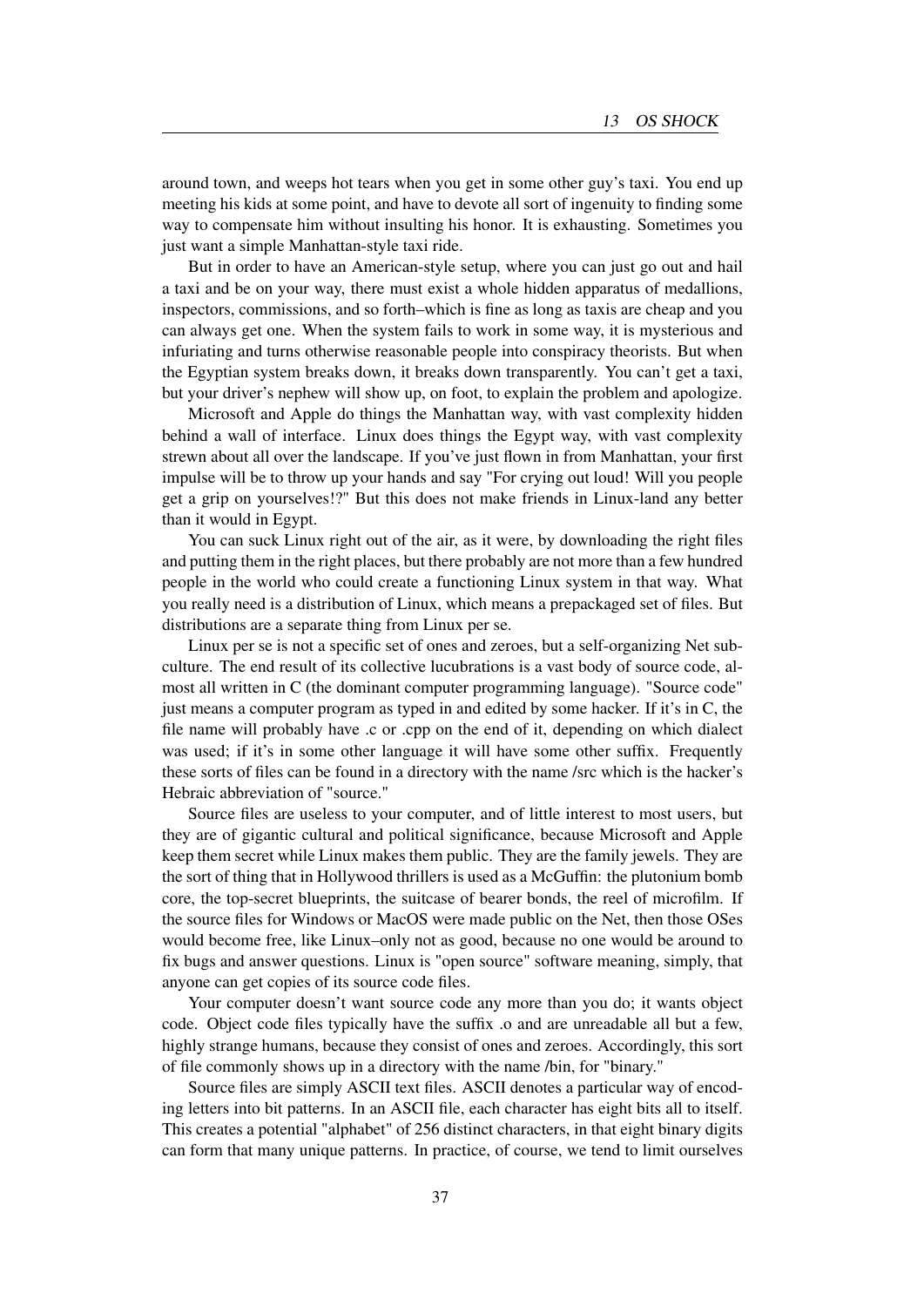to the familiar letters and digits. The bit-patterns used to represent those letters and digits are the same ones that were physically punched into the paper tape by my high school teletype, which in turn were the same one used by the telegraph industry for decades previously. ASCII text files, in other words, are telegrams, and as such they have no typographical frills. But for the same reason they are eternal, because the code never changes, and universal, because every text editing and word processing software ever written knows about this code.

Therefore just about any software can be used to create, edit, and read source code files. Object code files, then, are created from these source files by a piece of software called a compiler, and forged into a working application by another piece of software called a linker.

The triad of editor, compiler, and linker, taken together, form the core of a software development system. Now, it is possible to spend a lot of money on shrink-wrapped development systems with lovely graphical user interfaces and various ergonomic enhancements. In some cases it might even be a good and reasonable way to spend money. But on this side of the road, as it were, the very best software is usually the free stuff. Editor, compiler and linker are to hackers what ponies, stirrups, and archery sets were to the Mongols. Hackers live in the saddle, and hack on their own tools even while they are using them to create new applications. It is quite inconceivable that superior hacking tools could have been created from a blank sheet of paper by product engineers. Even if they are the brightest engineers in the world they are simply outnumbered.

In the GNU/Linux world there are two major text editing programs: the minimalist vi (known in some implementations as elvis) and the maximalist emacs. I use emacs, which might be thought of as a thermonuclear word processor. It was created by Richard Stallman; enough said. It is written in Lisp, which is the only computer language that is beautiful. It is colossal, and yet it only edits straight ASCII text files, which is to say, no fonts, no boldface, no underlining. In other words, the engineerhours that, in the case of Microsoft Word, were devoted to features like mail merge, and the ability to embed feature-length motion pictures in corporate memoranda, were, in the case of emacs, focused with maniacal intensity on the deceptively simple-seeming problem of editing text. If you are a professional writer–i.e., if someone else is getting paid to worry about how your words are formatted and printed–emacs outshines all other editing software in approximately the same way that the noonday sun does the stars. It is not just bigger and brighter; it simply makes everything else vanish. For page layout and printing you can use TEX: a vast corpus of typesetting lore written in C and also available on the Net for free.

I could say a lot about emacs and TEX, but right now I am trying to tell a story about how to actually install Linux on your machine. The hard-core survivalist approach would be to download an editor like emacs, and the GNU Tools–the compiler and linker–which are polished and excellent to the same degree as emacs. Equipped with these, one would be able to start downloading ASCII source code files (/src) and compiling them into binary object code files (/bin) that would run on the machine. But in order to even arrive at this point–to get emacs running, for example–you have to have Linux actually up and running on your machine. And even a minimal Linux operating system requires thousands of binary files all acting in concert, and arranged and linked together just so.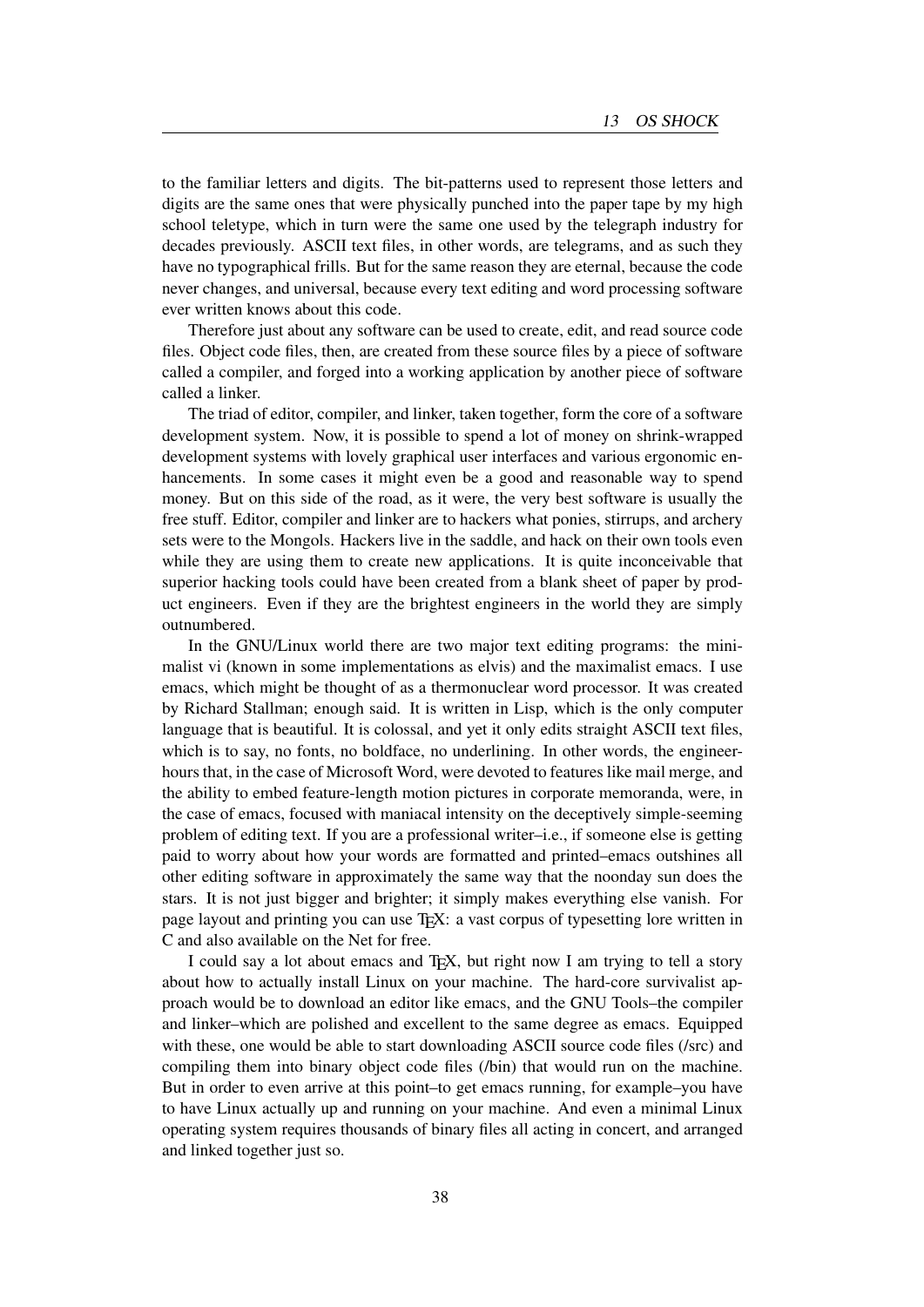Several entities have therefore taken it upon themselves to create "distributions" of Linux. If I may extend the Egypt analogy slightly, these entities are a bit like tour guides who meet you at the airport, who speak your language, and who help guide you through the initial culture shock. If you are an Egyptian, of course, you see it the other way; tour guides exist to keep brutish outlanders from traipsing through your mosques and asking you the same questions over and over and over again.

Some of these tour guides are commercial organizations, such as Red Hat Software, which makes a Linux distribution called Red Hat that has a relatively commercial sheen to it. In most cases you put a Red Hat CD-ROM into your PC and reboot and it handles the rest. Just as a tour guide in Egypt will expect some sort of compensation for his services, commercial distributions need to be paid for. In most cases they cost almost nothing and are well worth it.

I use a distribution called Debian (the word is a contraction of "Deborah" and "Ian") which is non-commercial. It is organized (or perhaps I should say "it has organized itself") along the same lines as Linux in general, which is to say that it consists of volunteers who collaborate over the Net, each responsible for looking after a different chunk of the system. These people have broken Linux down into a number of packages, which are compressed files that can be downloaded to an already functioning Debian Linux system, then opened up and unpacked using a free installer application. Of course, as such, Debian has no commercial arm–no distribution mechanism. You can download all Debian packages over the Net, but most people will want to have them on a CD-ROM. Several different companies have taken it upon themselves to decoct all of the current Debian packages onto CD-ROMs and then sell them. I buy mine from Linux Systems Labs. The cost for a three-disc set, containing Debian in its entirety, is less than three dollars. But (and this is an important distinction) not a single penny of that three dollars is going to any of the coders who created Linux, nor to the Debian packagers. It goes to Linux Systems Labs and it pays, not for the software, or the packages, but for the cost of stamping out the CD-ROMs.

Every Linux distribution embodies some more or less clever hack for circumventing the normal boot process and causing your computer, when it is turned on, to organize itself, not as a PC running Windows, but as a "host" running Unix. This is slightly alarming the first time you see it, but completely harmless. When a PC boots up, it goes through a little self-test routine, taking an inventory of available disks and memory, and then begins looking around for a disk to boot up from. In any normal Windows computer that disk will be a hard drive. But if you have your system configured right, it will look first for a floppy or CD-ROM disk, and boot from that if one is available.

Linux exploits this chink in the defenses. Your computer notices a bootable disk in the floppy or CD-ROM drive, loads in some object code from that disk, and blindly begins to execute it. But this is not Microsoft or Apple code, this is Linux code, and so at this point your computer begins to behave very differently from what you are accustomed to. Cryptic messages began to scroll up the screen. If you had booted a commercial OS, you would, at this point, be seeing a "Welcome to MacOS" cartoon, or a screen filled with clouds in a blue sky, and a Windows logo. But under Linux you get a long telegram printed in stark white letters on a black screen. There is no "welcome!" message. Most of the telegram has the semi-inscrutable menace of graffiti tags.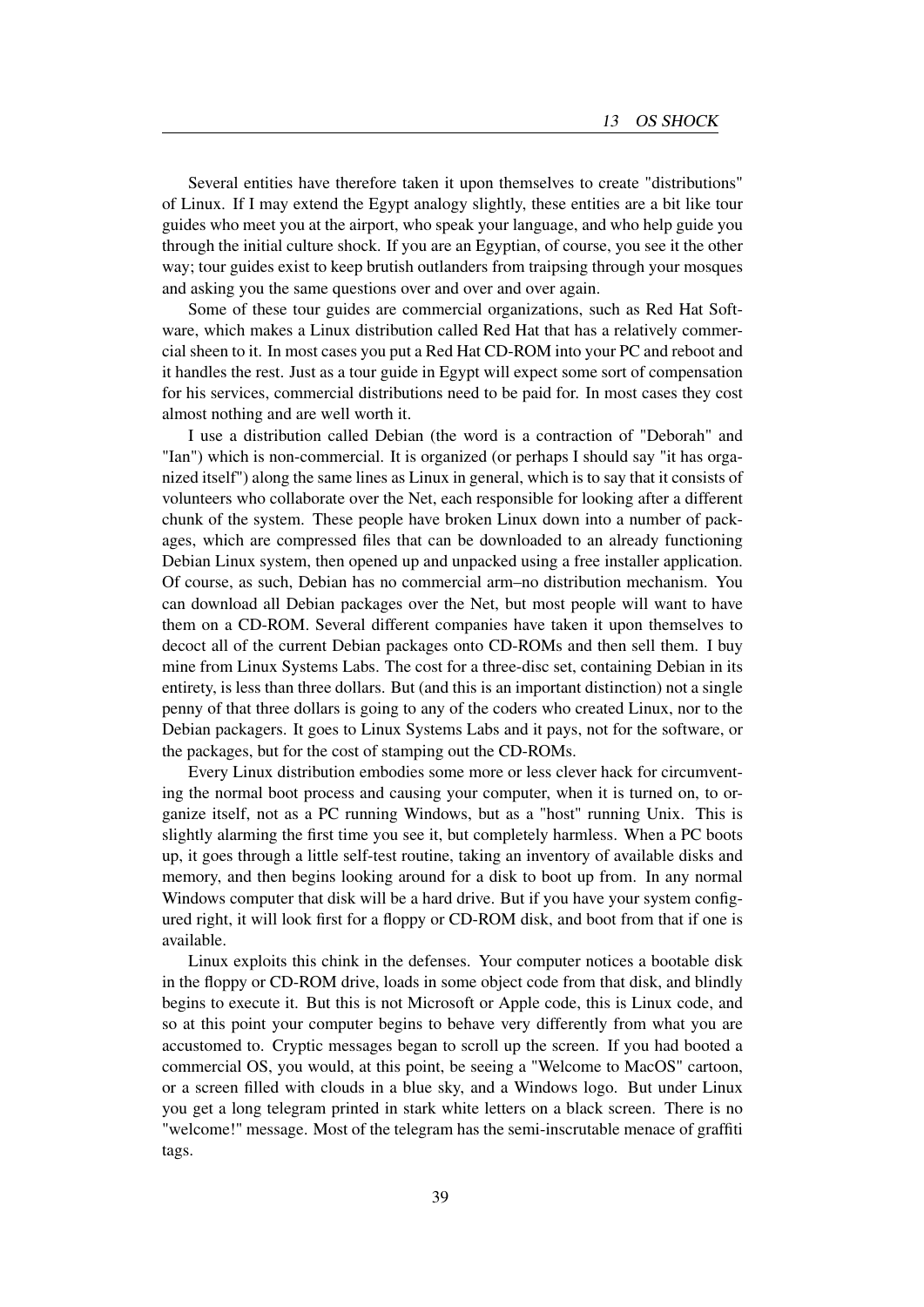```
Dec 14 15:04:15 theRev syslogd 1.3-3#17: restart.
Dec 14 15:04:15 theRev kernel: klogd 1.3-3, log source = /proc/kmsg started.
Dec 14 15:04:15 theRev kernel: Loaded 3535 symbols from /System.map.
Dec 14 15:04:15 theRev kernel: Symbols match kernel version 2.0.30.
Dec 14 15:04:15 theRev kernel: No module symbols loaded.
Dec 14 15:04:15 theRev kernel: Intel MultiProcessor Specification v1.4
Dec 14 15:04:15 theRev kernel: Virtual Wire compatibility mode.
Dec 14 15:04:15 theRev kernel: OEM ID: INTEL Product ID: 440FX APIC at: 0xFEE00000
Dec 14 15:04:15 theRev kernel: Processor #0 Pentium(tm) Pro APIC version 17
Dec 14 15:04:15 theRev kernel: Processor #1 Pentium(tm) Pro APIC version 17
Dec 14 15:04:15 theRev kernel: I/O APIC #2 Version 17 at 0xFEC00000.
Dec 14 15:04:15 theRev kernel: Processors: 2
Dec 14 15:04:15 theRev kernel: Console: 16 point font, 400 scans
Dec 14 15:04:15 theRev kernel: Console: colour VGA+ 80x25, 1 virtual console (max
Dec 14 15:04:15 theRev kernel: pcibios_init : BIOS32 Service Directory structure a
Dec 14 15:04:15 theRev kernel: pcibios_init : BIOS32 Service Directory entry at Ox
Dec 14 15:04:15 theRev kernel: pcibios_init : PCI BIOS revision 2.10 entry at Oxfd
Dec 14 15:04:15 theRev kernel: Probing PCI hardware.
Dec 14 15:04:15 theRev kernel: Warning : Unknown PCI device (10b7:9001). Please re
Dec 14 15:04:15 theRev kernel: Calibrating delay loop.. ok - 179.40 BogoMIPS Dec 1
Dec 14 15:04:15 theRev kernel: Swansea University Computer Society NET3.035 for Li
Dec 14 15:04:15 theRev kernel: NET3: Unix domain sockets 0.13 for Linux NET3.035.
Dec 14 15:04:15 theRev kernel: Swansea University Computer Society TCP/IP for NET3
Dec 14 15:04:15 theRev kernel: IP Protocols: ICMP, UDP, TCP
Dec 14 15:04:15 theRev kernel: Checking 386/387 coupling... Ok, fpu using exceptio
Dec 14 15:04:15 theRev kernel: Checking 'hlt' instruction... Ok. Dec 14 15:04:15 t
Dec 14 15:04:15 theRev kernel: Booting processor 1 stack 00002000: Calibrating del
Dec 14 15:04:15 theRev kernel: Total of 2 processors activated (358.81 BogoMIPS).
Dec 14 15:04:15 theRev kernel: Serial driver version 4.13 with no serial options e
Dec 14 15:04:15 theRev kernel: tty00 at 0x03f8 (irq = 4) is a 16550A Dec 14 15:04:
Dec 14 15:04:15 theRev kernel: lp1 at 0x0378, (polling)
Dec 14 15:04:15 theRev kernel: PS/2 auxiliary pointing device detected -- driver i
Dec 14 15:04:15 theRev kernel: Real Time Clock Driver v1.07
Dec 14 15:04:15 theRev kernel: loop: registered device at major 7
Dec 14 15:04:15 theRev kernel: ide: i82371 PIIX (Triton) on PCI bus 0 function 57
Dec 14 15:04:15 theRev kernel: ide0: BM-DMA at 0xffa0-0xffa7
Dec 14 15:04:15 theRev kernel: ide1: BM-DMA at 0xffa8-0xffaf
Dec 14 15:04:15 theRev kernel: hda: Conner Peripherals 1275MB - CFS1275A, 1219MB w
Dec 14 15:04:15 theRev kernel: hdb: Maxtor 84320A5, 4119MB w/256kB Cache, LBA, CHS
Dec 14 15:04:15 theRev kernel: hdc: , ATAPI CDROM drive
Dec 15 11:58:06 theRev kernel: ide0 at 0x1f0-0x1f7,0x3f6 on irq 14
Dec 15 11:58:06 theRev kernel: ide1 at 0x170-0x177,0x376 on irq 15
Dec 15 11:58:06 theRev kernel: Floppy drive(s): fdO is 1.44M
Dec 15 11:58:06 theRev kernel: Started kswapd v 1.4.2.2 Dec 15 11:58:06 theRev ker
Dec 15 11:58:06 theRev kernel: md driver 0.35 MAX_MD_DEV=4, MAX_REAL=8 Dec 15 11:5
Dec 15 11:58:06 theRev kernel: TCP compression code copyright 1989 Regents of the
Dec 15 11:58:06 theRev kernel: PPP Dynamic channel allocation code copyright 1995
```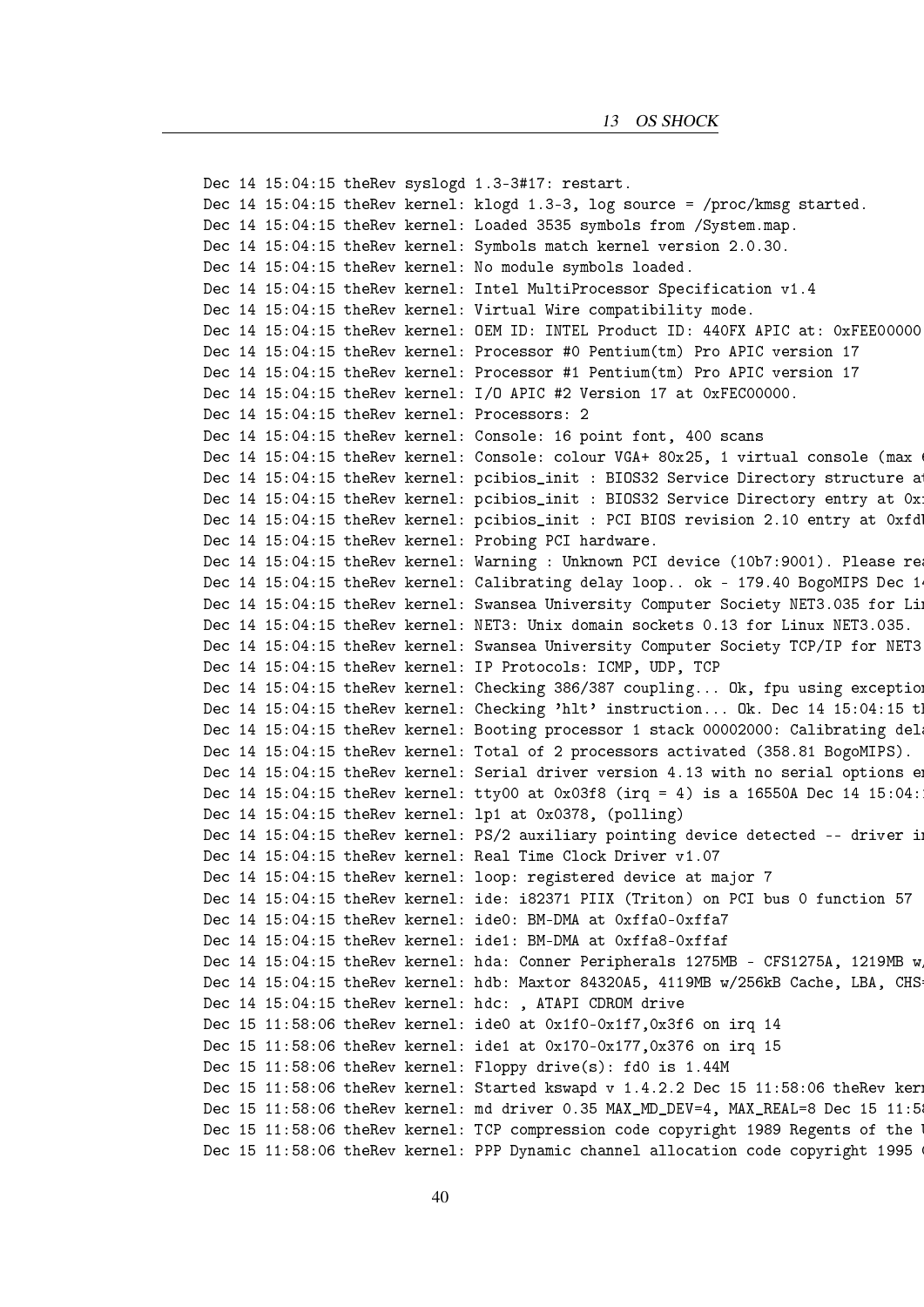#### 14 FALLIBILITY, ATONEMENT, REDEMPTION, TRUST, AND OTHER ARCANE TECHNICAL CONCEPTS

```
Dec 15 11:58:06 theRev kernel: PPP line discipline registered.
Dec 15 11:58:06 theRev kernel: SLIP: version 0.8.4-NET3.019-NEWTTY (dynamic channe
Dec 15 11:58:06 theRev kernel: eth0: 3Com 3c900 Boomerang 10Mbps/Combo at 0xef00,
Dec 15 11:58:06 theRev kernel: 8K word-wide RAM 3:5 Rx:Tx split, 10base2 interface
Dec 15 11:58:06 theRev kernel: Enabling bus-master transmits and whole-frame recei
Dec 15 11:58:06 theRev kernel: 3c59x.c:v0.49 1/2/98 Donald Becker http://cesdis.gs
Dec 15 11:58:06 theRev kernel: Partition check:
Dec 15 11:58:06 theRev kernel: hda: hda1 hda2 hda3
Dec 15 11:58:06 theRev kernel: hdb: hdb1 hdb2
Dec 15 11:58:06 theRev kernel: VFS: Mounted root (ext2 filesystem) readonly.
Dec 15 11:58:06 theRev kernel: Adding Swap: 16124k swap-space (priority -1)
Dec 15 11:58:06 theRev kernel: EXT2-fs warning: maximal mount count reached, runni
Dec 15 11:58:06 theRev kernel: hdc: media changed
Dec 15 11:58:06 theRev kernel: IS09660 Extensions: RRIP 1991A
Dec 15 11:58:07 theRev syslogd 1.3-3#17: restart.
Dec 15 11:58:09 theRev diald[87]: Unable to open options file /etc/diald/diald.opt
Dec 15 11:58:09 theRev diald[87]: No device specified. You must have at least one
Dec 15 11:58:09 theRev diald[87]: You must define a connector script (option 'conn
Dec 15 11:58:09 theRev diald[87]: You must define the remote ip address.
Dec 15 11:58:09 theRev diald[87]: You must define the local ip address.
Dec 15 11:58:09 theRev diald[87]: Terminating due to damaged reconfigure.
```
The only parts of this that are readable, for normal people, are the error messages and warnings. And yet it's noteworthy that Linux doesn't stop, or crash, when it encounters an error; it spits out a pithy complaint, gives up on whatever processes were damaged, and keeps on rolling. This was decidedly not true of the early versions of Apple and Microsoft OSes, for the simple reason that an OS that is not capable of walking and chewing gum at the same time cannot possibly recover from errors. Looking for, and dealing with, errors requires a separate process running in parallel with the one that has erred. A kind of superego, if you will, that keeps an eye on all of the others, and jumps in when one goes astray. Now that MacOS and Windows can do more than one thing at a time they are much better at dealing with errors than they used to be, but they are not even close to Linux or other Unices in this respect; and their greater complexity has made them vulnerable to new types of errors.

# 14 FALLIBILITY, ATONEMENT, REDEMPTION, TRUST, AND OTHER ARCANE TECHNICAL CONCEPTS

Linux is not capable of having any centrally organized policies dictating how to write error messages and documentation, and so each programmer writes his own. Usually they are in English even though tons of Linux programmers are Europeans. Frequently they are funny. Always they are honest. If something bad has happened because the software simply isn't finished yet, or because the user screwed something up, this will be stated forthrightly. The command line interface makes it easy for programs to dribble out little comments, warnings, and messages here and there. Even if the application is imploding like a damaged submarine, it can still usually eke out a little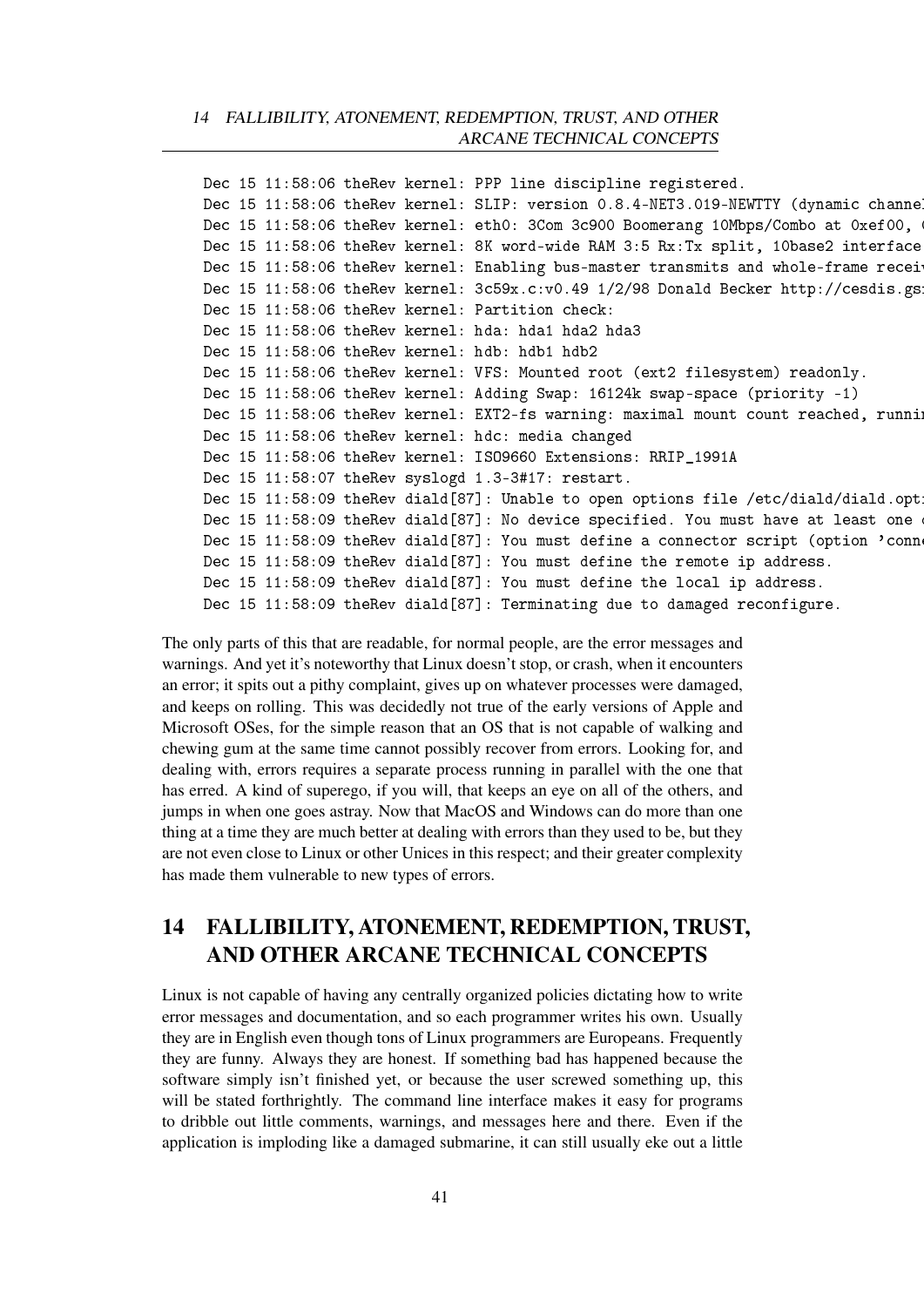S.O.S. message. Sometimes when you finish working with a program and shut it down, you find that it has left behind a series of mild warnings and low-grade error messages in the command-line interface window from which you launched it. As if the software were chatting to you about how it was doing the whole time you were working with it.

Documentation, under Linux, comes in the form of man (short for manual) pages. You can access these either through a GUI (xman) or from the command line (man). Here is a sample from the man page for a program called rsh:

"Stop signals stop the local rsh process only; this is arguably wrong, but currently hard to fix for reasons too complicated to explain here."

The man pages contain a lot of such material, which reads like the terse mutterings of pilots wrestling with the controls of damaged airplanes. The general feel is of a thousand monumental but obscure struggles seen in the stop-action light of a strobe. Each programmer is dealing with his own obstacles and bugs; he is too busy fixing them, and improving the software, to explain things at great length or to maintain elaborate pretensions.

In practice you hardly ever encounter a serious bug while running Linux. When you do, it is almost always with commercial software (several vendors sell software that runs under Linux). The operating system and its fundamental utility programs are too important to contain serious bugs. I have been running Linux every day since late 1995 and have seen many application programs go down in flames, but I have never seen the operating system crash. Never. Not once. There are quite a few Linux systems that have been running continuously and working hard for months or years without needing to be rebooted.

Commercial OSes have to adopt the same official stance towards errors as Communist countries had towards poverty. For doctrinal reasons it was not possible to admit that poverty was a serious problem in Communist countries, because the whole point of Communism was to eradicate poverty. Likewise, commercial OS companies like Apple and Microsoft can't go around admitting that their software has bugs and that it crashes all the time, any more than Disney can issue press releases stating that Mickey Mouse is an actor in a suit.

This is a problem, because errors do exist and bugs do happen. Every few months Bill Gates tries to demo a new Microsoft product in front of a large audience only to have it blow up in his face. Commercial OS vendors, as a direct consequence of being commercial, are forced to adopt the grossly disingenuous position that bugs are rare aberrations, usually someone else's fault, and therefore not really worth talking about in any detail. This posture, which everyone knows to be absurd, is not limited to press releases and ad campaigns. It informs the whole way these companies do business and relate to their customers. If the documentation were properly written, it would mention bugs, errors, and crashes on every single page. If the on-line help systems that come with these OSes reflected the experiences and concerns of their users, they would largely be devoted to instructions on how to cope with crashes and errors.

But this does not happen. Joint stock corporations are wonderful inventions that have given us many excellent goods and services. They are good at many things. Admitting failure is not one of them. Hell, they can't even admit minor shortcomings.

Of course, this behavior is not as pathological in a corporation as it would be in a human being. Most people, nowadays, understand that corporate press releases are issued for the benefit of the corporation's shareholders and not for the enlightenment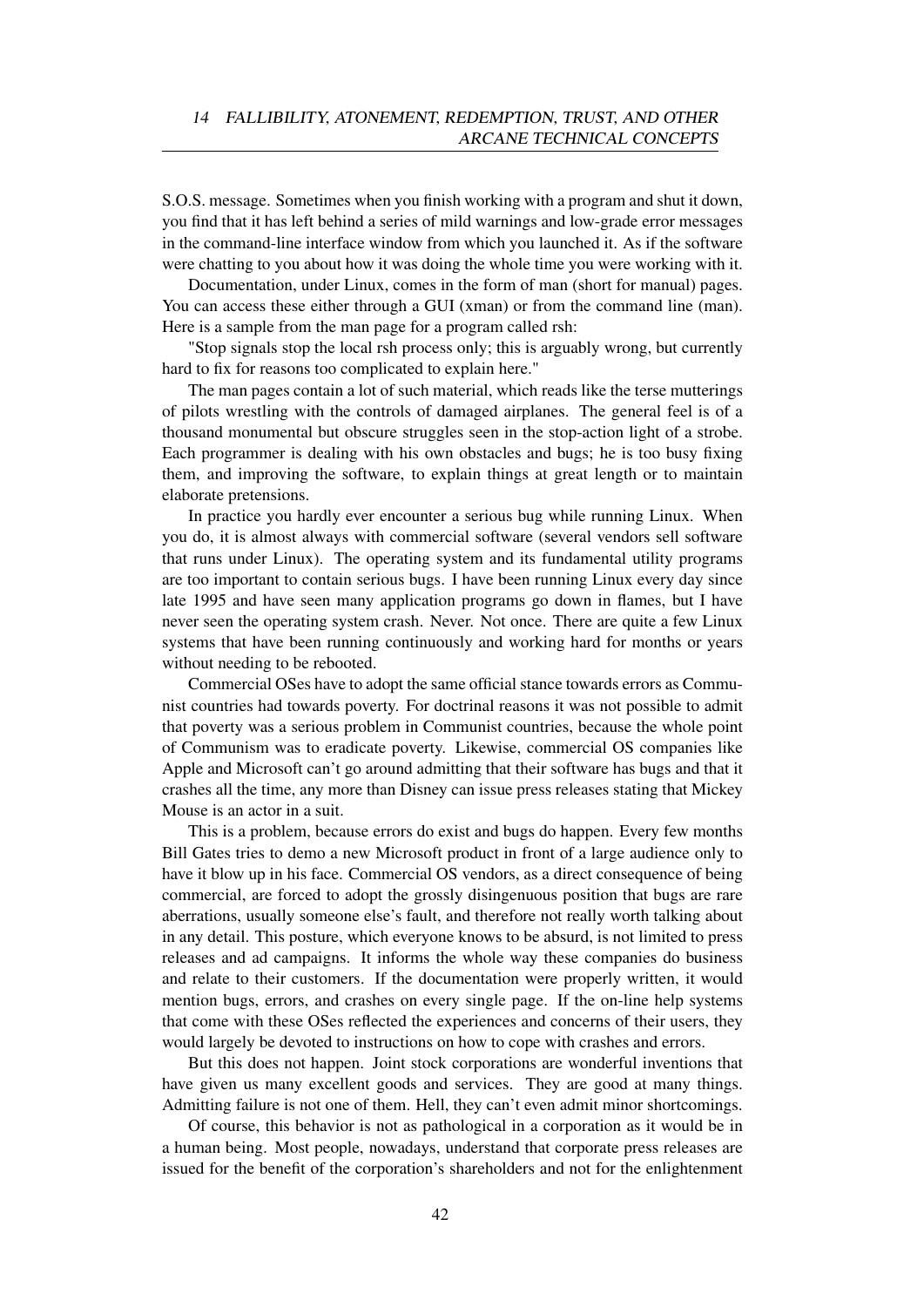of the public. Sometimes the results of this institutional dishonesty can be dreadful, as with tobacco and asbestos. In the case of commercial OS vendors it is nothing of the kind, of course; it is merely annoying.

Some might argue that consumer annoyance, over time, builds up into a kind of hardened plaque that can conceal serious decay, and that honesty might therefore be the best policy in the long run; the jury is still out on this in the operating system market. The business is expanding fast enough that it's still much better to have billions of chronically annoyed customers than millions of happy ones.

Most system administrators I know who work with Windows NT all the time agree that when it hits a snag, it has to be re-booted, and when it gets seriously messed up, the only way to fix it is to re-install the operating system from scratch. Or at least this is the only way that they know of to fix it, which amounts to the same thing. It is quite possible that the engineers at Microsoft have all sorts of insider knowledge on how to fix the system when it goes awry, but if they do, they do not seem to be getting the message out to any of the actual system administrators I know.

Because Linux is not commercial–because it is, in fact, free, as well as rather difficult to obtain, install, and operate–it does not have to maintain any pretensions as to its reliability. Consequently, it is much more reliable. When something goes wrong with Linux, the error is noticed and loudly discussed right away. Anyone with the requisite technical knowledge can go straight to the source code and point out the source of the error, which is then rapidly fixed by whichever hacker has carved out responsibility for that particular program.

As far as I know, Debian is the only Linux distribution that has its own constitution (http://www.debian.org/devel/constitution), but what really sold me on it was its phenomenal bug database (http://www.debian.org/Bugs), which is a sort of interactive Doomsday Book of error, fallibility, and redemption. It is simplicity itself. When had a problem with Debian in early January of 1997, I sent in a message describing the problem to submit@bugs.debian.org. My problem was promptly assigned a bug report number (#6518) and a severity level (the available choices being critical, grave, important, normal, fixed, and wishlist) and forwarded to mailing lists where Debian people hang out. Within twenty-four hours I had received five e-mails telling me how to fix the problem: two from North America, two from Europe, and one from Australia. All of these e-mails gave me the same suggestion, which worked, and made my problem go away. But at the same time, a transcript of this exchange was posted to Debian's bug database, so that if other users had the same problem later, they would be able to search through and find the solution without having to enter a new, redundant bug report.

Contrast this with the experience that I had when I tried to install Windows NT 4.0 on the very same machine about ten months later, in late 1997. The installation program simply stopped in the middle with no error messages. I went to the Microsoft Support website and tried to perform a search for existing help documents that would address my problem. The search engine was completely nonfunctional; it did nothing at all. It did not even give me a message telling me that it was not working.

Eventually I decided that my motherboard must be at fault; it was of a slightly unusual make and model, and NT did not support as many different motherboards as Linux. I am always looking for excuses, no matter how feeble, to buy new hardware, so I bought a new motherboard that was Windows NT logo-compatible, meaning that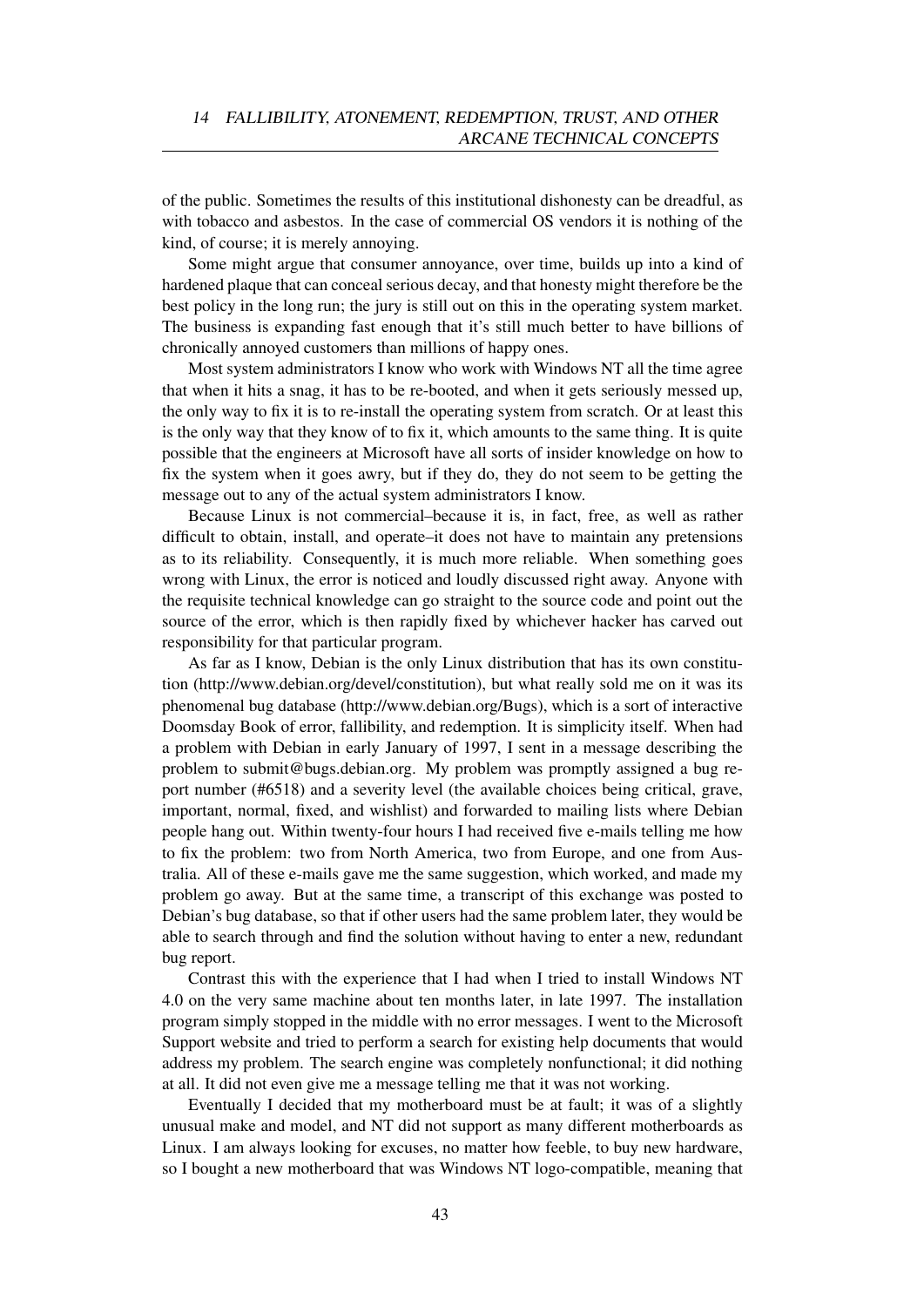the Windows NT logo was printed right on the box. I installed this into my computer and got Linux running right away, then attempted to install Windows NT again. Again, the installation died without any error message or explanation. By this time a couple of weeks had gone by and I thought that perhaps the search engine on the Microsoft Support website might be up and running. I gave that a try but it still didn't work.

So I created a new Microsoft support account, then logged on to submit the incident. I supplied my product ID number when asked, and then began to follow the instructions on a series of help screens. In other words, I was submitting a bug report just as with the Debian bug tracking system. It's just that the interface was slicker– I was typing my complaint into little text-editing boxes on Web forms, doing it all through the GUI, whereas with Debian you send in an e-mail telegram. I knew that when I was finished submitting the bug report, it would become proprietary Microsoft information, and other users wouldn't be able to see it. Many Linux users would refuse to participate in such a scheme on ethical grounds, but I was willing to give it a shot as an experiment. In the end, though I was never able to submit my bug report, because the series of linked web pages that I was filling out eventually led me to a completely blank page: a dead end.

So I went back and clicked on the buttons for "phone support" and eventually was given a Microsoft telephone number. When I dialed this number I got a series of piercing beeps and a recorded message from the phone company saying "We're sorry, your call cannot be completed as dialed."

I tried the search page again–it was still completely nonfunctional. Then I tried PPI (Pay Per Incident) again. This led me through another series of Web pages until I dead-ended at one reading: "Notice-there is no Web page matching your request."

I tried it again, and eventually got to a Pay Per Incident screen reading: "OUT OF INCIDENTS. There are no unused incidents left in your account. If you would like to purchase a support incident, click OK-you will then be able to prepay for an incident...." The cost per incident was \$95.

The experiment was beginning to seem rather expensive, so I gave up on the PPI approach and decided to have a go at the FAQs posted on Microsoft's website. None of the available FAQs had anything to do with my problem except for one entitled "I am having some problems installing NT" which appeared to have been written by flacks, not engineers.

So I gave up and still, to this day, have never gotten Windows NT installed on that particular machine. For me, the path of least resistance was simply to use Debian Linux.

In the world of open source software, bug reports are useful information. Making them public is a service to other users, and improves the OS. Making them public systematically is so important that highly intelligent people voluntarily put time and money into running bug databases. In the commercial OS world, however, reporting a bug is a privilege that you have to pay lots of money for. But if you pay for it, it follows that the bug report must be kept confidential–otherwise anyone could get the benefit of your ninety-five bucks! And yet nothing prevents NT users from setting up their own public bug database.

This is, in other words, another feature of the OS market that simply makes no sense unless you view it in the context of culture. What Microsoft is selling through Pay Per Incident isn't technical support so much as the continued illusion that its cus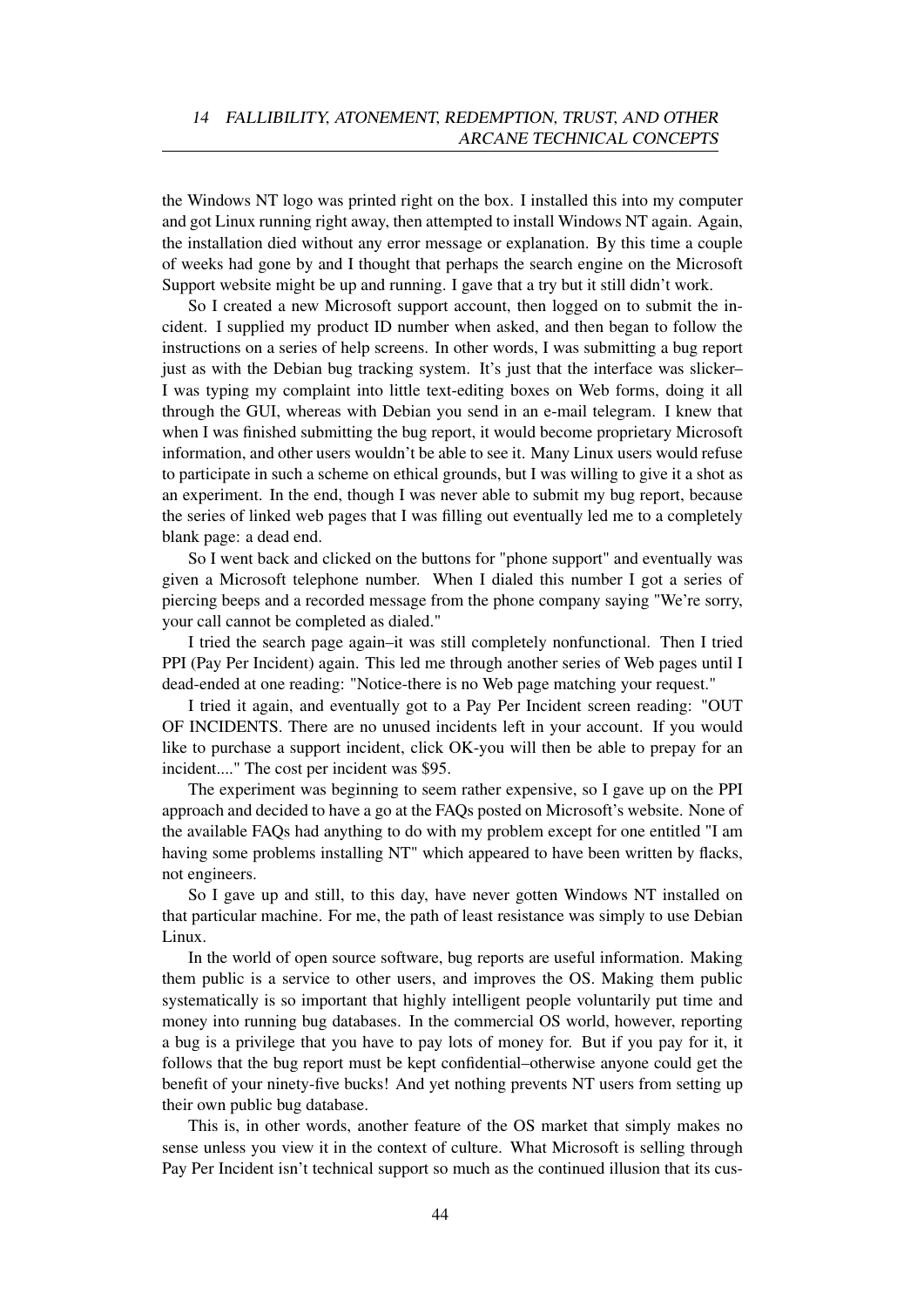tomers are engaging in some kind of rational business transaction. It is a sort of routine maintenance fee for the upkeep of the fantasy. If people really wanted a solid OS they would use Linux, and if they really wanted tech support they would find a way to get it; Microsoft's customers want something else.

As of this writing (Jan. 1999), something like 32,000 bugs have been reported to the Debian Linux bug database. Almost all of them have been fixed a long time ago. There are twelve "critical" bugs still outstanding, of which the oldest was posted 79 days ago. There are 20 outstanding "grave" bugs of which the oldest is 1166 days old. There are 48 "important" bugs and hundreds of "normal" and less important ones.

Likewise, BeOS (which I'll get to in a minute) has its own bug database (http://www.be.com/developers/bugs/i with its own classification system, including such categories as "Not a Bug," "Acknowledged Feature," and "Will Not Fix." Some of the "bugs" here are nothing more than Be hackers blowing off steam, and are classified as "Input Acknowledged." For example, I found one that was posted on December 30th, 1998. It's in the middle of a long list of bugs, wedged between one entitled "Mouse working in very strange fashion" and another called "Change of BView frame does not affect, if BView not attached to a BWindow."

This one is entitled

R4: BeOS missing megalomaniacal figurehead to harness and focus developer rage and it goes like this:

---------------------------- Be Status: Input Acknowledged BeOS Version: R3.2 Component: unknown Full Description: The BeOS needs a megalomaniacal egomaniac sitting on its throne to give it a human I believe this is a side-effect of developer comraderie under miserable conditions Following this same program, it will likely be necessary to move the BeOS headquar ----------------------------

Unfortunately, the Be bug reporting system strips off the names of the people who report the bugs (to protect them from retribution!?) and so I don't know who wrote this.

So it would appear that I'm in the middle of crowing about the technical and moral superiority of Debian Linux. But as almost always happens in the OS world, it's more complicated than that. I have Windows NT running on another machine, and the other day (Jan. 1999), when I had a problem with it, I decided to have another go at Microsoft Support. This time the search engine actually worked (though in order to reach it I had to identify myself as "advanced"). And instead of coughing up some useless FAQ, it located about two hundred documents (I was using very vague search criteria) that were obviously bug reports–though they were called something else. Microsoft, in other words, has got a system up and running that is functionally equivalent to Debian's bug database. It looks and feels different, of course, but it contains technical nitty-gritty and makes no bones about the existence of errors.

As I've explained, selling OSes for money is a basically untenable position, and the only way Apple and Microsoft can get away with it is by pursuing technological advancements as aggressively as they can, and by getting people to believe in, and to pay for, a particular image: in the case of Apple, that of the creative free thinker, and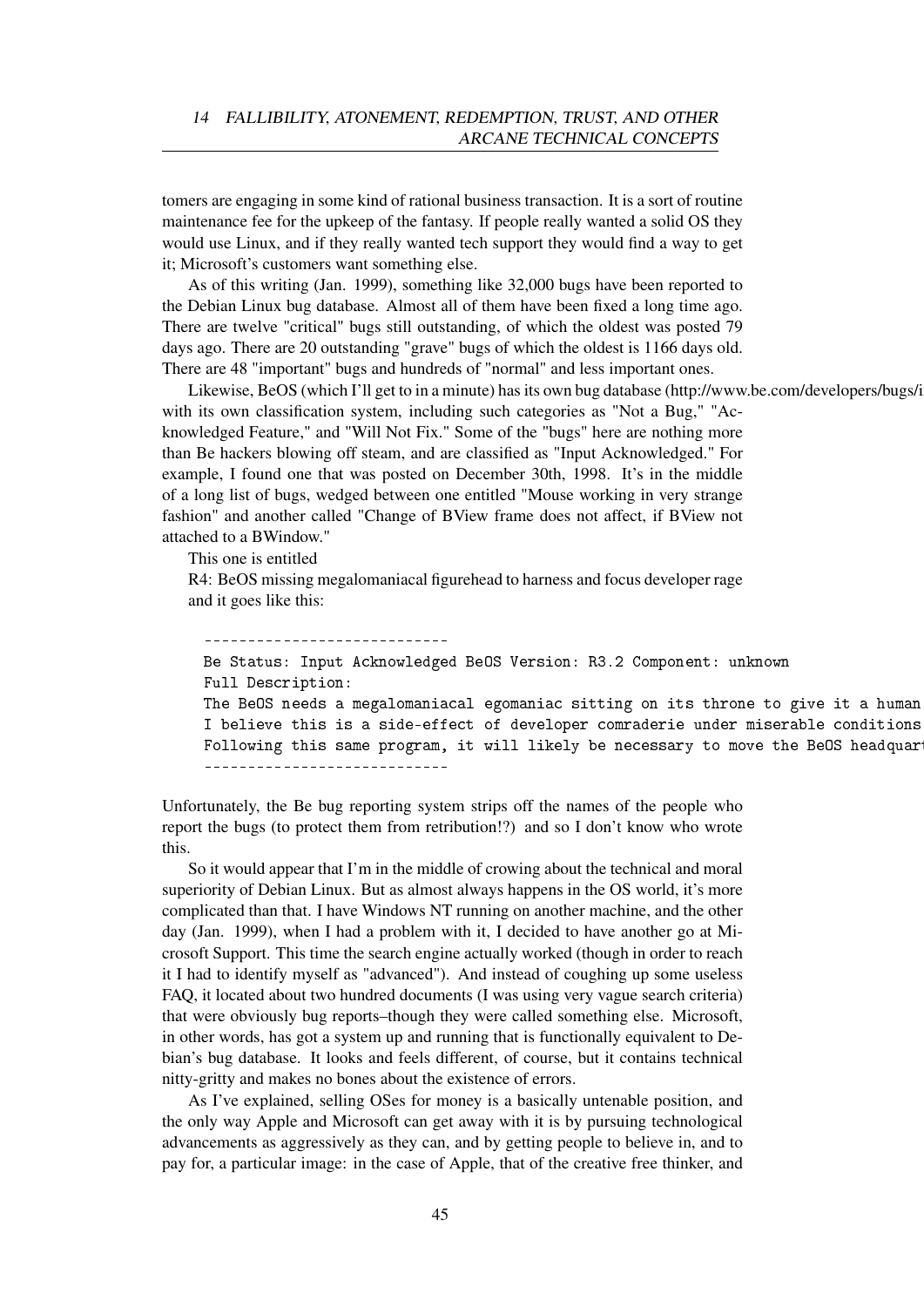in the case of Microsoft, that of the respectable techno-bourgeois. Just like Disney, they're making money from selling an interface, a magic mirror. It has to be polished and seamless or else the whole illusion is ruined and the business plan vanishes like a mirage.

Accordingly, it was the case until recently that the people who wrote manuals and created customer support websites for commercial OSes seemed to have been barred, by their employers' legal or PR departments, from admitting, even obliquely, that the software might contain bugs or that the interface might be suffering from the blinking twelve problem. They couldn't address users' actual difficulties. The manuals and websites were therefore useless, and caused even technically self-assured users to wonder whether they were going subtly insane.

When Apple engages in this sort of corporate behavior, one wants to believe that they are really trying their best. We all want to give Apple the benefit of the doubt, because mean old Bill Gates kicked the crap out of them, and because they have good PR. But when Microsoft does it, one almost cannot help becoming a paranoid conspiracist. Obviously they are hiding something from us! And yet they are so powerful! They are trying to drive us crazy!

This approach to dealing with one's customers was straight out of the Central European totalitarianism of the mid-Twentieth Century. The adjectives "Kafkaesque" and "Orwellian" come to mind. It couldn't last, any more than the Berlin Wall could, and so now Microsoft has a publicly available bug database. It's called something else, and it takes a while to find it, but it's there.

They have, in other words, adapted to the two-tiered Eloi/Morlock structure of technological society. If you're an Eloi you install Windows, follow the instructions, hope for the best, and dumbly suffer when it breaks. If you're a Morlock you go to the website, tell it that you are "advanced," find the bug database, and get the truth straight from some anonymous Microsoft engineer.

But once Microsoft has taken this step, it raises the question, once again, of whether there is any point to being in the OS business at all. Customers might be willing to pay \$95 to report a problem to Microsoft if, in return, they get some advice that no other user is getting. This has the useful side effect of keeping the users alienated from one another, which helps maintain the illusion that bugs are rare aberrations. But once the results of those bug reports become openly available on the Microsoft website, everything changes. No one is going to cough up \$95 to report a problem when chances are good that some other sucker will do it first, and that instructions on how to fix the bug will then show up, for free, on a public website. And as the size of the bug database grows, it eventually becomes an open admission, on Microsoft's part, that their OSes have just as many bugs as their competitors'. There is no shame in that; as I mentioned, Debian's bug database has logged 32,000 reports so far. But it puts Microsoft on an equal footing with the others and makes it a lot harder for their customers–who want to believe–to believe.

### 15 MEMENTO MORI

Once the Linux machine has finished spitting out its jargonic opening telegram, it prompts me to log in with a user name and a password. At this point the machine is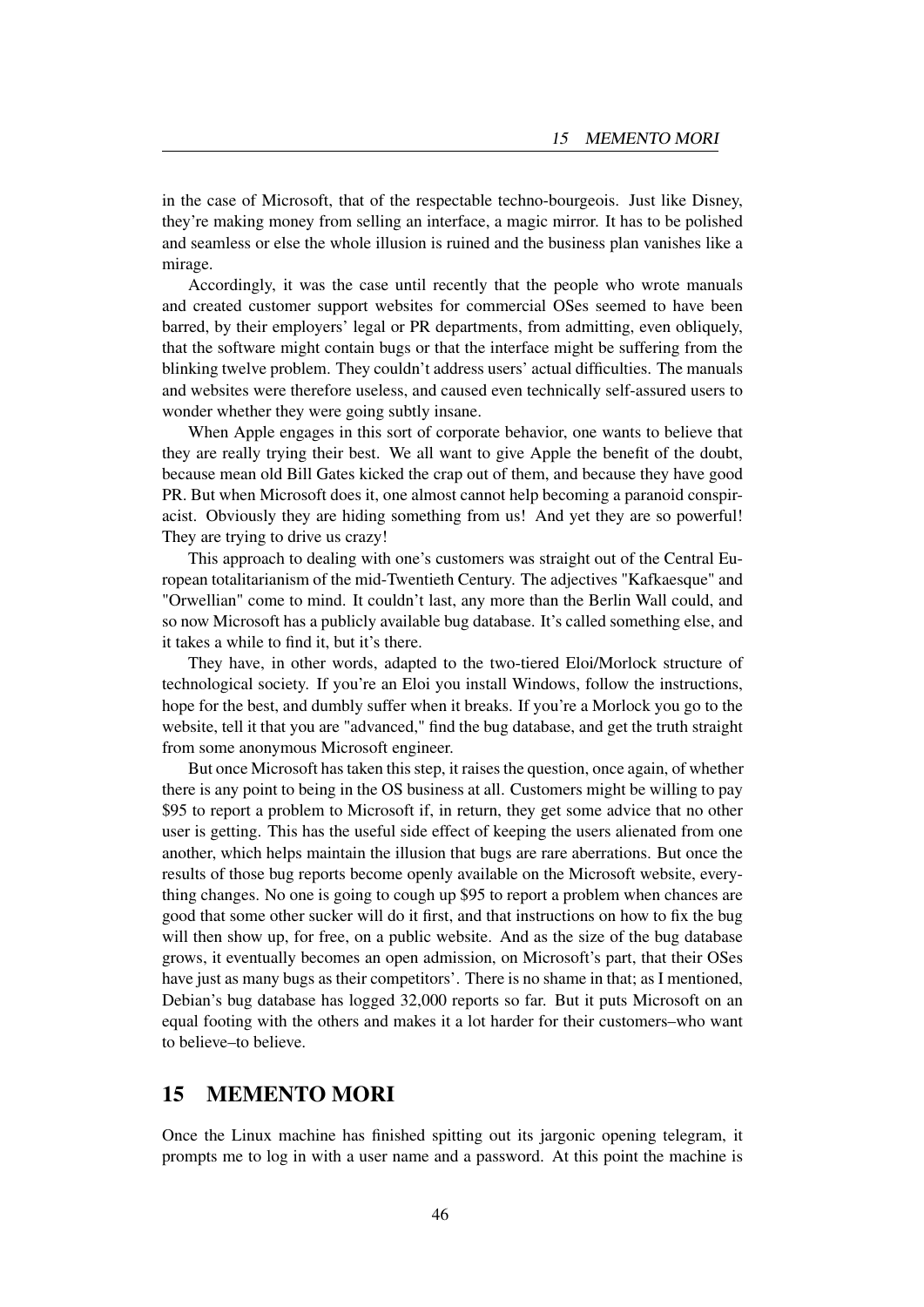still running the command line interface, with white letters on a black screen. There are no windows, menus, or buttons. It does not respond to the mouse; it doesn't even know that the mouse is there. It is still possible to run a lot of software at this point. Emacs, for example, exists in both a CLI and a GUI version (actually there are two GUI versions, reflecting some sort of doctrinal schism between Richard Stallman and some hackers who got fed up with him). The same is true of many other Unix programs. Many don't have a GUI at all, and many that do are capable of running from the command line.

Of course, since my computer only has one monitor screen, I can only see one command line, and so you might think that I could only interact with one program at a time. But if I hold down the Alt key and then hit the F2 function button at the top of my keyboard, I am presented with a fresh, blank, black screen with a login prompt at the top of it. I can log in here and start some other program, then hit Alt-F1 and go back to the first screen, which is still doing whatever it was when I left it. Or I can do Alt-F3 and log in to a third screen, or a fourth, or a fifth. On one of these screens I might be logged in as myself, on another as root (the system administrator), on yet another I might be logged on to some other computer over the Internet.

Each of these screens is called, in Unix-speak, a tty, which is an abbreviation for teletype. So when I use my Linux system in this way I am going right back to that small room at Ames High School where I first wrote code twenty-five years ago, except that a tty is quieter and faster than a teletype, and capable of running vastly superior software, such as emacs or the GNU development tools.

It is easy (easy by Unix, not Apple/Microsoft standards) to configure a Linux machine so that it will go directly into a GUI when you boot it up. This way, you never see a tty screen at all. I still have mine boot into the white-on-black teletype screen however, as a computational memento mori. It used to be fashionable for a writer to keep a human skull on his desk as a reminder that he was mortal, that all about him was vanity. The tty screen reminds me that the same thing is true of slick user interfaces.

The X Windows System, which is the GUI of Unix, has to be capable of running on hundreds of different video cards with different chipsets, amounts of onboard memory, and motherboard buses. Likewise, there are hundreds of different types of monitors on the new and used market, each with different specifications, and so there are probably upwards of a million different possible combinations of card and monitor. The only thing they all have in common is that they all work in VGA mode, which is the old command-line screen that you see for a few seconds when you launch Windows. So Linux always starts in VGA, with a teletype interface, because at first it has no idea what sort of hardware is attached to your computer. In order to get beyond the glass teletype and into the GUI, you have to tell Linux exactly what kinds of hardware you have. If you get it wrong, you'll get a blank screen at best, and at worst you might actually destroy your monitor by feeding it signals it can't handle.

When I started using Linux this had to be done by hand. I once spent the better part of a month trying to get an oddball monitor to work for me, and filled the better part of a composition book with increasingly desperate scrawled notes. Nowadays, most Linux distributions ship with a program that automatically scans the video card and self-configures the system, so getting X Windows up and running is nearly as easy as installing an Apple/Microsoft GUI. The crucial information goes into a file (an ASCII text file, naturally) called XF86Config, which is worth looking at even if your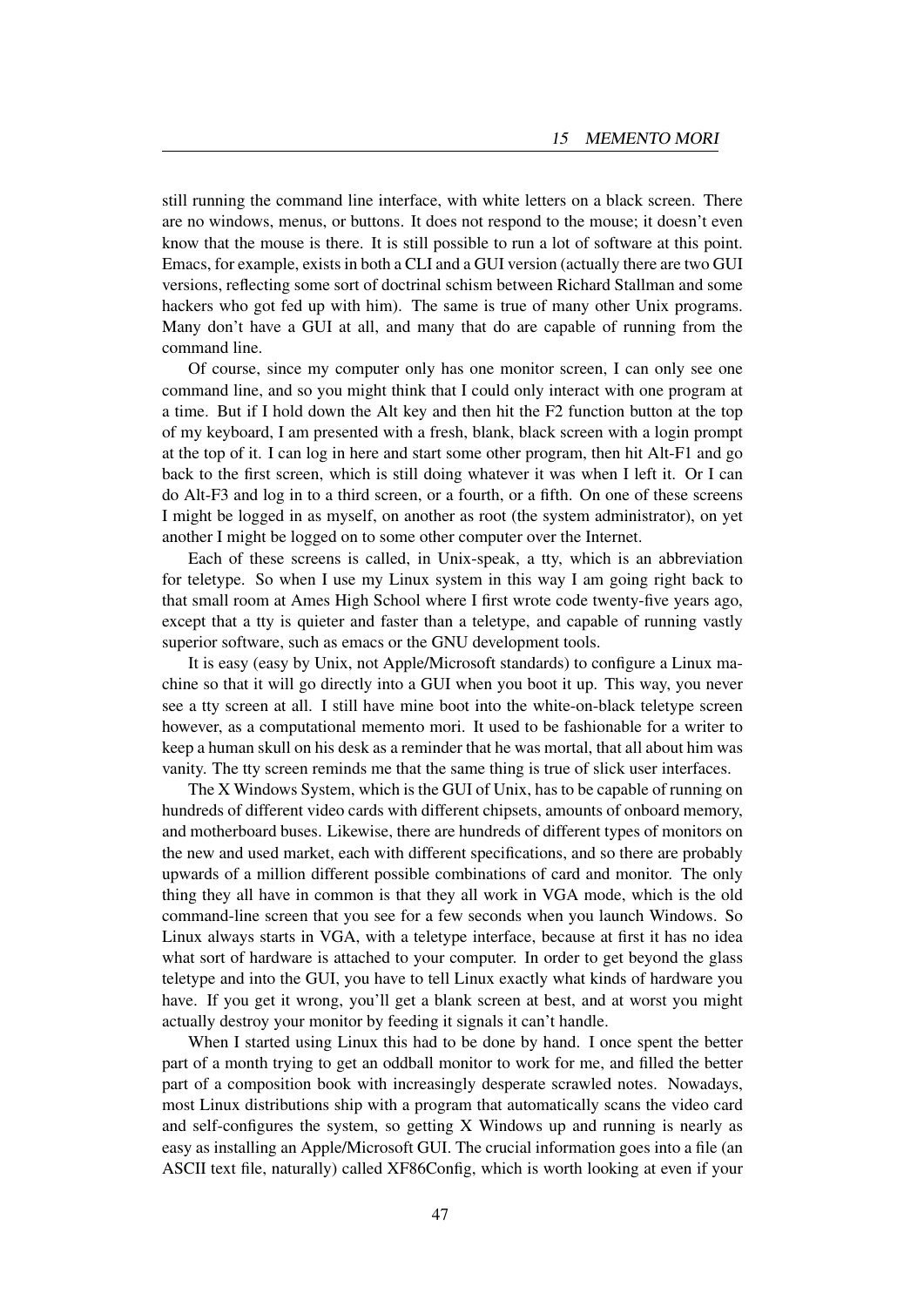distribution creates it for you automatically. For most people it looks like meaningless cryptic incantations, which is the whole point of looking at it. An Apple/Microsoft system needs to have the same information in order to launch its GUI, but it's apt to be deeply hidden somewhere, and it's probably in a file that can't even be opened and read by a text editor. All of the important files that make Linux systems work are right out in the open. They are always ASCII text files, so you don't need special tools to read them. You can look at them any time you want, which is good, and you can mess them up and render your system totally dysfunctional, which is not so good.

At any rate, assuming that my XF86Config file is just so, I enter the command "startx" to launch the X Windows System. The screen blanks out for a minute, the monitor makes strange twitching noises, then reconstitutes itself as a blank gray desktop with a mouse cursor in the middle. At the same time it is launching a window manager. X Windows is pretty low-level software; it provides the infrastructure for a GUI, and it's a heavy industrial infrastructure. But it doesn't do windows. That's handled by another category of application that sits atop X Windows, called a window manager. Several of these are available, all free of course. The classic is twm (Tom's Window Manager) but there is a smaller and supposedly more efficient variant of it called fvwm, which is what I use. I have my eye on a completely different window manager called Enlightenment, which may be the hippest single technology product I have ever seen, in that (a) it is for Linux, (b) it is freeware, (c) it is being developed by a very small number of obsessed hackers, and (d) it looks amazingly cool; it is the sort of window manager that might show up in the backdrop of an Aliens movie.

Anyway, the window manager acts as an intermediary between X Windows and whatever software you want to use. It draws the window frames, menus, and so on, while the applications themselves draw the actual content in the windows. The applications might be of any sort: text editors, Web browsers, graphics packages, or utility programs, such as a clock or calculator. In other words, from this point on, you feel as if you have been shunted into a parallel universe that is quite similar to the familiar Apple or Microsoft one, but slightly and pervasively different. The premier graphics program under Apple/Microsoft is Adobe Photoshop, but under Linux it's something called The GIMP. Instead of the Microsoft Office Suite, you can buy something called ApplixWare. Many commercial software packages, such as Mathematica, Netscape Communicator, and Adobe Acrobat, are available in Linux versions, and depending on how you set up your window manager you can make them look and behave just as they would under MacOS or Windows.

But there is one type of window you'll see on Linux GUI that is rare or nonexistent under other OSes. These windows are called "xterm" and contain nothing but lines of text–this time, black text on a white background, though you can make them be different colors if you choose. Each xterm window is a separate command line interface–a tty in a window. So even when you are in full GUI mode, you can still talk to your Linux machine through a command-line interface.

There are many good pieces of Unix software that do not have GUIs at all. This might be because they were developed before X Windows was available, or because the people who wrote them did not want to suffer through all the hassle of creating a GUI, or because they simply do not need one. In any event, those programs can be invoked by typing their names into the command line of an xterm window. The whoami command, mentioned earlier, is a good example. There is another called wc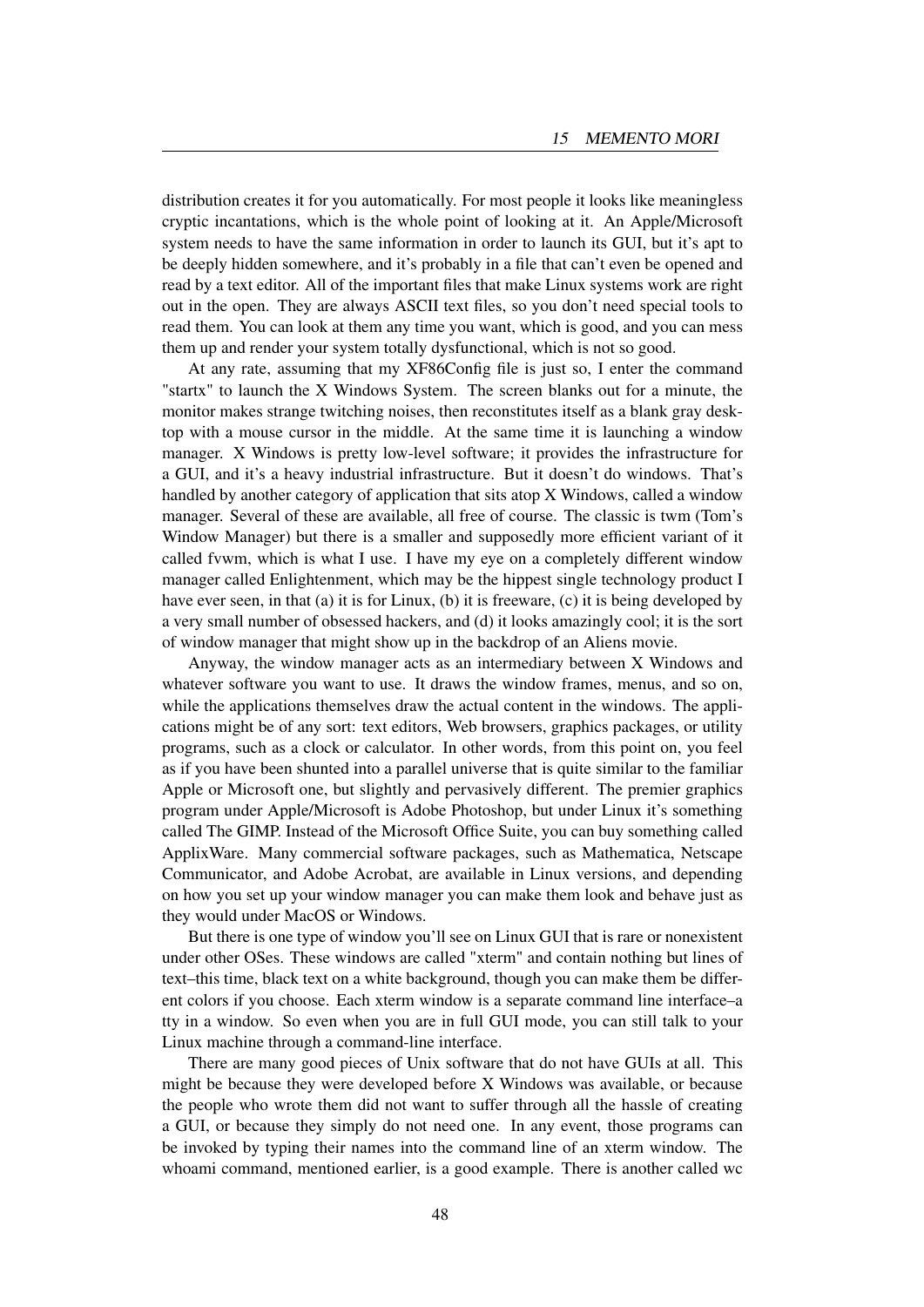("word count") which simply returns the number of lines, words, and characters in a text file.

The ability to run these little utility programs on the command line is a great virtue of Unix, and one that is unlikely to be duplicated by pure GUI operating systems. The wc command, for example, is the sort of thing that is easy to write with a command line interface. It probably does not consist of more than a few lines of code, and a clever programmer could probably write it in a single line. In compiled form it takes up just a few bytes of disk space. But the code required to give the same program a graphical user interface would probably run into hundreds or even thousands of lines, depending on how fancy the programmer wanted to make it. Compiled into a runnable piece of software, it would have a large overhead of GUI code. It would be slow to launch and it would use up a lot of memory. This would simply not be worth the effort, and so "wc" would never be written as an independent program at all. Instead users would have to wait for a word count feature to appear in a commercial software package.

GUIs tend to impose a large overhead on every single piece of software, even the smallest, and this overhead completely changes the programming environment. Small utility programs are no longer worth writing. Their functions, instead, tend to get swallowed up into omnibus software packages. As GUIs get more complex, and impose more and more overhead, this tendency becomes more pervasive, and the software packages grow ever more colossal; after a point they begin to merge with each other, as Microsoft Word and Excel and PowerPoint have merged into Microsoft Office: a stupendous software Wal-Mart sitting on the edge of a town filled with tiny shops that are all boarded up.

It is an unfair analogy, because when a tiny shop gets boarded up it means that some small shopkeeper has lost his business. Of course nothing of the kind happens when "wc" becomes subsumed into one of Microsoft Word's countless menu items. The only real drawback is a loss of flexibility for the user, but it is a loss that most customers obviously do not notice or care about. The most serious drawback to the Wal-Mart approach is that most users only want or need a tiny fraction of what is contained in these giant software packages. The remainder is clutter, dead weight. And yet the user in the next cubicle over will have completely different opinions as to what is useful and what isn't.

The other important thing to mention, here, is that Microsoft has included a genuinely cool feature in the Office package: a Basic programming package. Basic is the first computer language that I learned, back when I was using the paper tape and the teletype. By using the version of Basic that comes with Office you can write your own little utility programs that know how to interact with all of the little doohickeys, gewgaws, bells, and whistles in Office. Basic is easier to use than the languages typically employed in Unix command-line programming, and Office has reached many, many more people than the GNU tools. And so it is quite possible that this feature of Office will, in the end, spawn more hacking than GNU.

But now I'm talking about application software, not operating systems. And as I've said, Microsoft's application software tends to be very good stuff. I don't use it very much, because I am nowhere near their target market. If Microsoft ever makes a software package that I use and like, then it really will be time to dump their stock, because I am a market segment of one.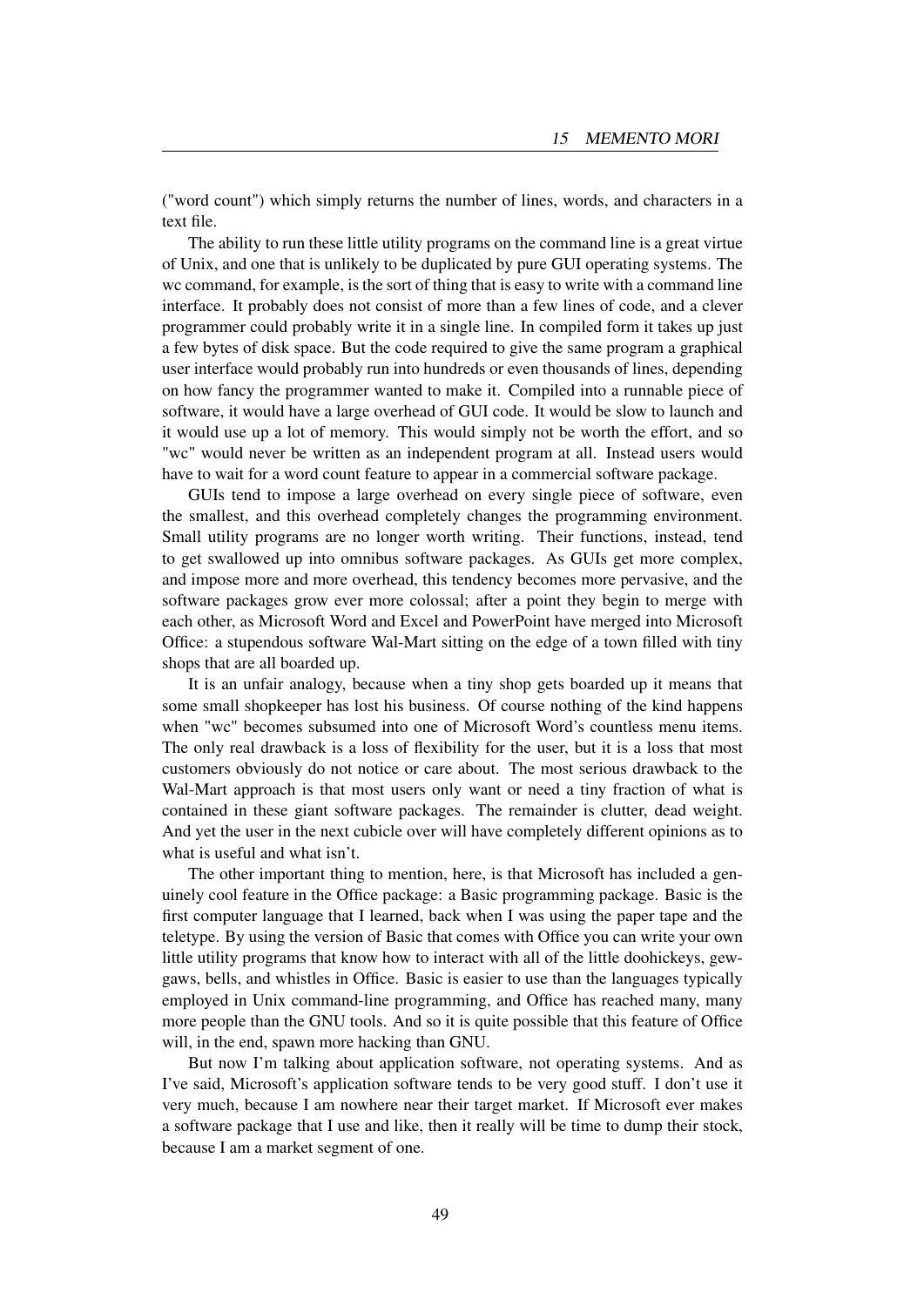## 16 GEEK FATIGUE

Over the years that I've been working with Linux I have filled three and a half notebooks logging my experiences. I only begin writing things down when I'm doing something complicated, like setting up X Windows or fooling around with my Internet connection, and so these notebooks contain only the record of my struggles and frustrations. When things are going well for me, I'll work along happily for many months without jotting down a single note. So these notebooks make for pretty bleak reading. Changing anything under Linux is a matter of opening up various of those little ASCII text files and changing a word here and a character there, in ways that are extremely significant to how the system operates.

Many of the files that control how Linux operates are nothing more than command lines that became so long and complicated that not even Linux hackers could type them correctly. When working with something as powerful as Linux, you can easily devote a full half-hour to engineering a single command line. For example, the "find" command, which searches your file system for files that match certain criteria, is fantastically powerful and general. Its "man" is eleven pages long, and these are pithy pages; you could easily expand them into a whole book. And if that is not complicated enough in and of itself, you can always pipe the output of one Unix command to the input of another, equally complicated one. The "pon" command, which is used to fire up a PPP connection to the Internet, requires so much detailed information that it is basically impossible to launch it entirely from the command line. Instead you abstract big chunks of its input into three or four different files. You need a dialing script, which is effectively a little program telling it how to dial the phone and respond to various events; an options file, which lists up to about sixty different options on how the PPP connection is to be set up; and a secrets file, giving information about your password.

Presumably there are godlike Unix hackers somewhere in the world who don't need to use these little scripts and options files as crutches, and who can simply pound out fantastically complex command lines without making typographical errors and without having to spend hours flipping through documentation. But I'm not one of them. Like almost all Linux users, I depend on having all of those details hidden away in thousands of little ASCII text files, which are in turn wedged into the recesses of the Unix filesystem. When I want to change something about the way my system works, I edit those files. I know that if I don't keep track of every little change I've made, I won't be able to get your system back in working order after I've gotten it all messed up. Keeping hand-written logs is tedious, not to mention kind of anachronistic. But it's necessary.

I probably could have saved myself a lot of headaches by doing business with a company called Cygnus Support, which exists to provide assistance to users of free software. But I didn't, because I wanted to see if I could do it myself. The answer turned out to be yes, but just barely. And there are many tweaks and optimizations that I could probably make in my system that I have never gotten around to attempting, partly because I get tired of being a Morlock some days, and partly because I am afraid of fouling up a system that generally works well.

Though Linux works for me and many other users, its sheer power and generality is its Achilles' heel. If you know what you are doing, you can buy a cheap PC from any computer store, throw away the Windows discs that come with it, turn it into a Linux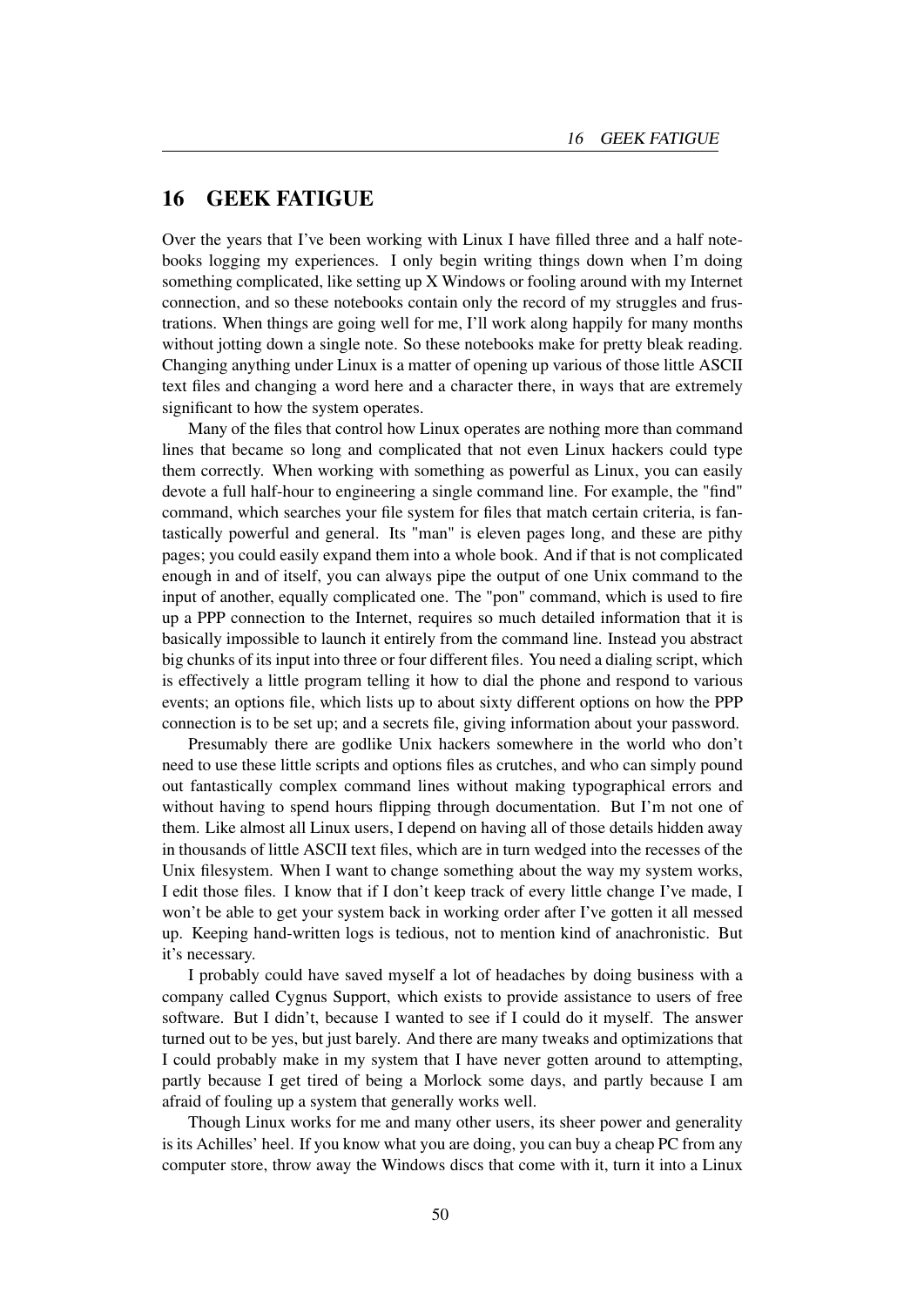system of mind-boggling complexity and power. You can hook it up to twelve other Linux boxes and make it into part of a parallel computer. You can configure it so that a hundred different people can be logged onto it at once over the Internet, via as many modem lines, Ethernet cards, TCP/IP sockets, and packet radio links. You can hang half a dozen different monitors off of it and play DOOM with someone in Australia while tracking communications satellites in orbit and controlling your house's lights and thermostats and streaming live video from your web-cam and surfing the Net and designing circuit boards on the other screens. But the sheer power and complexity of the system–the qualities that make it so vastly technically superior to other OSes– sometimes make it seem too formidable for routine day-to-day use.

Sometimes, in other words, I just want to go to Disneyland.

The ideal OS for me would be one that had a well-designed GUI that was easy to set up and use, but that included terminal windows where I could revert to the command line interface, and run GNU software, when it made sense. A few years ago, Be Inc. invented exactly that OS. It is called the BeOS.

### 17 ETRE

Many people in the computer business have had a difficult time grappling with Be, Incorporated, for the simple reason that nothing about it seems to make any sense whatsoever. It was launched in late 1990, which makes it roughly contemporary with Linux. From the beginning it has been devoted to creating a new operating system that is, by design, incompatible with all the others (though, as we shall see, it is compatible with Unix in some very important ways). If a definition of "celebrity" is someone who is famous for being famous, then Be is an anti-celebrity. It is famous for not being famous; it is famous for being doomed. But it has been doomed for an awfully long time.

Be's mission might make more sense to hackers than to other people. In order to explain why I need to explain the concept of cruft, which, to people who write code, is nearly as abhorrent as unnecessary repetition.

If you've been to San Francisco you may have seen older buildings that have undergone "seismic upgrades," which frequently means that grotesque superstructures of modern steelwork are erected around buildings made in, say, a Classical style. When new threats arrive–if we have an Ice Age, for example–additional layers of even more high-tech stuff may be constructed, in turn, around these, until the original building is like a holy relic in a cathedral–a shard of yellowed bone enshrined in half a ton of fancy protective junk.

Analogous measures can be taken to keep creaky old operating systems working. It happens all the time. Ditching an worn-out old OS ought to be simplified by the fact that, unlike old buildings, OSes have no aesthetic or cultural merit that makes them intrinsically worth saving. But it doesn't work that way in practice. If you work with a computer, you have probably customized your "desktop," the environment in which you sit down to work every day, and spent a lot of money on software that works in that environment, and devoted much time to familiarizing yourself with how it all works. This takes a lot of time, and time is money. As already mentioned, the desire to have one's interactions with complex technologies simplified through the interface,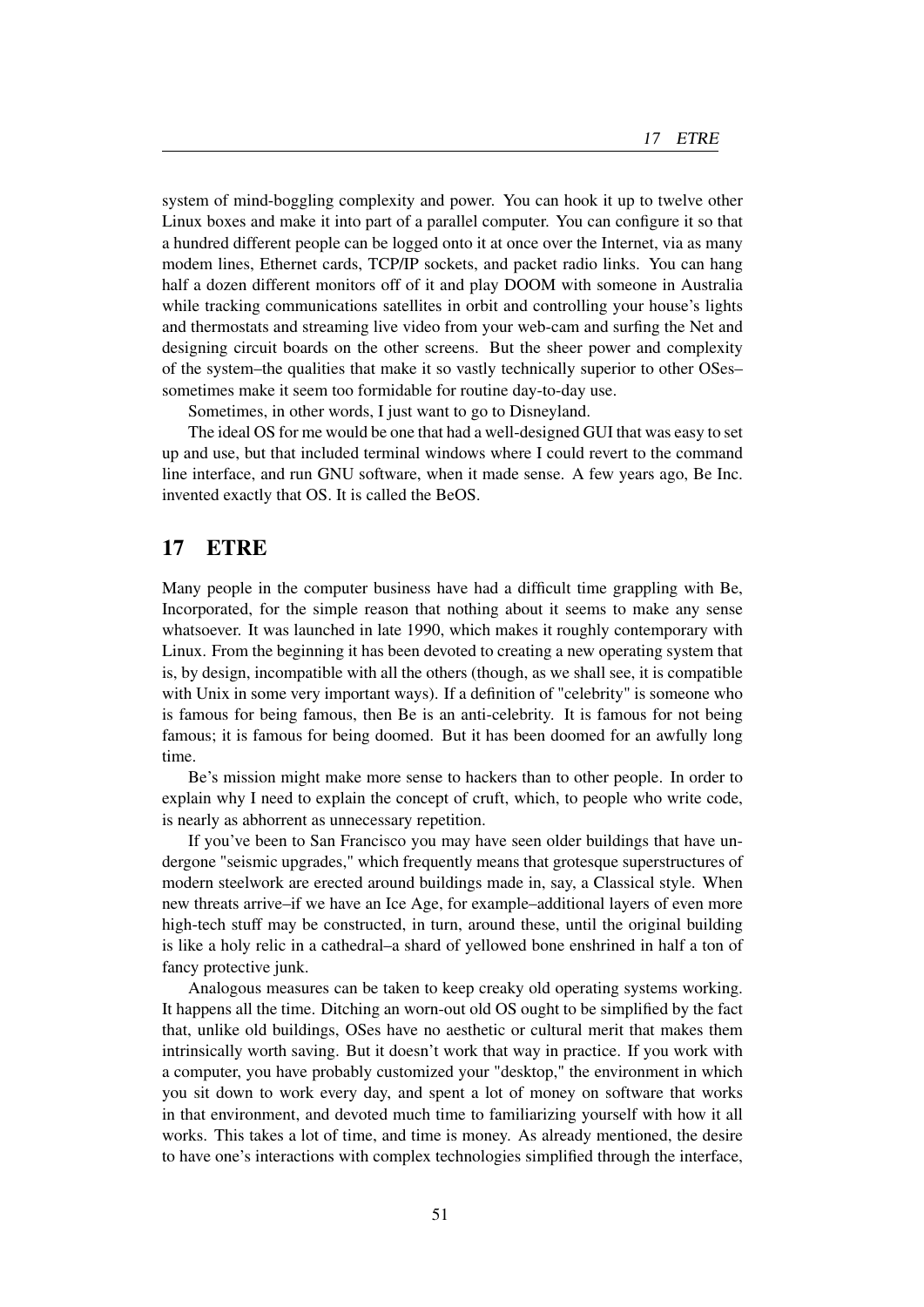and to surround yourself with virtual tchotchkes and lawn ornaments, is natural and pervasive–presumably a reaction against the complexity and formidable abstraction of the computer world. Computers give us more choices than we really want. We prefer to make those choices once, or accept the defaults handed to us by software companies, and let sleeping dogs lie. But when an OS gets changed, all the dogs jump up and start barking.

The average computer user is a technological antiquarian who doesn't really like things to change. He or she is like an urban professional who has just bought a charming fixer-upper and is now moving the furniture and knicknacks around, and reorganizing the kitchen cupboards, so that everything's just right. If it is necessary for a bunch of engineers to scurry around in the basement shoring up the foundation so that it can support the new cast-iron claw-foot bathtub, and snaking new wires and pipes through the walls to supply modern appliances, why, so be it–engineers are cheap, at least when millions of OS users split the cost of their services.

Likewise, computer users want to have the latest Pentium in their machines, and to be able to surf the web, without messing up all the stuff that makes them feel as if they know what the hell is going on. Sometimes this is actually possible. Adding more RAM to your system is a good example of an upgrade that is not likely to screw anything up.

Alas, very few upgrades are this clean and simple. Lawrence Lessig, the whilom Special Master in the Justice Department's antitrust suit against Microsoft, complained that he had installed Internet Explorer on his computer, and in so doing, lost all of his bookmarks–his personal list of signposts that he used to navigate through the maze of the Internet. It was as if he'd bought a new set of tires for his car, and then, when pulling away from the garage, discovered that, owing to some inscrutable side-effect, every signpost and road map in the world had been destroyed. If he's like most of us, he had put a lot of work into compiling that list of bookmarks. This is only a small taste of the sort of trouble that upgrades can cause. Crappy old OSes have value in the basically negative sense that changing to new ones makes us wish we'd never been born.

All of the fixing and patching that engineers must do in order to give us the benefits of new technology without forcing us to think about it, or to change our ways, produces a lot of code that, over time, turns into a giant clot of bubble gum, spackle, baling wire and duct tape surrounding every operating system. In the jargon of hackers, it is called "cruft." An operating system that has many, many layers of it is described as "crufty." Hackers hate to do things twice, but when they see something crufty, their first impulse is to rip it out, throw it away, and start anew.

If Mark Twain were brought back to San Francisco today and dropped into one of these old seismically upgraded buildings, it would look just the same to him, with all the doors and windows in the same places–but if he stepped outside, he wouldn't recognize it. And–if he'd been brought back with his wits intact–he might question whether the building had been worth going to so much trouble to save. At some point, one must ask the question: is this really worth it, or should we maybe just tear it down and put up a good one? Should we throw another human wave of structural engineers at stabilizing the Leaning Tower of Pisa, or should we just let the damn thing fall over and build a tower that doesn't suck?

Like an upgrade to an old building, cruft always seems like a good idea when the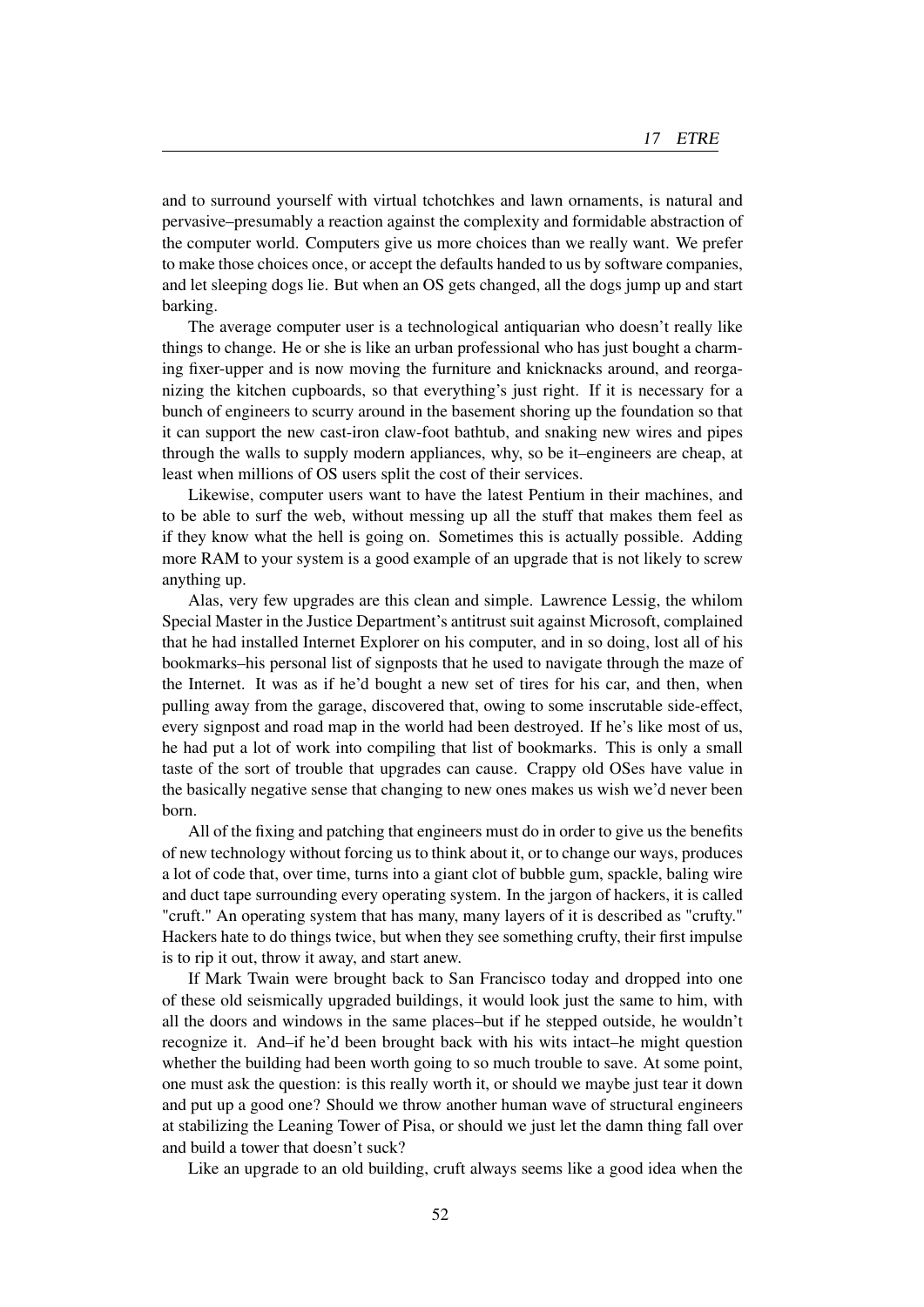first layers of it go on–just routine maintenance, sound prudent management. This is especially true if (as it were) you never look into the cellar, or behind the drywall. But if you are a hacker who spends all his time looking at it from that point of view, cruft is fundamentally disgusting, and you can't avoid wanting to go after it with a crowbar. Or, better yet, simply walk out of the building–let the Leaning Tower of Pisa fall over–and go make a new one THAT DOESN'T LEAN.

For a long time it was obvious to Apple, Microsoft, and their customers that the first generation of GUI operating systems was doomed, and that they would eventually need to be ditched and replaced with completely fresh ones. During the late Eighties and early Nineties, Apple launched a few abortive efforts to make fundamentally new post-Mac OSes such as Pink and Taligent. When those efforts failed they launched a new project called Copland which also failed. In 1997 they flirted with the idea of acquiring Be, but instead they acquired Next, which has an OS called NextStep that is, in effect, a variant of Unix. As these efforts went on, and on, and on, and failed and failed and failed, Apple's engineers, who were among the best in the business, kept layering on the cruft. They were gamely trying to turn the little toaster into a multitasking, Internet-savvy machine, and did an amazingly good job of it for a while–sort of like a movie hero running across a jungle river by hopping across crocodiles' backs. But in the real world you eventually run out of crocodiles, or step on a really smart one.

Speaking of which, Microsoft tackled the same problem in a considerably more orderly way by creating a new OS called Windows NT, which is explicitly intended to be a direct competitor of Unix. NT stands for "New Technology" which might be read as an explicit rejection of cruft. And indeed, NT is reputed to be a lot less crufty than what MacOS eventually turned into; at one point the documentation needed to write code on the Mac filled something like 24 binders. Windows 95 was, and Windows 98 is, crufty because they have to be backward-compatible with older Microsoft OSes. Linux deals with the cruft problem in the same way that Eskimos supposedly dealt with senior citizens: if you insist on using old versions of Linux software, you will sooner or later find yourself drifting through the Bering Straits on a dwindling ice floe. They can get away with this because most of the software is free, so it costs nothing to download up-to-date versions, and because most Linux users are Morlocks.

The great idea behind BeOS was to start from a clean sheet of paper and design an OS the right way. And that is exactly what they did. This was obviously a good idea from an aesthetic standpoint, but does not a sound business plan make. Some people I know in the GNU/Linux world are annoyed with Be for going off on this quixotic adventure when their formidable skills could have been put to work helping to promulgate Linux.

Indeed, none of it makes sense until you remember that the founder of the company, Jean-Louis Gassee, is from France–a country that for many years maintained its own separate and independent version of the English monarchy at a court in St. Germaines, complete with courtiers, coronation ceremonies, a state religion and a foreign policy. Now, the same annoying yet admirable stiff-neckedness that gave us the Jacobites, the force de frappe, Airbus, and ARRET signs in Quebec, has brought us a really cool operating system. I fart in your general direction, Anglo-Saxon pig-dogs!

To create an entirely new OS from scratch, just because none of the existing ones was exactly right, struck me as an act of such colossal nerve that I felt compelled to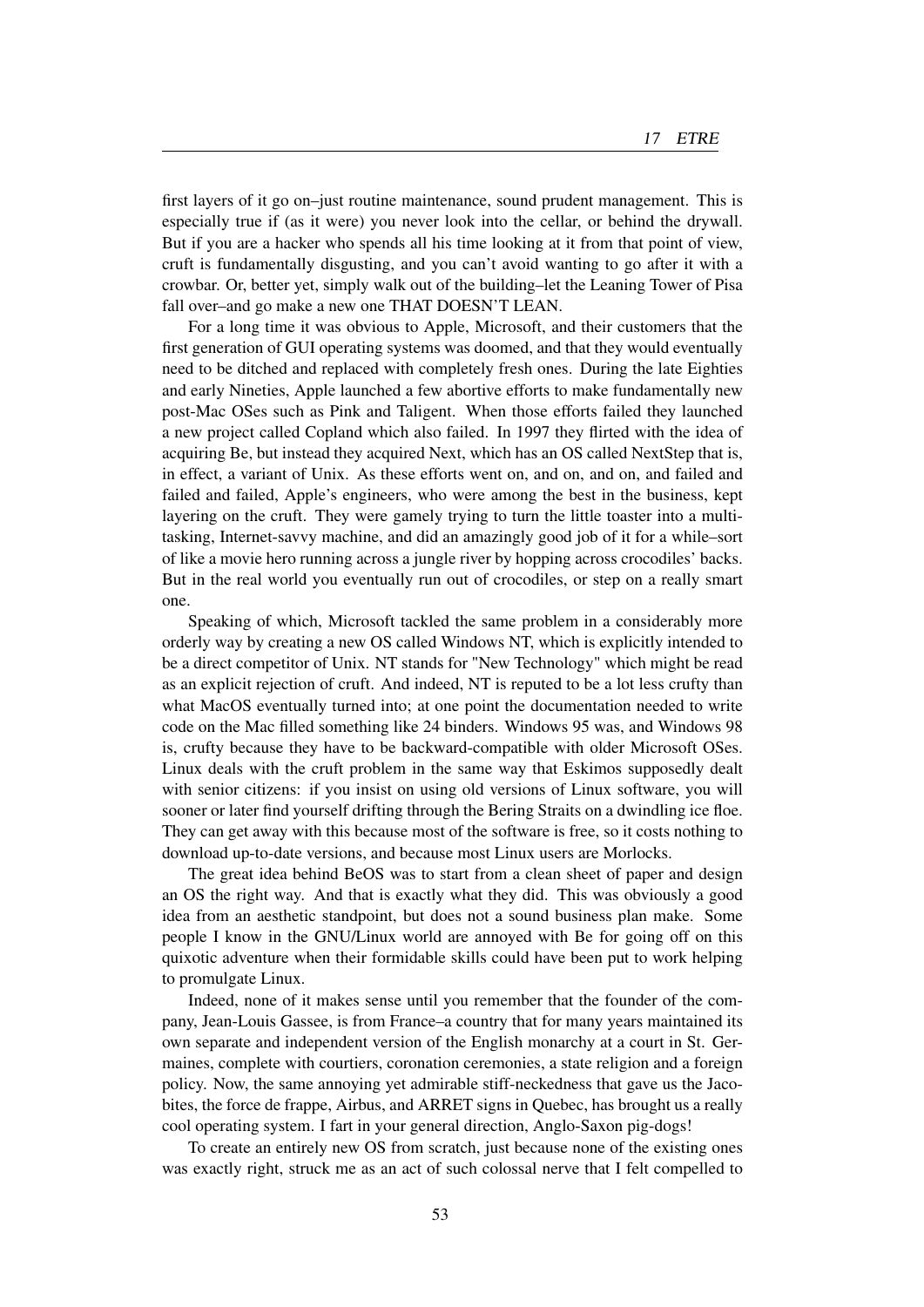support it. I bought a BeBox as soon as I could. The BeBox was a dual-processor machine, powered by Motorola chips, made specifically to run the BeOS; it could not run any other operating system. That's why I bought it. I felt it was a way to burn my bridges. Its most distinctive feature is two columns of LEDs on the front panel that zip up and down like tachometers to convey a sense of how hard each processor is working. I thought it looked cool, and besides, I reckoned that when the company went out of business in a few months, my BeBox would be a valuable collector's item.

Now it is about two years later and I am typing this on my BeBox. The LEDs (*Das Blinkenlights*, as they are called in the Be community) flash merrily next to my right elbow as I hit the keys. Be, Inc. is still in business, though they stopped making Be-Boxes almost immediately after I bought mine. They made the sad, but probably quite wise decision that hardware was a sucker's game, and ported the BeOS to Macintoshes and Mac clones. Since these used the same sort of Motorola chips that powered the BeBox, this wasn't especially hard.

Very soon afterwards, Apple strangled the Mac-clone makers and restored its hardware monopoly. So, for a while, the only new machines that could run BeOS were made by Apple.

By this point Be, like Spiderman with his Spider-sense, had developed a keen sense of when they were about to get crushed like a bug. Even if they hadn't, the notion of being dependent on Apple–so frail and yet so vicious–for their continued existence should have put a fright into anyone. Now engaged in their own crocodile-hopping adventure, they ported the BeOS to Intel chips–the same chips used in Windows machines. And not a moment too soon, for when Apple came out with its new top-of-theline hardware, based on the Motorola G3 chip, they withheld the technical data that Be's engineers would need to make the BeOS run on those machines. This would have killed Be, just like a slug between the eyes, if they hadn't made the jump to Intel.

So now BeOS runs on an assortment of hardware that is almost incredibly motley: BeBoxes, aging Macs and Mac orphan-clones, and Intel machines that are intended to be used for Windows. Of course the latter type are ubiquitous and shockingly cheap nowadays, so it would appear that Be's hardware troubles are finally over. Some German hackers have even come up with a Das Blinkenlights replacement: it's a circuit board kit that you can plug into PC-compatible machines running BeOS. It gives you the zooming LED tachometers that were such a popular feature of the BeBox.

My BeBox is already showing its age, as all computers do after a couple of years, and sooner or later I'll probably have to replace it with an Intel machine. Even after that, though, I will still be able to use it. Because, inevitably, someone has now ported Linux to the BeBox.

At any rate, BeOS has an extremely well-thought-out GUI built on a technological framework that is solid. It is based from the ground up on modern object-oriented software principles. BeOS software consists of quasi-independent software entities called objects, which communicate by sending messages to each other. The OS itself is made up of such objects, and serves as a kind of post office or Internet that routes messages to and fro, from object to object. The OS is multi-threaded, which means that like all other modern OSes it can walk and chew gum at the same time; but it gives programmers a lot of power over spawning and terminating threads, or independent sub-processes. It is also a multi-processing OS, which means that it is inherently good at running on computers that have more than one CPU (Linux and Windows NT can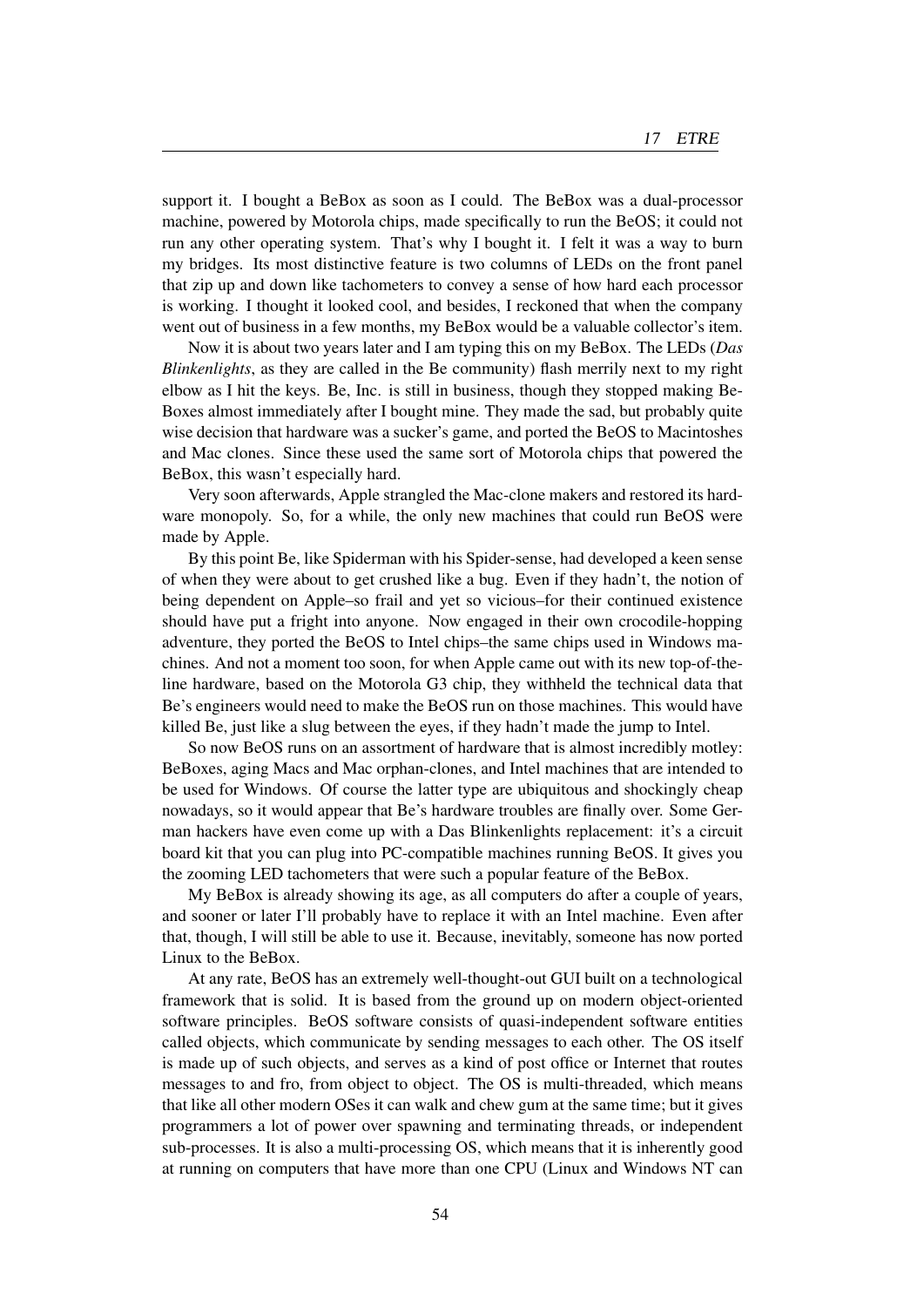also do this proficiently).

For this user, a big selling point of BeOS is the built-in Terminal application, which enables you to open up windows that are equivalent to the xterm windows in Linux. In other words, the command line interface is available if you want it. And because BeOS hews to a certain standard called POSIX, it is capable of running most of the GNU software. That is to say that the vast array of command-line software developed by the GNU crowd will work in BeOS terminal windows without complaint. This includes the GNU development tools-the compiler and linker. And it includes all of the handy little utility programs. I'm writing this using a modern sort of user-friendly text editor called Pe, written by a Dutchman named Maarten Hekkelman, but when I want to find out how long it is, I jump to a terminal window and run "wc."

As is suggested by the sample bug report I quoted earlier, people who work for Be, and developers who write code for BeOS, seem to be enjoying themselves more than their counterparts in other OSes. They also seem to be a more diverse lot in general. A couple of years ago I went to an auditorium at a local university to see some representatives of Be put on a dog-and-pony show. I went because I assumed that the place would be empty and echoing, and I felt that they deserved an audience of at least one. In fact, I ended up standing in an aisle, for hundreds of students had packed the place. It was like a rock concert. One of the two Be engineers on the stage was a black man, which unfortunately is a very odd thing in the high-tech world. The other made a ringing denunciation of cruft, and extolled BeOS for its cruft-free qualities, and actually came out and said that in ten or fifteen years, when BeOS had become all crufty like MacOS and Windows 95, it would be time to simply throw it away and create a new OS from scratch. I doubt that this is an official Be, Inc. policy, but it sure made a big impression on everyone in the room! During the late Eighties, the MacOS was, for a time, the OS of cool people-artists and creative-minded hackers-and BeOS seems to have the potential to attract the same crowd now. Be mailing lists are crowded with hackers with names like Vladimir and Olaf and Pierre, sending flames to each other in fractured techno-English.

The only real question about BeOS is whether or not it is doomed.

Of late, Be has responded to the tiresome accusation that they are doomed with the assertion that BeOS is "a media operating system" made for media content creators, and hence is not really in competition with Windows at all. This is a little bit disingenuous. To go back to the car dealership analogy, it is like the Batmobile dealer claiming that he is not really in competition with the others because his car can go three times as fast as theirs and is also capable of flying.

Be has an office in Paris, and, as mentioned, the conversation on Be mailing lists has a strongly European flavor. At the same time they have made strenuous efforts to find a niche in Japan, and Hitachi has recently begun bundling BeOS with their PCs. So if I had to make wild guess I'd say that they are playing Go while Microsoft is playing chess. They are staying clear, for now, of Microsoft's overwhelmingly strong position in North America. They are trying to get themselves established around the edges of the board, as it were, in Europe and Japan, where people may be more open to alternative OSes, or at least more hostile to Microsoft, than they are in the United States.

What holds Be back in this country is that the smart people are afraid to look like suckers. You run the risk of looking naive when you say "I've tried the BeOS and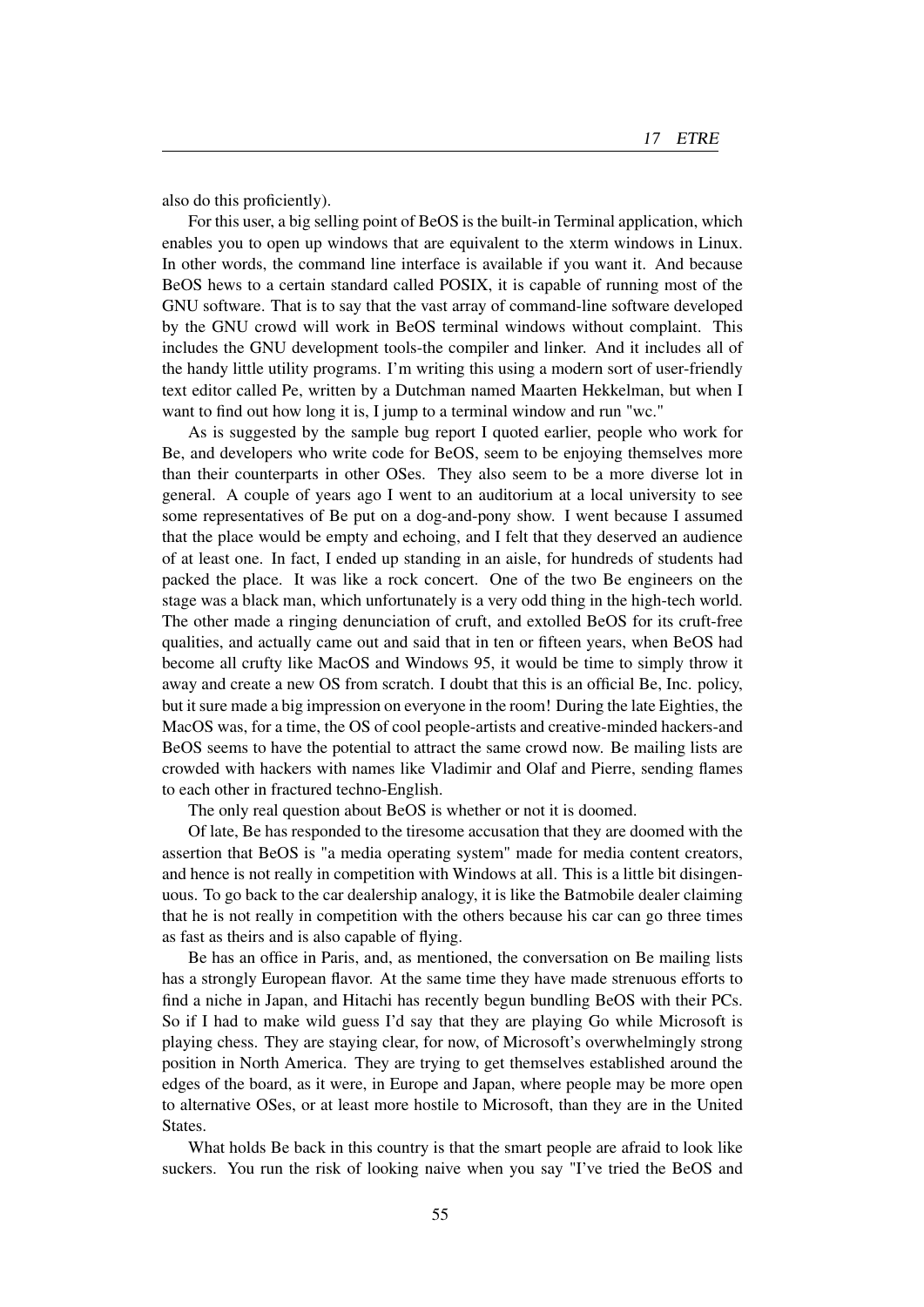here's what I think of it." It seems much more sophisticated to say "Be's chances of carving out a new niche in the highly competitive OS market are close to nil."

It is, in techno-speak, a problem of mindshare. And in the OS business, mindshare is more than just a PR issue; it has direct effects on the technology itself. All of the peripheral gizmos that can be hung off of a personal computer–the printers, scanners, PalmPilot interfaces, and Lego Mindstorms–require pieces of software called drivers. Likewise, video cards and (to a lesser extent) monitors need drivers. Even the different types of motherboards on the market relate to the OS in different ways, and separate code is required for each one. All of this hardware-specific code must not only written but also tested, debugged, upgraded, maintained, and supported. Because the hardware market has become so vast and complicated, what really determines an OS's fate is not how good the OS is technically, or how much it costs, but rather the availability of hardware-specific code. Linux hackers have to write that code themselves, and they have done an amazingly good job of keeping up to speed. Be, Inc. has to write all their own drivers, though as BeOS has begun gathering momentum, third-party developers have begun to contribute drivers, which are available on Be's web site.

But Microsoft owns the high ground at the moment, because it doesn't have to write its own drivers. Any hardware maker bringing a new video card or peripheral device to market today knows that it will be unsalable unless it comes with the hardware-specific code that will make it work under Windows, and so each hardware maker has accepted the burden of creating and maintaining its own library of drivers.

## 18 MINDSHARE

The U.S. Government's assertion that Microsoft has a monopoly in the OS market might be the most patently absurd claim ever advanced by the legal mind. Linux, a technically superior operating system, is being given away for free, and BeOS is available at a nominal price. This is simply a fact, which has to be accepted whether or not you like Microsoft.

Microsoft is really big and rich, and if some of the government's witnesses are to be believed, they are not nice guys. But the accusation of a monopoly simply does not make any sense.

What is really going on is that Microsoft has seized, for the time being, a certain type of high ground: they dominate in the competition for mindshare, and so any hardware or software maker who wants to be taken seriously feels compelled to make a product that is compatible with their operating systems. Since Windows-compatible drivers get written by the hardware makers, Microsoft doesn't have to write them; in effect, the hardware makers are adding new components to Windows, making it a more capable OS, without charging Microsoft for the service. It is a very good position to be in. The only way to fight such an opponent is to have an army of highly competetent coders who write equivalent drivers for free, which Linux does.

But possession of this psychological high ground is different from a monopoly in any normal sense of that word, because here the dominance has nothing to do with technical performance or price. The old robber-baron monopolies were monopolies because they physically controlled means of production and/or distribution. But in the software business, the means of production is hackers typing code, and the means of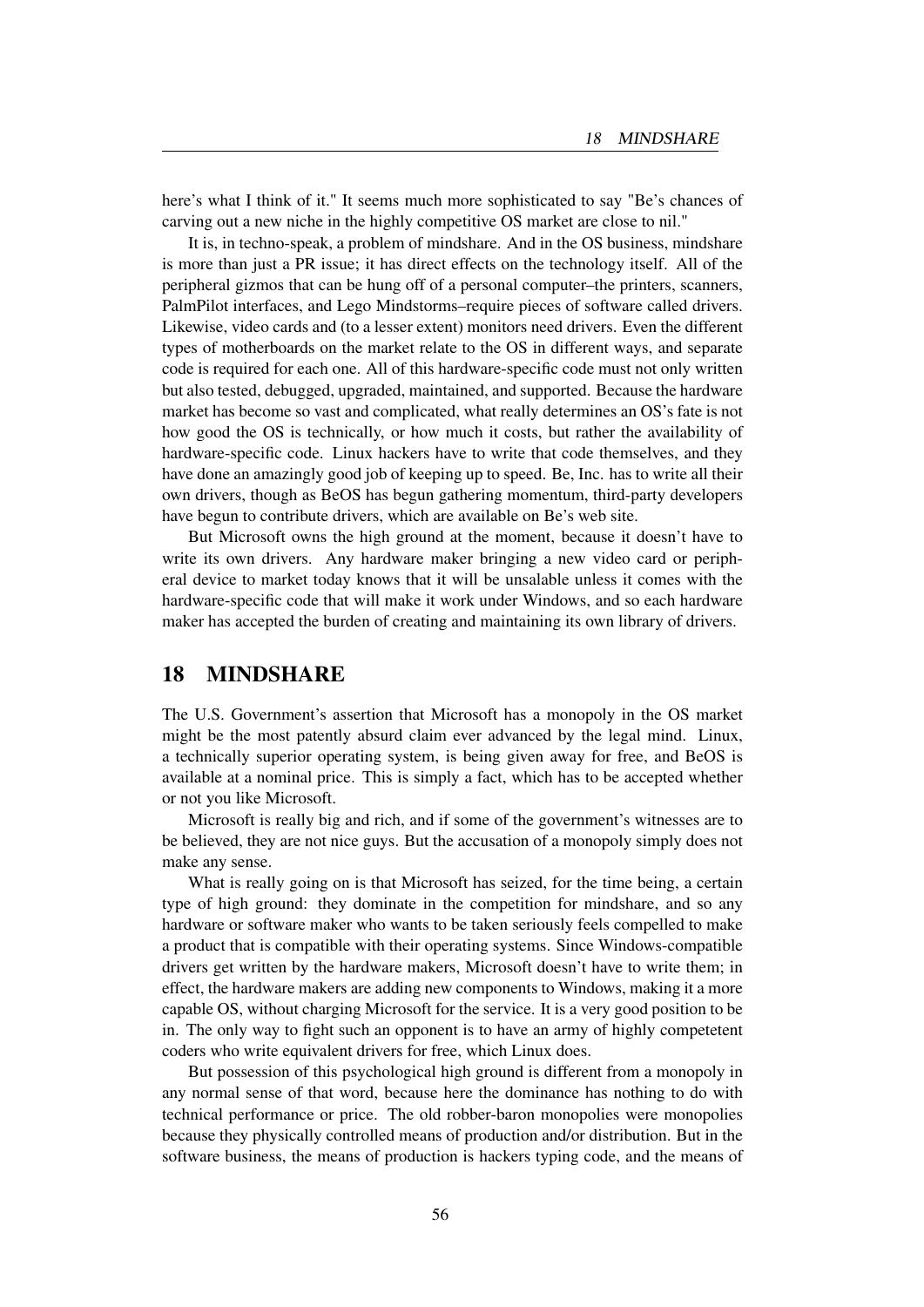distribution is the Internet, and no one is claiming that Microsoft controls those.

Here, instead, the dominance is inside the minds of people who buy software. Microsoft has power because people believe it does. This power is very real. It makes lots of money. Judging from recent legal proceedings in both Washingtons, it would appear that this power and this money have inspired some very peculiar executives to come out and work for Microsoft, and that Bill Gates should have administered saliva tests to some of them before issuing them Microsoft ID cards.

But this is not the sort of power that fits any normal definition of the word "monopoly," and it's not amenable to a legal fix. The courts may order Microsoft to do things differently. They might even split the company up. But they can't really do anything about a mindshare monopoly, short of taking every man, woman, and child in the developed world and subjecting them to a lengthy brainwashing procedure.

Mindshare dominance is, in other words, a really odd sort of beast, something that the framers of our antitrust laws couldn't possibly have imagined. It looks like one of these modern, wacky chaos-theory phenomena, a complexity thing, in which a whole lot of independent but connected entities (the world's computer users), making decisions on their own, according to a few simple rules of thumb, generate a large phenomenon (total domination of the market by one company) that cannot be made sense of through any kind of rational analysis. Such phenomena are fraught with concealed tipping-points and all a-tangle with bizarre feedback loops, and cannot be understood; people who try, end up (a) going crazy, (b) giving up, (c) forming crackpot theories, or (d) becoming high-paid chaos theory consultants.

Now, there might be one or two people at Microsoft who are dense enough to believe that mindshare dominance is some kind of stable and enduring position. Maybe that even accounts for some of the weirdos they've hired in the pure-business end of the operation, the zealots who keep getting hauled into court by enraged judges. But most of them must have the wit to understand that phenomena like these are maddeningly unstable, and that there's no telling what weird, seemingly inconsequential event might cause the system to shift into a radically different configuration.

To put it another way, Microsoft can be confident that Thomas Penfield Jackson will not hand down an order that the brains of everyone in the developed world are to be summarily re-programmed. But there's no way to predict when people will decide, en masse, to re-program their own brains. This might explain some of Microsoft's behavior, such as their policy of keeping eerily large reserves of cash sitting around, and the extreme anxiety that they display whenever something like Java comes along.

I have never seen the inside of the building at Microsoft where the top executives hang out, but I have this fantasy that in the hallways, at regular intervals, big red alarm boxes are bolted to the wall. Each contains a large red button protected by a windowpane. A metal hammer dangles on a chain next to it. Above is a big sign reading:

#### IN THE EVENT OF A CRASH IN MARKET SHARE, BREAK GLASS

What happens when someone shatters the glass and hits the button, I don't know, but it sure would be interesting to find out. One imagines banks collapsing all over the world as Microsoft withdraws its cash reserves, and shrink-wrapped pallet-loads of hundred-dollar bills dropping from the skies. No doubt, Microsoft has a plan. But what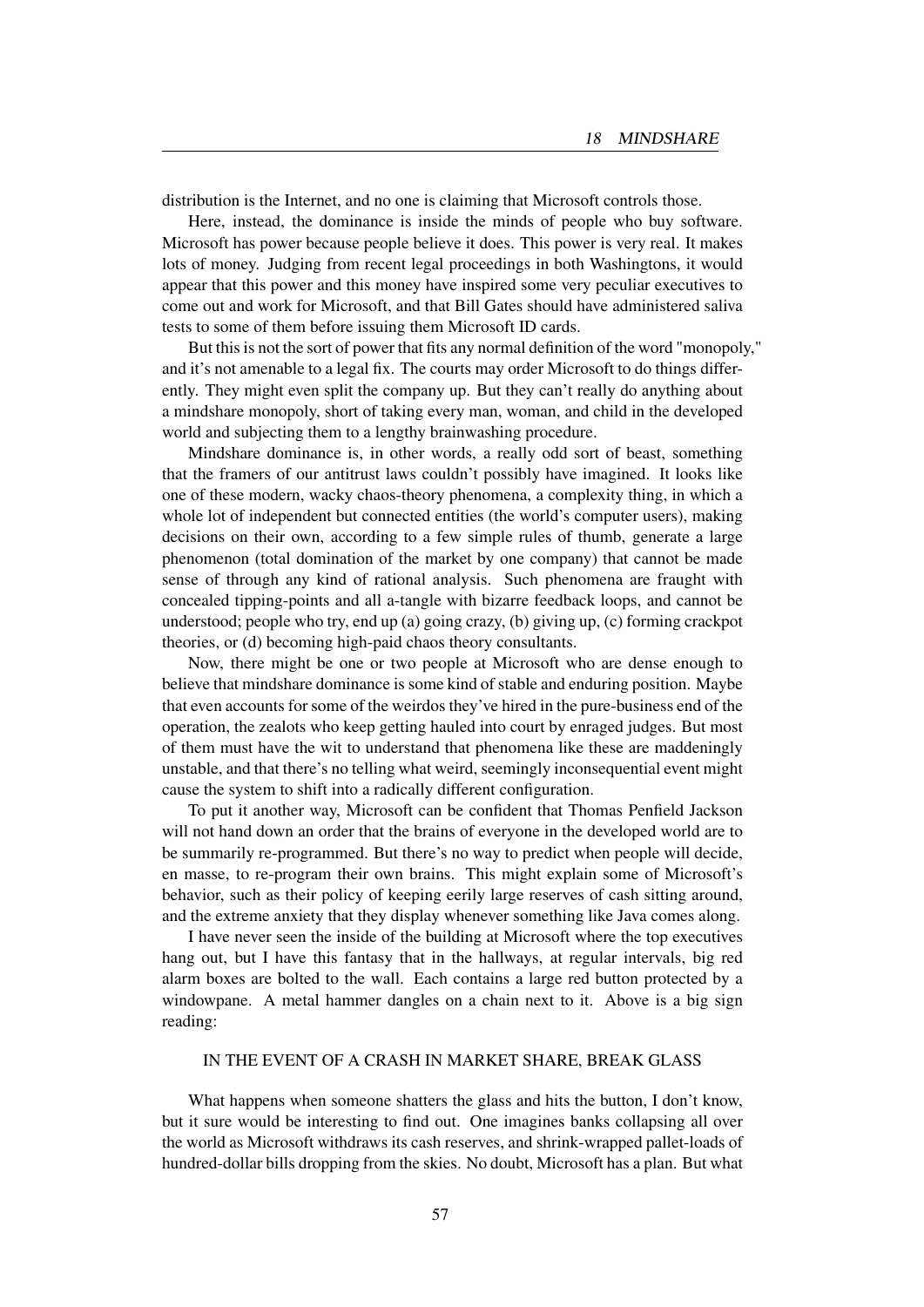I would really like to know is whether, at some level, their programmers might heave a big sigh of relief if the burden of writing the One Universal Interface to Everything were suddenly lifted from their shoulders.

## 19 THE RIGHT PINKY OF GOD

In his book The Life of the Cosmos, which everyone should read, Lee Smolin gives the best description I've ever read of how our universe emerged from an uncannily precise balancing of different fundamental constants. The mass of the proton, the strength of gravity, the range of the weak nuclear force, and a few dozen other fundamental constants completely determine what sort of universe will emerge from a Big Bang. If these values had been even slightly different, the universe would have been a vast ocean of tepid gas or a hot knot of plasma or some other basically uninteresting thing– a dud, in other words. The only way to get a universe that's not a dud–that has stars, heavy elements, planets, and life–is to get the basic numbers just right. If there were some machine, somewhere, that could spit out universes with randomly chosen values for their fundamental constants, then for every universe like ours it would produce  $10^{229}$  duds.

Though I haven't sat down and run the numbers on it, to me this seems comparable to the probability of making a Unix computer do something useful by logging into a tty and typing in command lines when you have forgotten all of the little options and keywords. Every time your right pinky slams that ENTER key, you are making another try. In some cases the operating system does nothing. In other cases it wipes out all of your files. In most cases it just gives you an error message. In other words, you get many duds. But sometimes, if you have it all just right, the computer grinds away for a while and then produces something like emacs. It actually generates complexity, which is Smolin's criterion for interestingness.

Not only that, but it's beginning to look as if, once you get below a certain size– way below the level of quarks, down into the realm of string theory–the universe can't be described very well by physics as it has been practiced since the days of Newton. If you look at a small enough scale, you see processes that look almost computational in nature.

I think that the message is very clear here: somewhere outside of and beyond our universe is an operating system, coded up over incalculable spans of time by some kind of hacker-demiurge. The cosmic operating system uses a command-line interface. It runs on something like a teletype, with lots of noise and heat; punched-out bits flutter down into its hopper like drifting stars. The demiurge sits at his teletype, pounding out one command line after another, specifying the values of fundamental constants of physics:

```
universe -G 6.672e-11 -e 1.602e-19 -h 6.626e-34 -protonmass 1.673e-27....
```
and when he's finished typing out the command line, his right pinky hesitates above the ENTER key for an aeon or two, wondering what's going to happen; then down it comes–and the WHACK you hear is another Big Bang.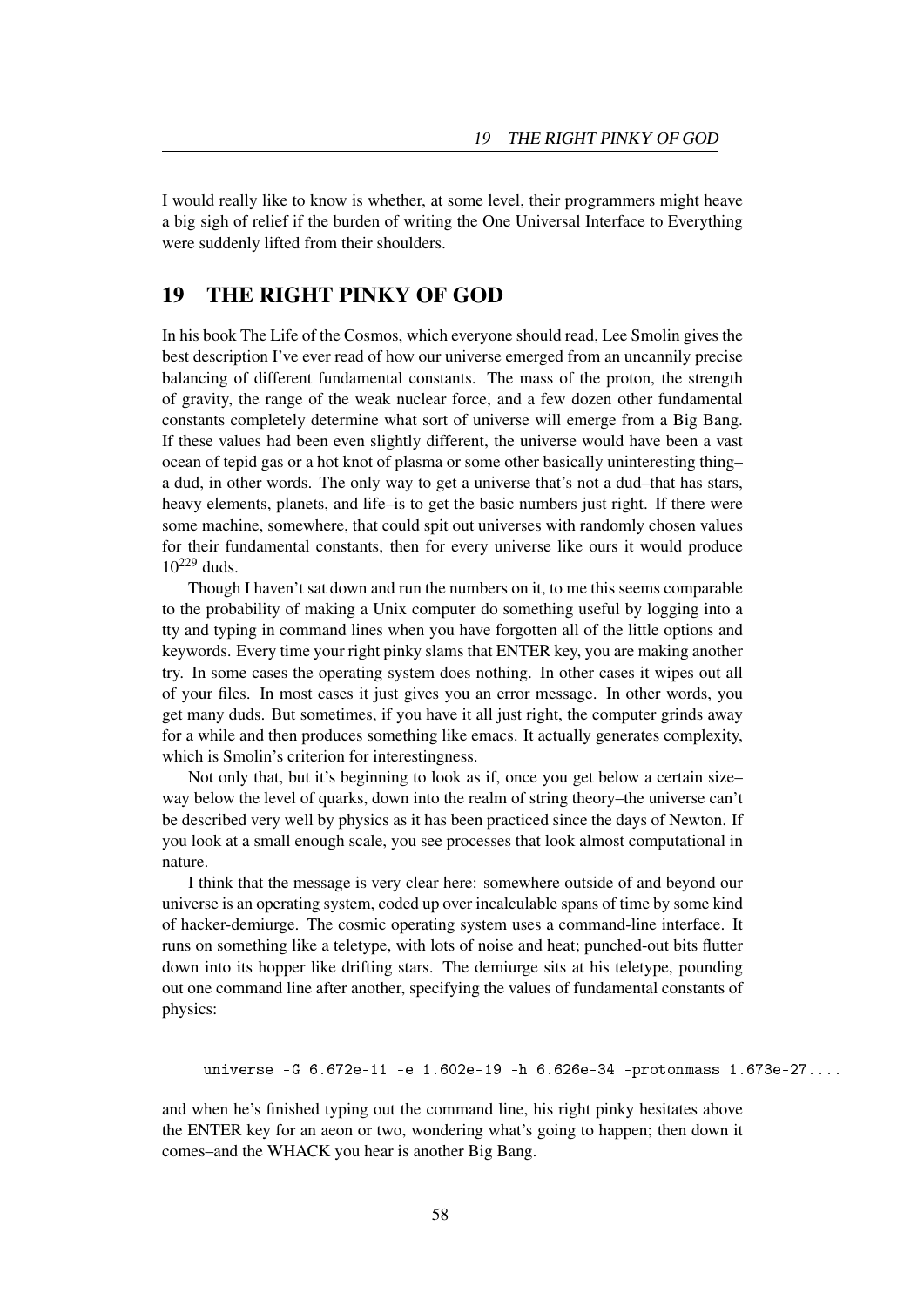Now THAT is a cool operating system, and if such a thing were actually made available on the Internet (for free, of course) every hacker in the world would download it right away and then stay up all night long messing with it, spitting out universes right and left. Most of them would be pretty dull universes but some of them would be simply amazing. Because what those hackers would be aiming for would be much more ambitious than a universe that had a few stars and galaxies in it. Any run-of-themill hacker would be able to do that. No, the way to gain a towering reputation on the Internet would be to get so good at tweaking your command line that your universes would spontaneously develop life. And once the way to do that became common knowledge, those hackers would move on, trying to make their universes develop the right kind of life, trying to find the one change in the Nth decimal place of some physical constant that would give us an Earth in which, say, Hitler had been accepted into art school after all, and had ended up his days as a street artist with cranky political opinions.

Even if that fantasy came true, though, most users (including myself, on certain days) wouldn't want to bother learning to use all of those arcane commands, and struggling with all of the failures; a few dud universes can really clutter up your basement. After we'd spent a while pounding out command lines and hitting that ENTER key and spawning dull, failed universes, we would start to long for an OS that would go all the way to the opposite extreme: an OS that had the power to do everything–to live our life for us. In this OS, all of the possible decisions we could ever want to make would have been anticipated by clever programmers, and condensed into a series of dialog boxes. By clicking on radio buttons we could choose from among mutually exclusive choices (HETEROSEXUAL/HOMOSEXUAL). Columns of check boxes would enable us to select the things that we wanted in our life (GET MARRIED/WRITE GREAT AMERICAN NOVEL) and for more complicated options we could fill in little text boxes (NUMBER OF DAUGHTERS: NUMBER OF SONS:).

Even this user interface would begin to look awfully complicated after a while, with so many choices, and so many hidden interactions between choices. It could become damn near unmanageable–the blinking twelve problem all over again. The people who brought us this operating system would have to provide templates and wizards, giving us a few default lives that we could use as starting places for designing our own. Chances are that these default lives would actually look pretty damn good to most people, good enough, anyway, that they'd be reluctant to tear them open and mess around with them for fear of making them worse. So after a few releases the software would begin to look even simpler: you would boot it up and it would present you with a dialog box with a single large button in the middle labeled: LIVE. Once you had clicked that button, your life would begin. If anything got out of whack, or failed to meet your expectations, you could complain about it to Microsoft's Customer Support Department. If you got a flack on the line, he or she would tell you that your life was actually fine, that there was not a thing wrong with it, and in any event it would be a lot better after the next upgrade was rolled out. But if you persisted, and identified yourself as Advanced, you might get through to an actual engineer.

What would the engineer say, after you had explained your problem, and enumerated all of the dissatisfactions in your life? He would probably tell you that life is a very hard and complicated thing; that no interface can change that; that anyone who believes otherwise is a sucker; and that if you don't like having choices made for you,